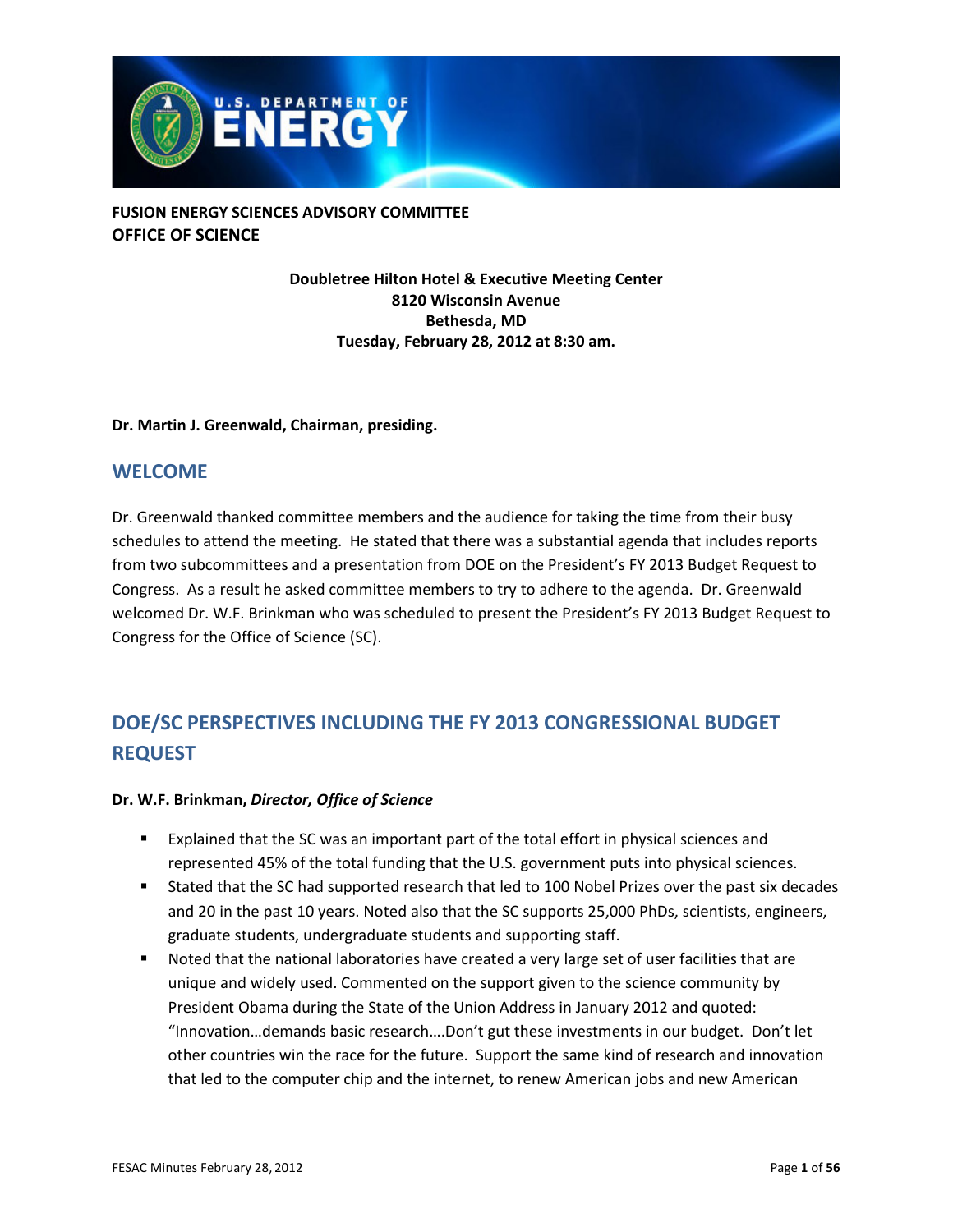industries." Added that two of the main themes in the President's address were the strong support of science and clean energy.

- Stated that it was the administration's policy and purpose to enhance American competitiveness in the field of energy. Noted that many people believe that there is going to be a major revolution in how new energy is generated and used in the next 50 years and that the United States needs to take the lead.
- Elaborated on the importance of basic research in relation to science, innovation and the DOE (Department of Energy) and SC by noting the following:
	- o Science is the basis of technology and underpins America's energy future.
	- o Current standards of living are made possible by science that was funded in the 20th century, and the 21st century is laying the foundations for new technologies of the future.
	- o Progress in science and technology depends on advances and replenishment from basic research.
	- o A highly-trained workforce of scientists and engineers with the best tools is a requirement to invent the future.
- Noted that the SC has an arsenal of science capabilities in the form of many major user facilities, national laboratories and researchers to break down barriers to new energy technologies.
- Stated that capabilities have been focused on critical national needs and detailed:
	- o Bioenergy Research Centers Now going through a renewal process going into their 5th year and noted that they have shown great progress in attracting scientific communities and have done work relating to the creation of biofuels.
	- o Energy Frontier Research Centers The centers have brought small groups together to research specific subjects, one example being a new type of solar cell based on silicon single crystal rods.
	- o Combustion Research Facility Made many contributions to understanding flames and combustion in diesel and gasoline motors.
	- $\circ$  Joint Genome Institute (JGI) Played a major role in understanding the human genome. Now the focus has been changed to plants and microbes. Microbes play an important role because they help to process biofuels and also the interaction of soils and wilderness with the atmosphere.
	- o Nanoscience Centers Generated many new structures.
	- o Energy Innovation Hubs Two hubs, one dealing with the production of fuel from sunlight and the other research with batteries to make them more efficient.
- Discussed the 21st century science applications to be used in new energy technologies using nanotechnology, biotechnology and modeling and simulation:
	- o Materials and chemical processes by design The use of nanoscale and mesoscale structures for scientific advances and manufacturing innovations in solar energy conversion, clean-energy electricity generation, battery and vehicle transportation and carbon capture, use and sequestration.
	- $\circ$  Biosystems by design Concentrates on the development of synthetic biology tools and technologies and integrative analysis of experimental genomic science datasets for the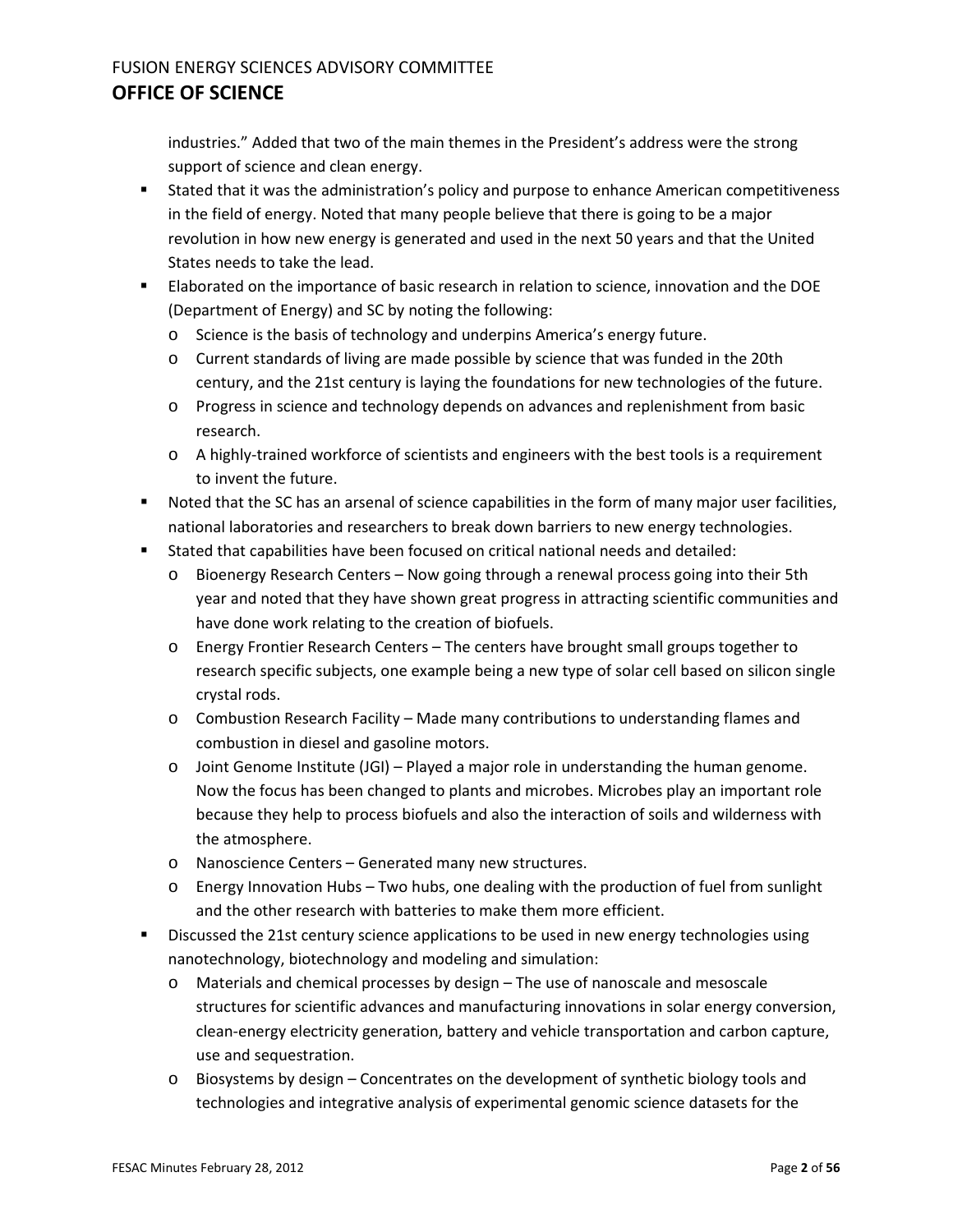design and construction of improved biofuels. This includes the fact that they can now decode DNA and understand the structure of any protein. The challenge is in relating this knowledge to function. Commented on research conducted at one of the biofuel centers on the development a new lignin by changing the DNA. The new lignin makes it easier to extract cellulose from plants.

- $\circ$  Modeling and simulation The use of the Leadership Computing Facilities and production computing facilities to advance materials and chemistry by design and to broadly address energy technology challenges.
- **Emphasized that this was a paradigm shift in materials science in terms of trying to do research** without the empirical approach to new material. Added that he wanted everyone to understand where the pressures are and the directions that they were trying to go.
- **Discussed the SC FY 2013 Budget Request to Congress and made the following points:** 
	- o Reasonable increases for BES (Basic Energy Sciences), ASCF (Advanced Scientific Computing Research) and BER (Biological and Environmental Research).
	- o Decreases in budget allocation for the remaining three areas with FES (Fusion Energy Sciences) being one.
	- o The decrease in funding has posed a problem due to the obligation to move ahead with ITER. The administration had confirmed its decision to continue with ITER.
	- o For ITER there was an effort being made to find ways to save money and the process was being begun with a meeting with the heads of all the domestic agencies of ITER with Professor Osamu Motojima.
	- o Dr. Brinkman explained that it could be beneficial to review costs and added that facilities had been closed in the past and it will be necessary to close some in the future.
	- o The shortfall for ITER has meant that Dr. Ed Synakowski has had to determine how to take \$45 million from the base program and transfer it to ITER, a process that has been challenging. This budget shortfall in the base program is a recommendation by the administration; it is not yet the fusion budget because it has not yet been passed by Congress. He noted that some changes may be made to the President's request before it is passed.
	- $\circ$  It is difficult to know when the final version of the budget appropriations bill will be passed especially since this is an election year.
	- o The passing of the Bill could be affected by the political situation in several ways. The current Congress, much maligned as a 'do nothing' Congress may want to act and pass the Bill to show that they can act before the election. Alternatively they may continue as they have and not act definitively until next January.

#### **COMMITTEE DISCUSSION**

Dr. Greenwald referred to the commitment from the SC for ITER and clean energy which they supported. He noted that there did not seem to be a commitment for fusion energy even though they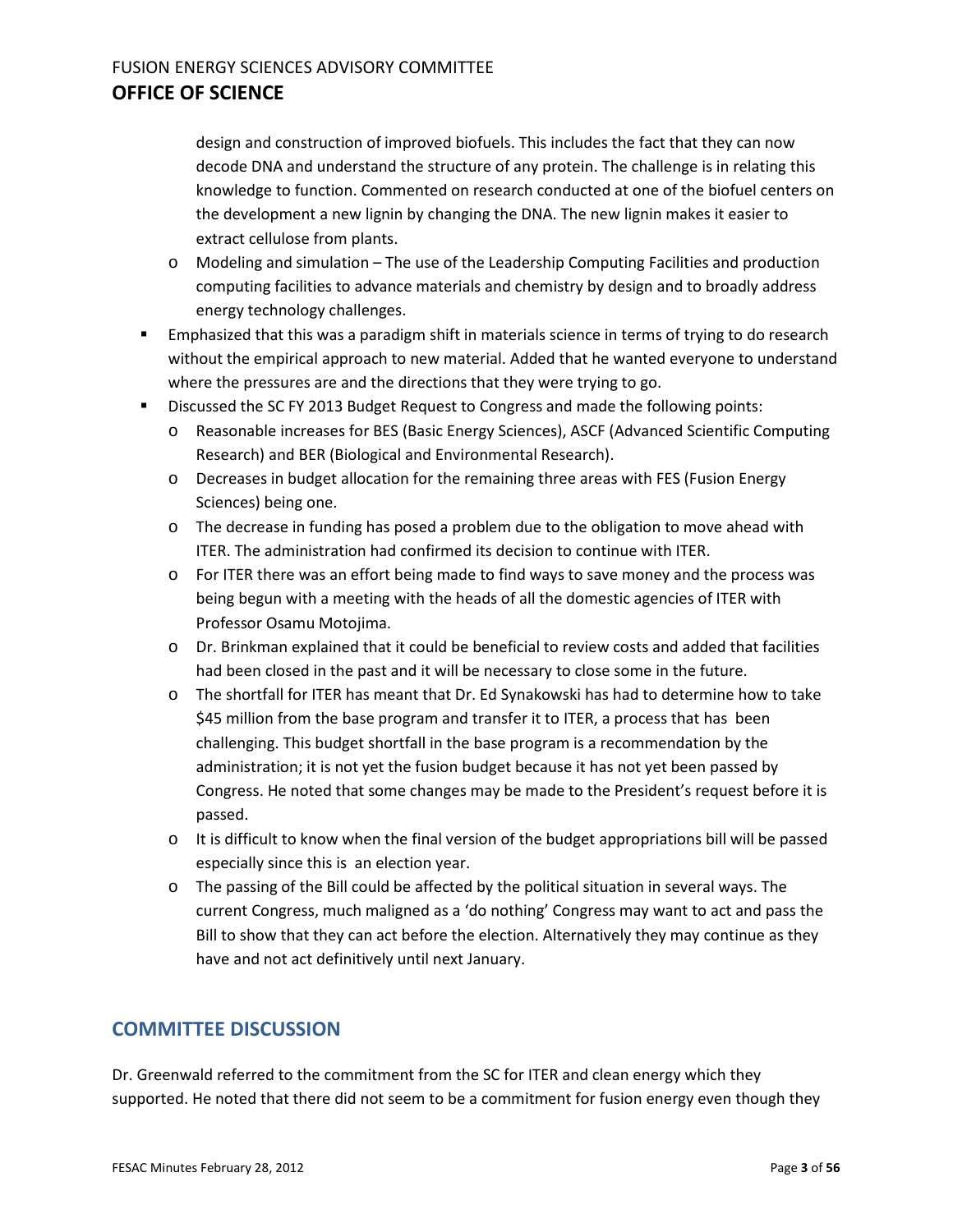were embarking on the largest scientific initiative in the U.S. He asked how the SC would characterize their commitment to fusion energy. Dr. Brinkman responded that fusion was not thought to be a viable technology until maybe 2050 and they had a lot to do as far as CO2 and the climate situation was concerned before that time. Dr. Brinkman said they looked at it from an energy point of view and an administration point of view and believed that there were more immediate issues. He said that the fact that the administration was moving ahead with ITER showed that it was being supportive.

Dr. Dale Meade commented that in his opinion a plan was needed to move forward and to illustrate to Congress what was happening and what they were doing. He thought that there should be more interaction between the fusion community and the ITER project with regard to technical and budgetary issues. He said that as it is an international project there is a feeling of 'hands off' compared to domestic projects. Dr. Meade also said that a case should be made to Congress and the administration to ensure there was a plan for the domestic program from the present until 2021 to exploit ITER, develop broad base aspects of working with fusion and make a decision on a nuclear science initiative. He referred to 1996-97 when cuts of 40% were made to their program and within two months there was a restructuring plan. He considered the current situation just as serious and thought there should be more interaction between the department and the fusion community.

Dr. Brinkman responded that Dr. Synakowski would discuss the planning process that he would put into place and he noted that he would be working with him on that plan. With regard to his second issue of more community interaction with ITER he said that that was an interesting point. He noted that there were many reviews with regard to ITER and he thought perhaps more could be done. He agreed with Dr. Meade that a plan would have to be put into place over the next few months. Dr. Brinkman asked how they would they stay at the forefront of fusion science when ITER moves forward in 2021. He said that one thing that concerned him was that a new facility in their field had not been built for quite some time but that at the same time the domestic program could not move forward as he would like with the funds going to ITER.

Dr. Riccardo Betti noted that those were very significant cuts to the domestic program. He said that the funding profile would run up to a higher level than \$150 million. He asked if the DOE had a plan of how to fund it and he thought it was important for the fusion community to know what would happen in 2013. Dr. Brinkman responded that they had several plans, they had profiles they wanted to propagate and put forward but with the current funding situation that would all have to be re-examined with the rest of the administration. He noted that they would have to develop a revised plan and this would have to be done by the next council meeting of ITER. He added that the FY2013 budget was supposed to be a stepping stone to the real budget for ITER which was an additional factor, \$100 million more and so he noted that they have a major issue deciding how to go forward.

Dr. Amanda Hubbard referred to the current budget and noted that some ITER cost increases were being absorbed by the flat fusion budget and she said that that ran counter to the recommendations of multiple FESAC panels over the years. She said that he had just mentioned the sum of the \$100 million and said that she hoped in the current meeting they would get some solid figures for that. She asked if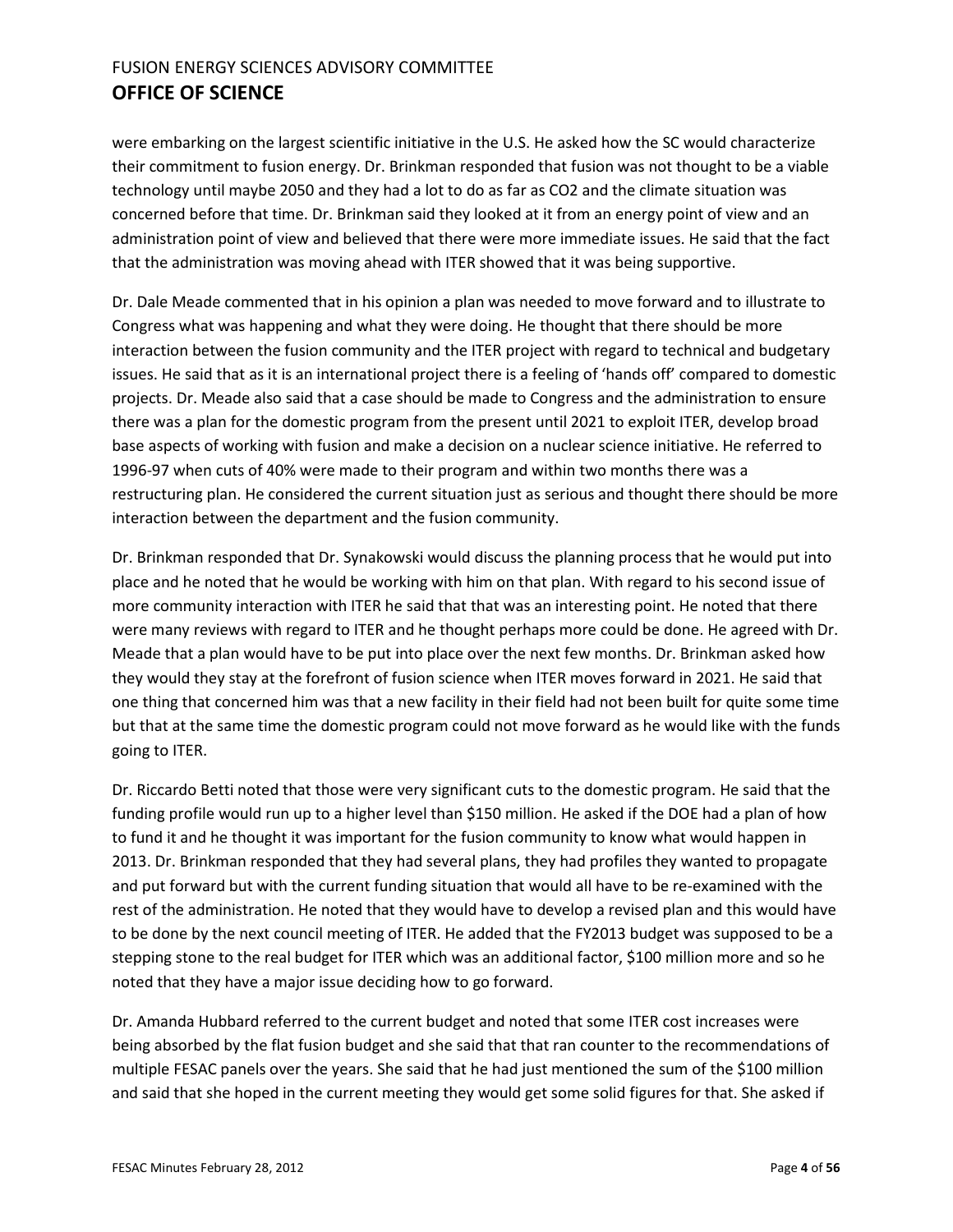Dr. Brinkman considered it feasible or advisable to fund ITER out of a flat fusion budget. Dr. Brinkman responded that no, he did not think that he could expect \$100 million from the domestic program. It was not viable as that would be a 50% cut. He said the funds would have to come from another source.

Dr. Bruce Cohen referred to the fact that Congress had been sending formal language to the department about balancing its investment in ITER with its investment in the domestic program and asking the department for a ten-year plan. He noted that to the fusion community the budget did not seem to be what Congress had in mind. He said in his opinion it was doing harm already and gave as an example, the shelving of plans to hire post-docs. He said that he felt if ITER was worth doing it was also because they had a domestic program worth doing and that ITER would have been the logical next step. He stated that it made no sense to sacrifice the domestic program in order to outsource and send their fusion research activity offshore. Dr. Brinkman responded that he agreed with him and he thought it was regrettable because there had been additional enthusiasm because of the ITER project. He added that they should wait and see what Congress decided and then put together a plan to see how they could move forward.

Dr. Christopher Keane acknowledged that decisions of this type were very difficult but he thought that transparency was an important part of how they did things both on the program side and on the project side. He asked about the ITER project and referred to its budget submission and noted that there was not a detailed project data sheet. He asked at what point they would receive the ITER project data sheet and costs. He noted that costs might be revised but he said it would give everyone more insight into how the project was being managed on the U.S. side and how they would fit in. He referred to the normal level of rigor that the SC would ordinarily do on other projects and said it might be there but was not obvious at the moment. Dr. Brinkman responded that if the community was not getting enough information regarding ITER then it was something that they would have to change.

Dr. Hantao Ji asked about budget allocations and asked what logic was used to decide which department allocations went up or down. Dr. Brinkman stated he had mentioned this earlier and those decisions were made based on the issue of what programs had the most impact or were viewed as having the most impact on energy and at the moment it was on near-term problems. He added that in his mind BES had the biggest role to play in that and he reviewed their existing facilities and their heavy use by industries. Dr. Brinkman elaborated and said that there had been a major change in the nature of their national laboratories. He said previously the national laboratories had been doing research for themselves often working with academic institutions doing experiments; they were research-oriented. Today things were different; they had synchrotrons, biofuel centers etc., these were all unique and would not be built by American industry. He said that the national laboratories had an opportunity to have a broader impact working with industry and he gave one example of GE developing a new type of battery and they had used the synchrotron extensively. Dr. Greenwald noted that in fusion they had always had that aspiration to go beyond science-driven science to industrial applications. Dr. Brinkman acknowledged that there certainly were applications that had come out of fusion.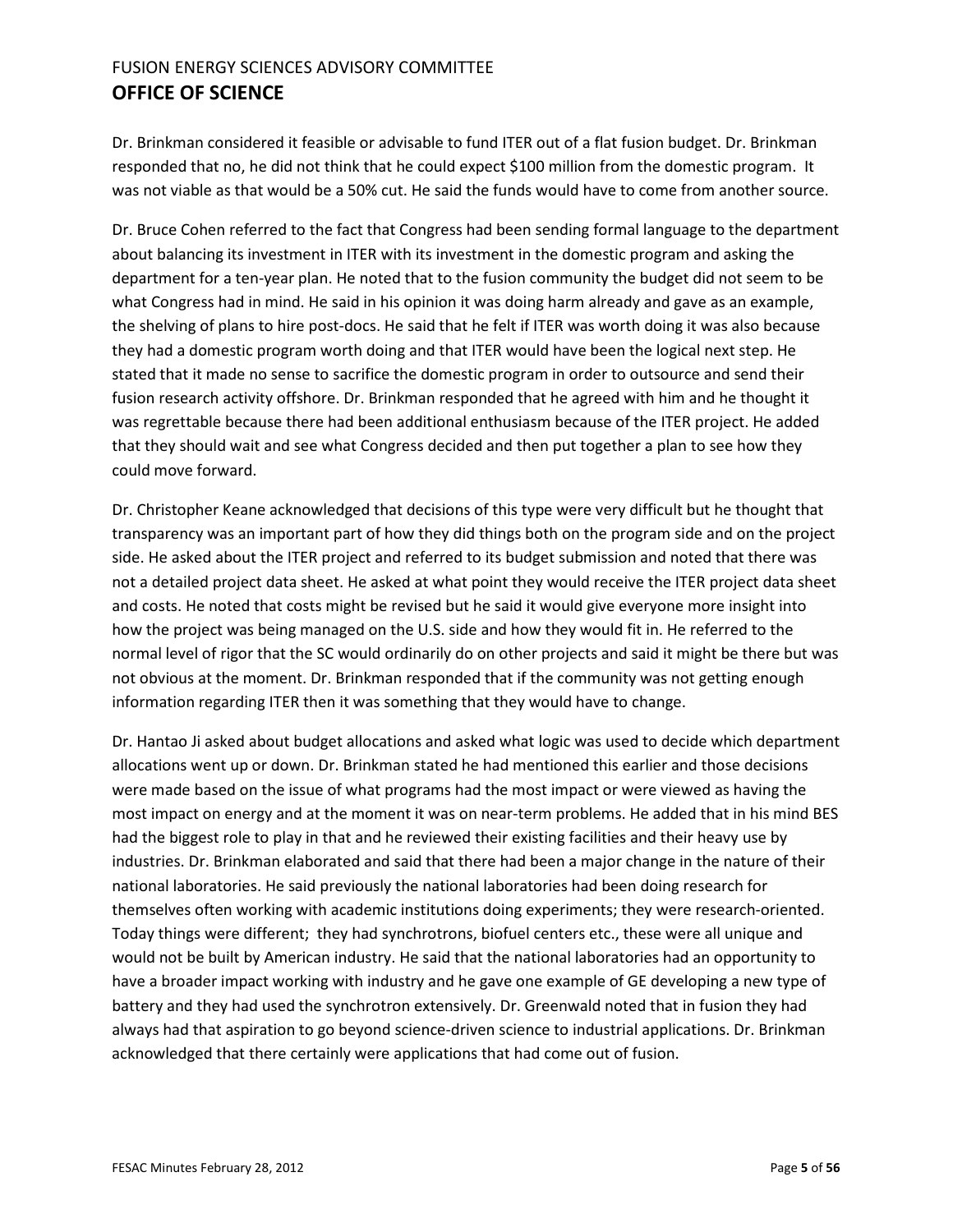Professor Edward Thomas referred to the FES budget allocation and noted there was not too much difference but he thought that the 'devil was in the details'. He asked how the tone was going to be changed within the SC so that those details that were having impacts on their program were mitigated. He also asked how the fusion community could maintain healthy two-way communication between the community and the SC. Dr. Brinkman responded that it had occurred to him over the last several years that few people understood the progress of the field. He added that the tokamaks had made a lot of progress over the last 50 years and he noted that all of a sudden it was apparent that everyone realized that the machines were getting out of hand as far as cost and so progress stopped. He stated that the answer was that they had no choice but to go on to build ITER and the negotiation had taken a great deal of time and he repeated that he did not feel that people appreciated that progression.

Dr. Ramon Leeper remarked that to have a viable community to use ITER they would have to push back on restructuring or spending profiles on ITER construction. He asked Dr. Brinkman if he felt this would be the outcome. Dr. Brinkman said he did not know how it would come out. He said if you try to push out ITER construction by saving \$180 million a year you would be essentially shutting it off and raising the costs. Dr. Leeper said that from their perspective the U.S. program had no choice but to push back and he said perhaps it related to what had already been brought up with regard to transparency and how funds were being spent because they had to have a viable community. Dr. Brinkman agreed but said it had to be viable at both ends and emphasized the importance of ITER for the whole fusion community which he saw as its future.

Dr. Steve Zinkle referred to a comment Dr. Brinkman made about fusion as not being able to deliver electricity until 2050 and that was far off compared to some of the other options such as bioenergy and solar. He commented that the Congressional Budget Request might make that a self-fulfilling prophecy. He said that some believed it could be faster than 2050 but he asked if there was a sufficiently shorter period of time would that have changed the calculus in the discussions, in other words did it need to be 2025. Dr. Brinkman said he did not know the answer to that question. He said the most important thing was that date would need to have some credibility to it.

Dr. Cohen asked what the minimal healthy domestic program in fusion would be and he said the National Academy had weighed in on this already and noted that at the \$300 million level the various projects the fusion program was working on already represented a minimal set. He added that over the last six years their budget had been flat and so things have contracted due to the reduced buying power of their money. He wondered if their research area was sustainable under that scenario, and this budget is even more difficult. He also asked if a balanced portfolio should also invest in a long-term solution to energy needs. Dr. Brinkman agreed that the program has to be sold, and they all have to work to convince people. He said that this has been a problem for the community, but he wanted to get ITER going and was not intentionally trying to change the domestic program. He said that a lot more work needed to be done to convince people that it was as important as they considered it to be.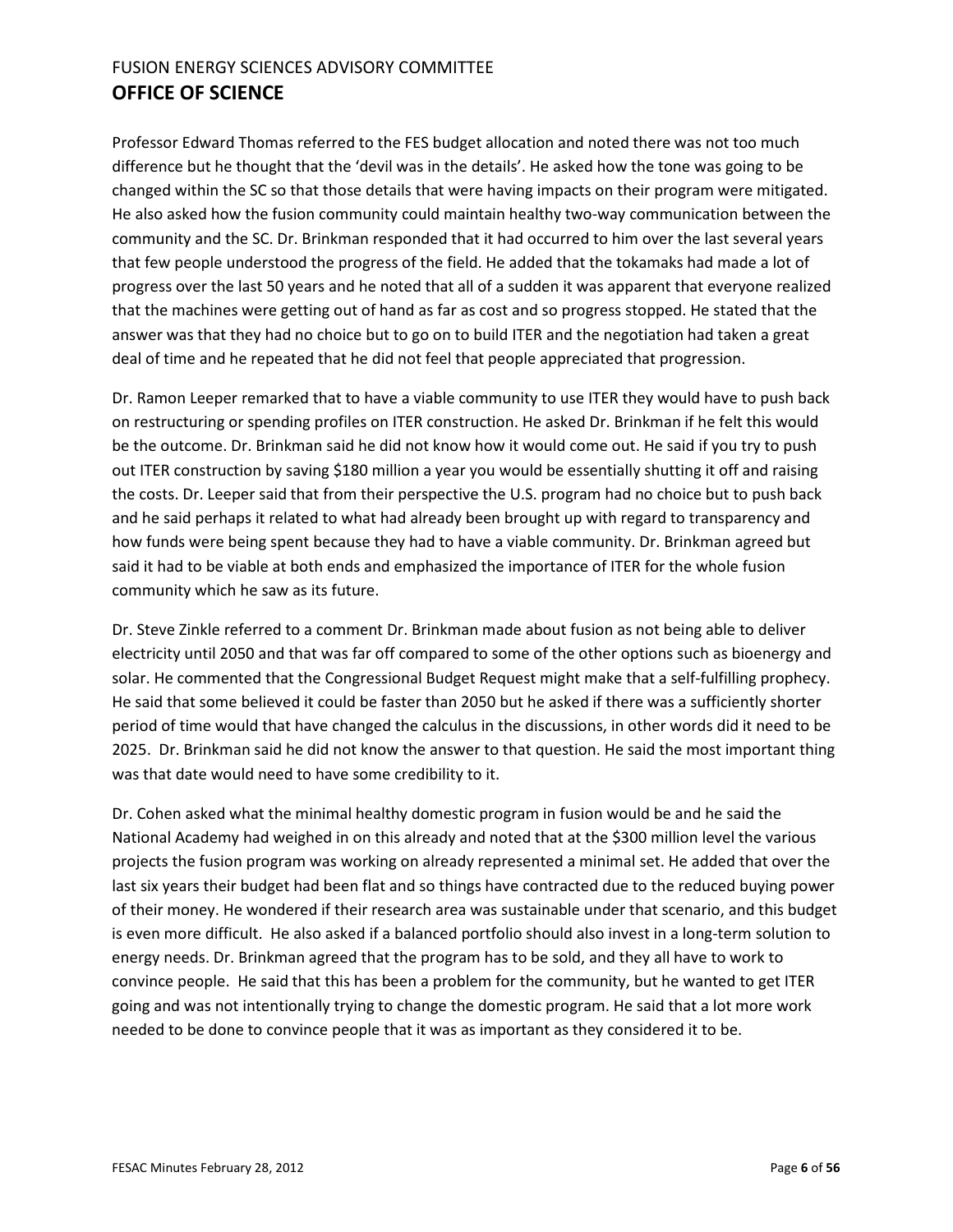Dr. Riccardo Betti agreed that the community had failed in convincing those outside the community due to the fact that they hadn't produced a burning plasma. He worried that perhaps the most costeffective way of doing this – a high-field tokamak – looked to be being sacrificed in favor of ITER.

Dr. Ji asked which energy source was the greenest solution for the future, the biofuel or solar energy when considering timescale. Dr. Brinkman said it would probably be all of the above in some complex mixture. Dr. Ji asked if there was a formula that determined how much they should invest in each field. Dr. Brinkman responded that the SC asked what technology was becoming viable relative to the cheapest current technology. He said natural gas today was the cheapest source of energy and so he said they had set goals in solar to get it down to a dollar a watt installed and if it was down to that level it would be competitive with natural gas. He added that they were also looking at wind which for onshore was already down at the competitive price. He explained that they had to take into account this market determination, and they had to find things that would compete. He mentioned the fact that they are pushing enhanced oil recovery and get them started on the target of capturing CO2 but this was not economically viable at present.

#### <span id="page-6-0"></span>**BREAK**

The Fusion Energy Sciences Advisory Committee recessed for a 15 minute break.

#### <span id="page-6-1"></span>**FES PERSPECTIVES INCLUDING THE FY 2013 CONGRESSIONAL BUDGET REQUEST**

#### **Dr. Ed Synakowski,** *Associate Director for Fusion Energy Sciences, Office of Science*

- **Stated that he would be talking about the program, the vision and the budget.**
- Noted that it was a budget coming at a time when they were entering a new era in the field and there were challenges and opportunities within the budget.
- **Said that he would be talking about the challenges and introduce topics that might facilitate** talking about putting ways forward in mitigating some of those challenges.
- Commented on some of their overall ambitions in the field which he considered bold and which were:
	- o To contribute to energy and climate solutions by mid-century.
	- o To establish the plasma sciences broadly for fusion, discovery in fusion and discovery in the plasma sciences outside of fusion.
- Stated that they were over-arching forces that governed many of the choices given some of the boundary conditions imposed by the budget.
- Noted that many members were involved with the National Academies in developing the document, "The Burning Plasma" and in the development of the "Plasma Science 2010" decadal study. Added that the "Plasma Science 2010" study was urging the SC to take on a directive dedicated role in stewarding plasma sciences more broadly. Stated that the current budget reflected both sets of values.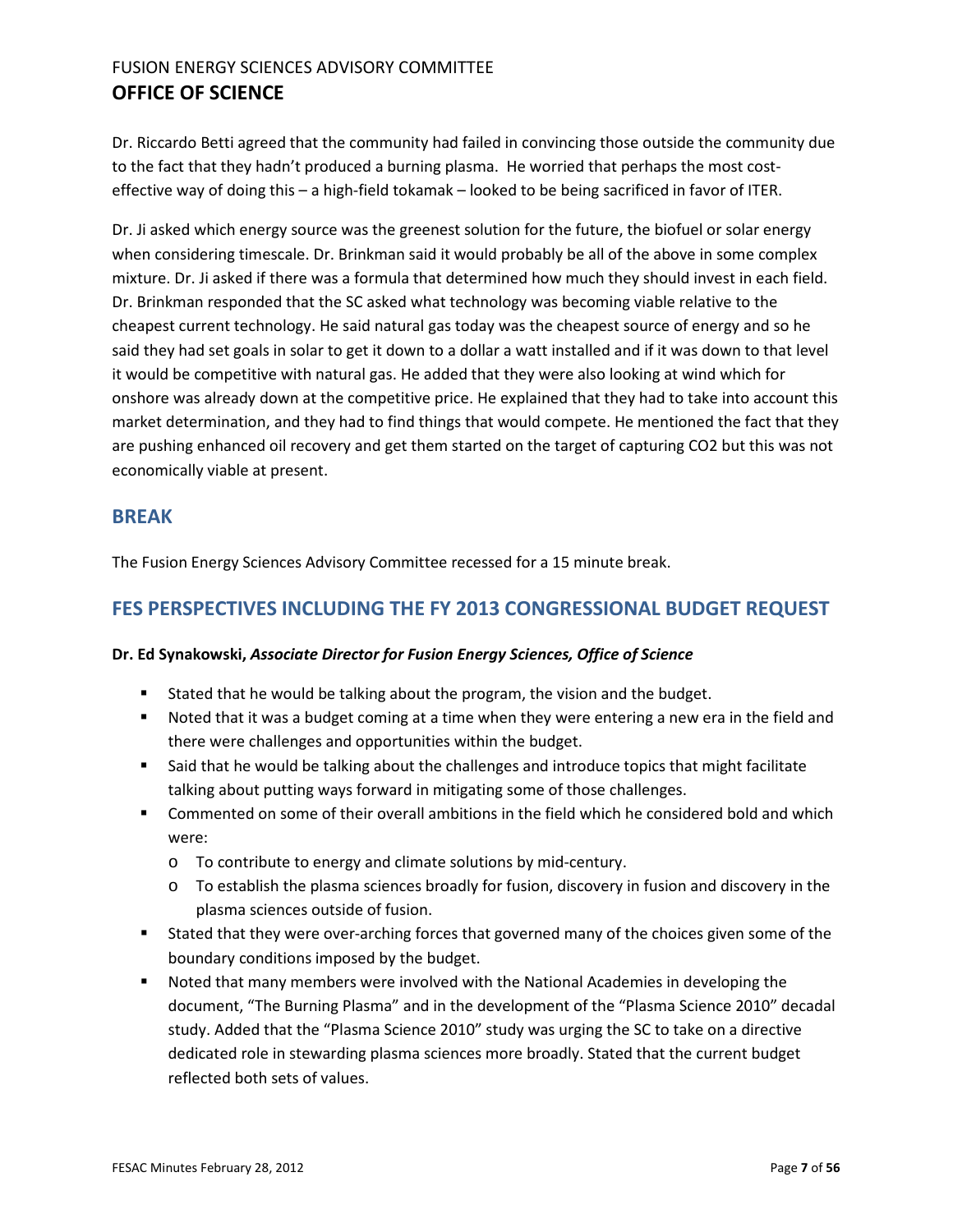- **Stated that the proposal was developed with a long-term view for fusion and the plasma** sciences and had been framed by the administration's priorities for near-term payoffs. In particular detailed:
	- o The budget was developed considering the administration's high priority of investment in research relevant to clean energy with near-term payoff.
	- o The administration confirms a strong commitment to ITER and recognizes its importance to fusion and to the energy economy in the second half of the century, as well as the leading scientific role of the U.S. in getting to this point.
	- $\circ$  Cuts are being made in a large majority of the non-ITER parts of the program. The exceptions are where modest increases have been proposed in international research and materials.
	- $\circ$  The proposal in the budget maintains the program structure and this can lead to where we need to be in 10 years.
- Stated that fusion and plasma science elements are intimately linked and showed this with an illustration showing fusion on earth/discovery linked with plasma-materials, science and technology. Noted the FES program mission as: "…to expand the fundamental understanding of matter at very high temperatures and densities and to develop the scientific foundations needed to develop a fusion energy source. This is accomplished by the study of the plasma state and its interactions with its surroundings."
- **EX Commented that FES research had been world leading in bringing us to a new era in fusion** energy development and relative to that statement noted that:
	- o After more than 50 years of research the scientific and technical viability of fusion on earth was to be determined.
	- $\circ$  The scientific vehicle for the test was ITER and it would enable the study of high gain fusion plasmas, fusion systems that release more energy than is required to initiate and control them.
	- o The U.S. has had a major role in developing the scientific basis girding ITER, its design and its operating scenarios.
	- o The budget proposal for FY2013 will be highly impactful for ITER construction, fusion research and the plasma sciences overall and preserves a structure that can effectively engage the world in the ITER era as well as being fiscally responsible.
- Stated that the total FES budget request was \$398.3 million as opposed to \$401 million appropriated in FY2012. Noted that the drafting of the proposal considered goals of where they needed to be in ten years, particularly in relation to the following:
	- o The U.S. needs to lead in burning plasma science Support is being given to the ITER project at \$150 million. The DIII-D runtime is to be maintained with no upgrades and the Alcator C-Mod facility would cease operations in FY2013.
	- o Position the U.S. to assert leadership in present gaps Increases in international opportunities on long-pulse facilities, both tokamak and stellarator. In materials science continue support for the NSTX (National Spherical Torus Experiment) Upgrade project and DIII-D to enable an informed decision on an FNSP (Fusion Nuclear Science Program) later in the decade.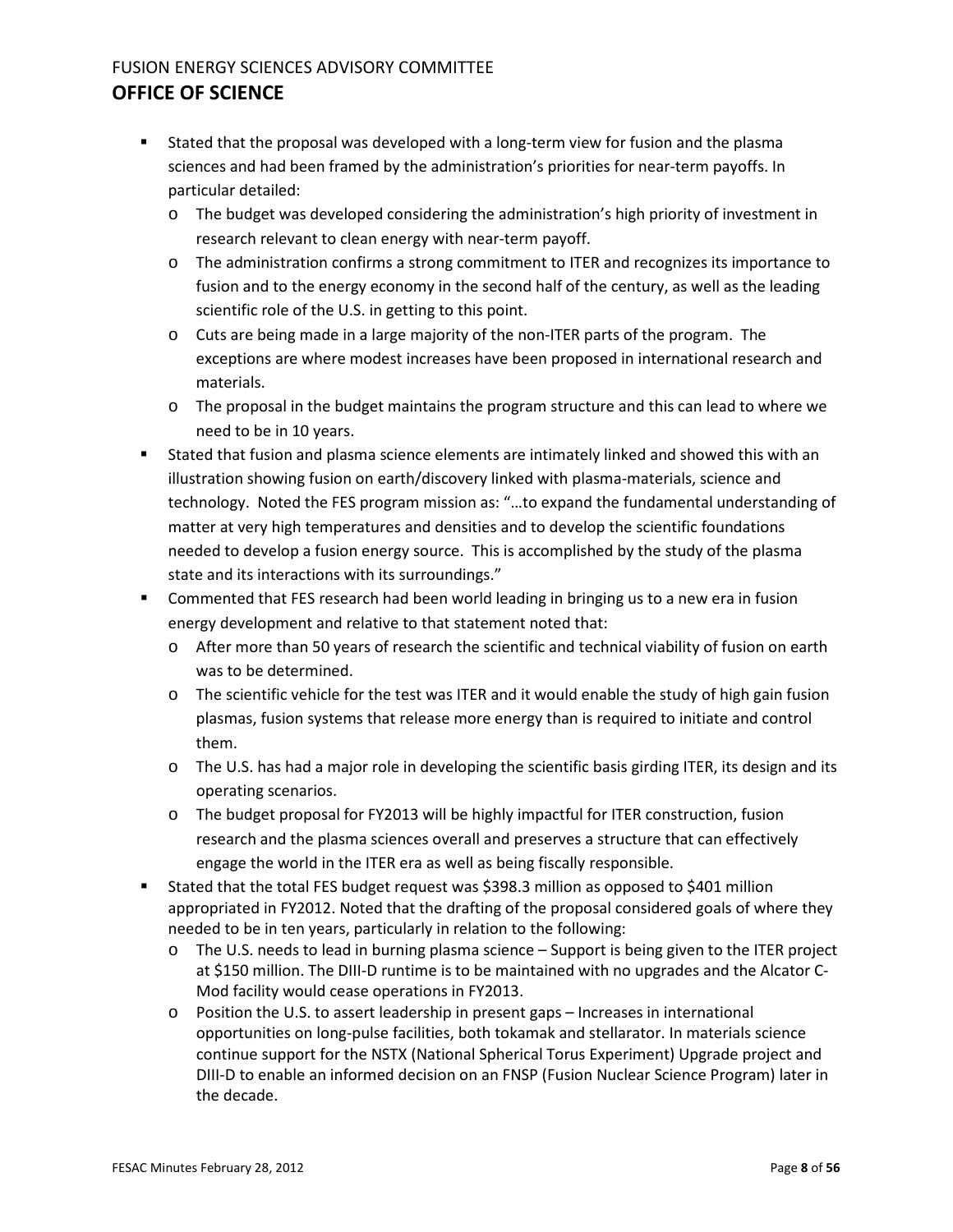- $\circ$  Steward the broader plasma sciences The FES program structure is maintained and the non-ITER program sees an overall reduction of about 16% including closure of the Alcator C-Mod program. Joint programs with NNSA (National Nuclear Security Administration) and NSF (National Science Foundation) in non-MFE (Magnetic Fusion Energy) research are maintained at reduced levels.
- Noted that they could have focused on magnetic fusion but a decision was made that there was an obligation to steward the broader plasma sciences.
- **Commented on some of the new super-conducting devices being constructed worldwide. Noted** that many of the countries were also contributing to the ITER project at the same time. Some of these projects were discussed:
	- o ITER will be constructed and the frontier of burning plasma science will be there. He likened it to the LHC (Large Hadron Collider) in high energy physics. The importance of the participation of the U.S. in ITER was emphasized.
	- o The \$B-class research facilities in magnetic fusion will be online in Europe and Asia and the class of physics that the facilities would enable will include and extend beyond what U.S. facilities are capable of exploring. The U.S. domestic program can and must be leveraged to take advantage of these research resources.
	- o Noted the U.S. has an opportunity in the long run for a leadership in fusion materials science.
- Stated that it was important for the U.S. to pay attention to what was developing internationally and then determine how best the United States could be engaged. Added that the challenge was ensuring that U.S. researchers both senior and junior had an opportunity for access to the world's leading questions in fusion.
- **Emphasized that the budget proposal made steps in engaging the changes although in a** constrained environment.
- Reiterated some of the positive issues:
	- o A student population of over 400.
	- o Outstanding facilities in DIII-D and the NSTX Upgrade when completed would be second to none in that class of compact tokamak research.
	- o Viable core elements with leverage opportunities in the U.S. which they would need to embrace and pursue.
	- o A clearly-defined gap in fusion materials.
	- o Longstanding international research relationships at the emerging facilities and opportunities there should be pursued.
	- o Opportunities in materials science with high potential for leverage, particularly with the BES office.
- Outlined some of the issues that they would have to overcome in the budget:
	- o The loss of a major facility and the student engagement at that facility.
	- o Minimize the impacts on the human capital as they try to create opportunities for the research team.
	- o Reductions in every area except international research and materials. Examples of what could be done to mitigate the effects of the losses include: increasing student education opportunities at DIII-D and NSTX; vigorously develop and understand the limits of research opportunities overseas; and develop leverage within NNSA, BES and ASCR (Advanced Scientific Computing Research).
- Stated that U.S. research had to evolve with respect to the international scene overall and evolve with respect to fusion materials science and extracting fusion power. Added that these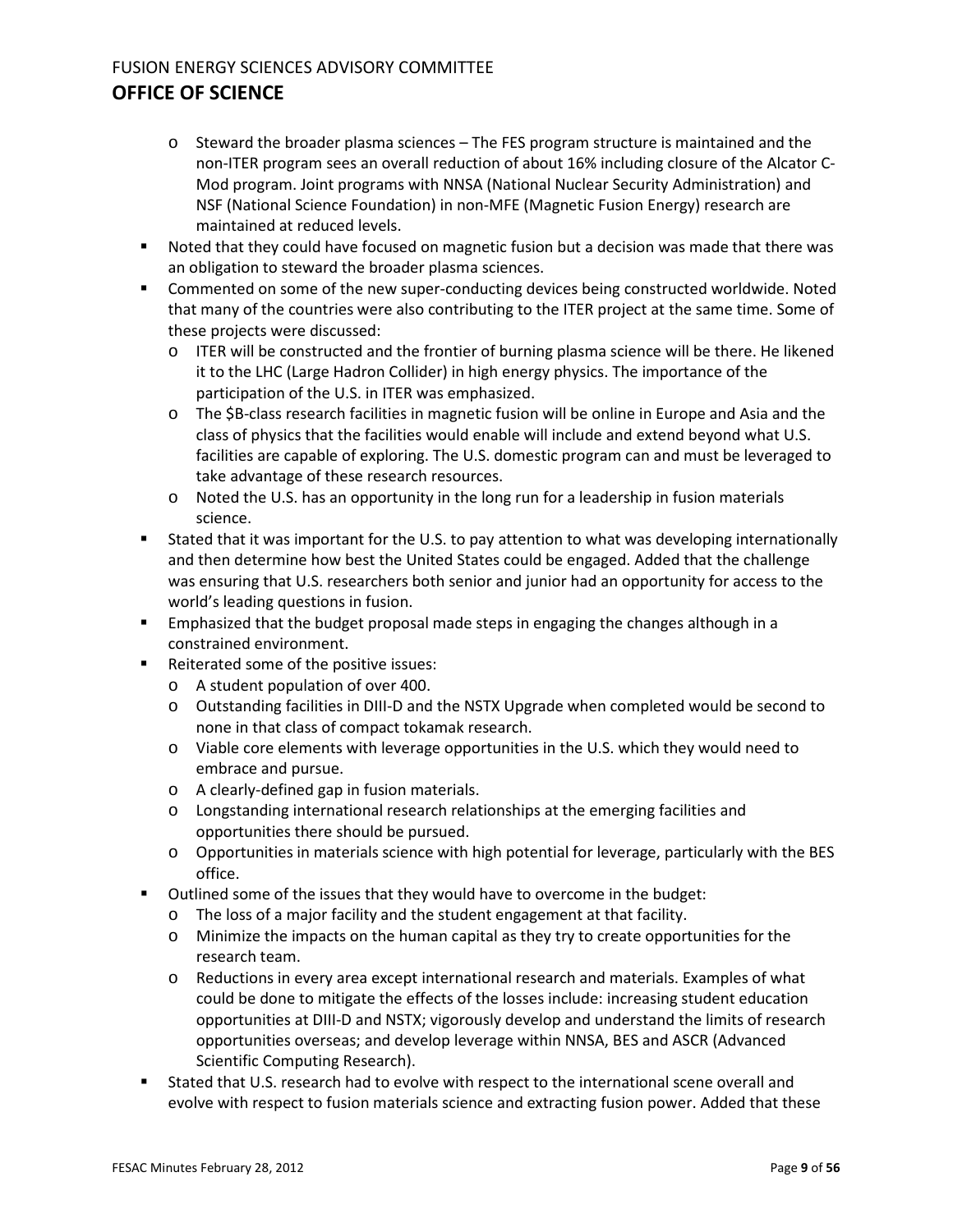were opportunities that were well articulated in the "Priorities, Gaps and Opportunities Report" from the FESAC panel.

- **Noted that for them to increase their impact in those areas they needed to lever their common** interests in MFE, IFE (Inertial Fusion Energy), look to the Nuclear Energy Office, BES within the SC and NNSA.
- Stated that there was a fundamental choice to be made about the mission of a major fusion nuclear science facility that they should have the technical basis for deploying by the end of the decade. Added that one of the fundamental choices surrounding the mission space is asking what does the core of the proposed facility look like. Noted that what they had in the budget proposal was a pair of world-leading facilities which, in concert with the rest of the tokamak worldwide database should enable an important decision on this question.
- Commented that he believed what had an impact with the administration was the scientific argument that the relevance of the alpha particle physics that would be revealed on ITER in concert with advanced computation to other magnetic fusion concepts. Said the argument was what could get you the alpha particle physics quickest to inform the broad base of fusion energy concepts. Added that this was an argument developed by the community and looked at by the National Academies and this had import within the administration.
- Emphasized that the administration also understood the scientific value of the domestic program.
- Stated that he challenge moving forward was developing a plan that would strengthen the relationship between ITER as a research instrument and the domestic program. Noted that they should not be viewed as independent entities but as a partnership.
- Stated that the administration was still developing its approach as to how ITER would be supported. Added that while the administration was looking at ITER costs and coming to terms with what that would mean he could not advise them that at the present time there was a final resolution as to how that would be done.
- Confirmed once again that the U.S. path for fusion would be expressed in terms of scientific elements and would include changes of emphasis. Stated that it was his view that there would be continued downward pressure on the domestic non-ITER component of the budget and he thought it would become incredible to think about continuing a commitment to a program balance.
- Stated that in developing plans or possibilities for future years and considering reduced budgets there was a serious possibility of looking at options of reduced program scope and this might include focusing more exclusively on the scientific aspects of the plasma science or focusing on fusion materials science.
- **Noted that in the current environment the leverage between domestic and international** research opportunities would become more important if the U.S. was to have available access to the leading scientific questions in the coming decade.
- Discussed the overall breakdown of the total budget in a pie chart and he noted some of the following:
	- o ITER was to receive \$150 million
	- o The MFE, major three facilities at \$149,828 million
	- o Enabling R&D in the budget was at \$22.648 million
	- o The total non-ITER budget dropped by 16% in total
	- o Detailed the facility operations
- Reviewed a chart for the FESAC FY 2013 Congressional Budget and area reductions. Noted that if funds were being withheld in the sum of \$26 million for solicitation then it would show up as a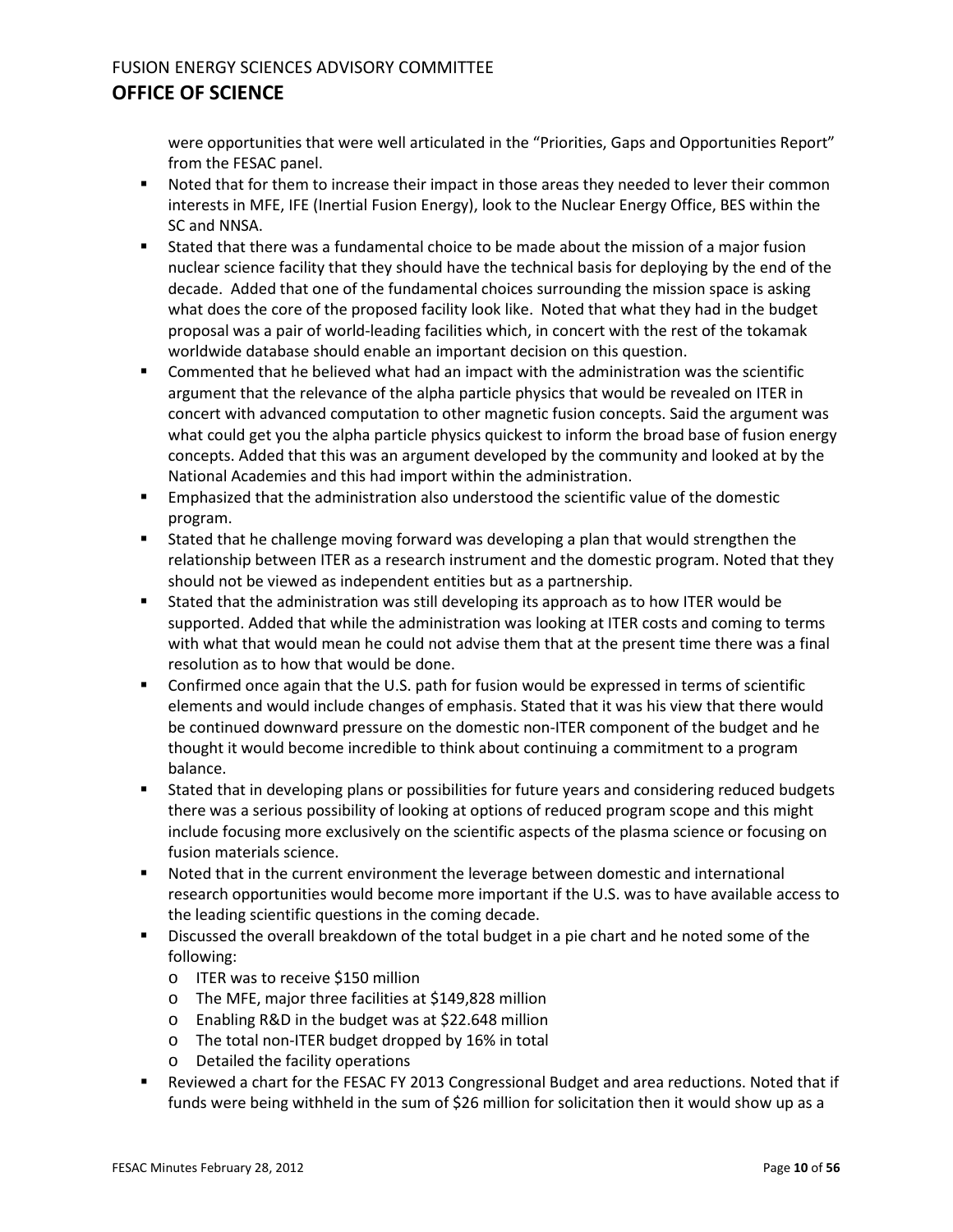reduction on that particular program and added that it would provide an opportunity to compete for funds.

- **EXEDE ITER with some background, the construction project, international commitments and IN** U.S. obligations:
	- $\circ$  ITER is the keystone for establishing the scientific and technological feasibility of magnetic fusion energy.
	- o Will create the world's first sustained self-heated plasma.
	- o U.S. research has had a defining impact on ITER design and operating scenarios.
	- o The designs and construction of the U.S. contributions will be done almost exclusively within the boundaries of the United States.
	- o Many technologies will be at reactor scale or will enable first studies at reactor scale.
	- o The budget for ITER was \$105 million for FY2012 and \$150 million for FY2013.
- **EXECT** Discussed the ITER management team changes and noted the excellent leadership of Director General Motojima supported by a strong U.S. leadership including Rich Hawryluk and Rem Haange.
- Commented on why the ITER project needed to grow in challenging budgetary times and noted that:
	- o ITER is the capstone of 50 years of research in magnetic fusion.
	- o The project construction is moving along and the U.S. needs to keep pace.
	- o With the current budget they are at the edge of having a negative impact on the overall schedule. A further reduction in the U.S. contribution will yield a schedule slip and the political consequences would be unpredictable.
- Reviewed the international financial commitments to ITER and noted specifically the contribution from European Union, Japan, significant increases despite the earthquake and tsunami.
- Noted that the majority of the funds for the ITER project were spent within the United States to labs (\$168 million), universities and industries (\$171 million).
- **Discussed DIII-D and noted:** 
	- o The budget numbers had gone down in FY2013 from FY 2012 for research and operations.
	- o In the area of plasma dynamics and control science referred to two specific areas concerning electron heating and fundamentals of plasma transport MHD and waves.
- Discussed the commitment to the NSTX project at the PPPL (Princeton Plasma Physics Laboratory) including the funding for research, operations and construction projects. Described some of the research being conducted at the laboratory and noted that the upgrade was going to be completed on schedule.
- Stated that the Alcator C-Mod at MIT in Cambridge was to be closed in FY2013. Noted regret about the closing of the facility considering the people and institution involved. Added in FY2013 there would be an analysis of the data from FY2012 and results would be published. Expressed a hope that the research staff would take part in collaborative efforts in other domestic and international research programs. Expressed the view that the Alcator C-Mod contributions had been exceptional.
- Outlined the need to grow their internationally-based research efforts and he included the firstof-its-kind superconducting tokamaks in China and South Korea, Germany and currently being built in Japan. Emphasized the importance of the social aspects of forming viable sustainable research teams.
- Discussed enabling technologies directed towards a materials science emphasis. Noted the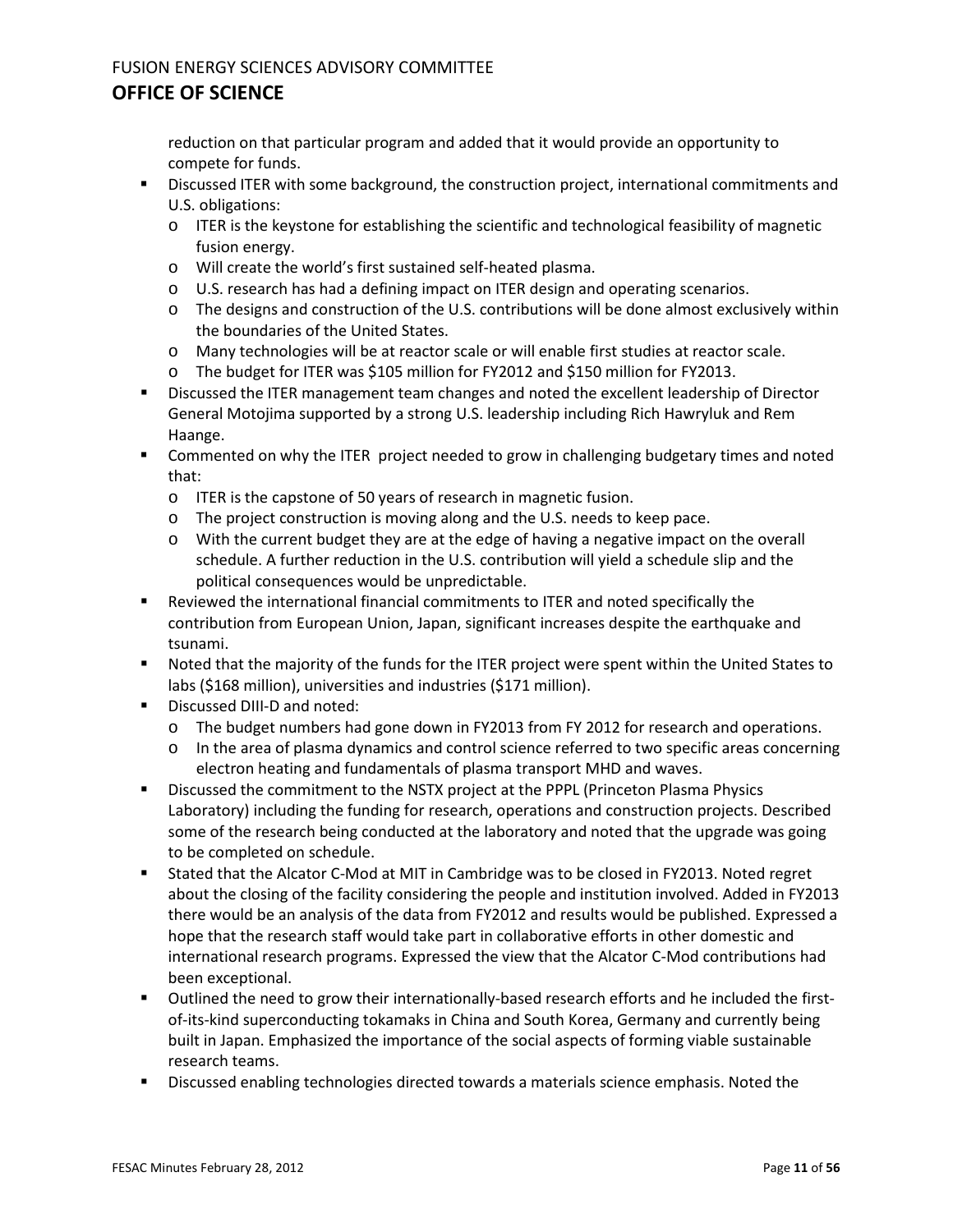FESAC Panel report "Priorities, Gaps and Opportunities" pointed to the needs and opportunities for the U.S. in fusion materials science, including closing the fuel cycle and harnessing fusion power. Also stated:

- o An initiative in fusion materials research is proposed.
- o The level of support for design studies of future facilities and the VLT (Virtual Laboratory for Technology) would be reduced.
- o The level of support for advanced technologies for future facilities will be reduced.
- Discussed advances in validated simulation considered critical for the future of fusion. Noted that:
	- o Theory and computation are important elements of every aspect of fusion and plasma sciences.
	- o In FY2013 the scope of the theory program will be narrowed.
	- o For SciDAC (Scientific Discovery through Advanced Computing) the scope and balance of the portfolio will be maintained but fewer centers may be selected following the FY2012 recompetition.
- Discussed the experimental plasma research portfolio and MST (Madison Symmetric Torus) and noted it was nearly flat-funded. Stated they wanted to maintain a critical level of effort to enable connections between non-tokamak and tokamak configurations and that a validation and verification emphasis be maintained.
- Reviewed general plasma science and HEDLP (High Energy Density Laboratory Plasmas) and noted they also suffered reductions. Explained that the program had significant support elsewhere with the NSF and NNSA and therefore more significant reductions were afforded there as opposed to other areas.
- Commented on program planning and advised there had been a substantial amount of discussion within the SC. Acknowledged the comments made about community engagement and agreed they were important and should be heard.
- Advised the FESAC that they did not have a charge. Added that a concerted effort was made to develop a charge but nothing emerged that they were comfortable with and they felt that the driver of doing it by the FESAC meeting would have been irresponsible unless they were comfortable with the charge in hand. Noted that they would be engaging the community at a later time.
- Stated that the path forward for fusion was with regard to scientific elements and that would include changes of emphasis and detailed some major points:
	- o Burning plasma science and stewarding broader plasma science will be key elements but the program scope may be reduced due to lower funding levels.
	- o Major domestic facilities will still engage in plasma dynamics and control but will shift focus towards challenging metrics relevant to fusion materials science.
	- o Leverage between domestic and international research opportunities in MFE will become even more important in harder budget times. If the U.S. is to obtain access to the leading scientific questions in the next decade.
- Stated thatDOE was developing a strategic plan to be presented to Congress in December of 2012 and noted that it was mandated by legislative language from the FY2012 budget, would include technical community input and would include: ReNeW (Research Needs Workshop) reports; the "Priorities, Gaps and Opportunities" analysis; and new input from FESAC on international research and fusion materials science.
- On the development of the plan the following steps would be taken: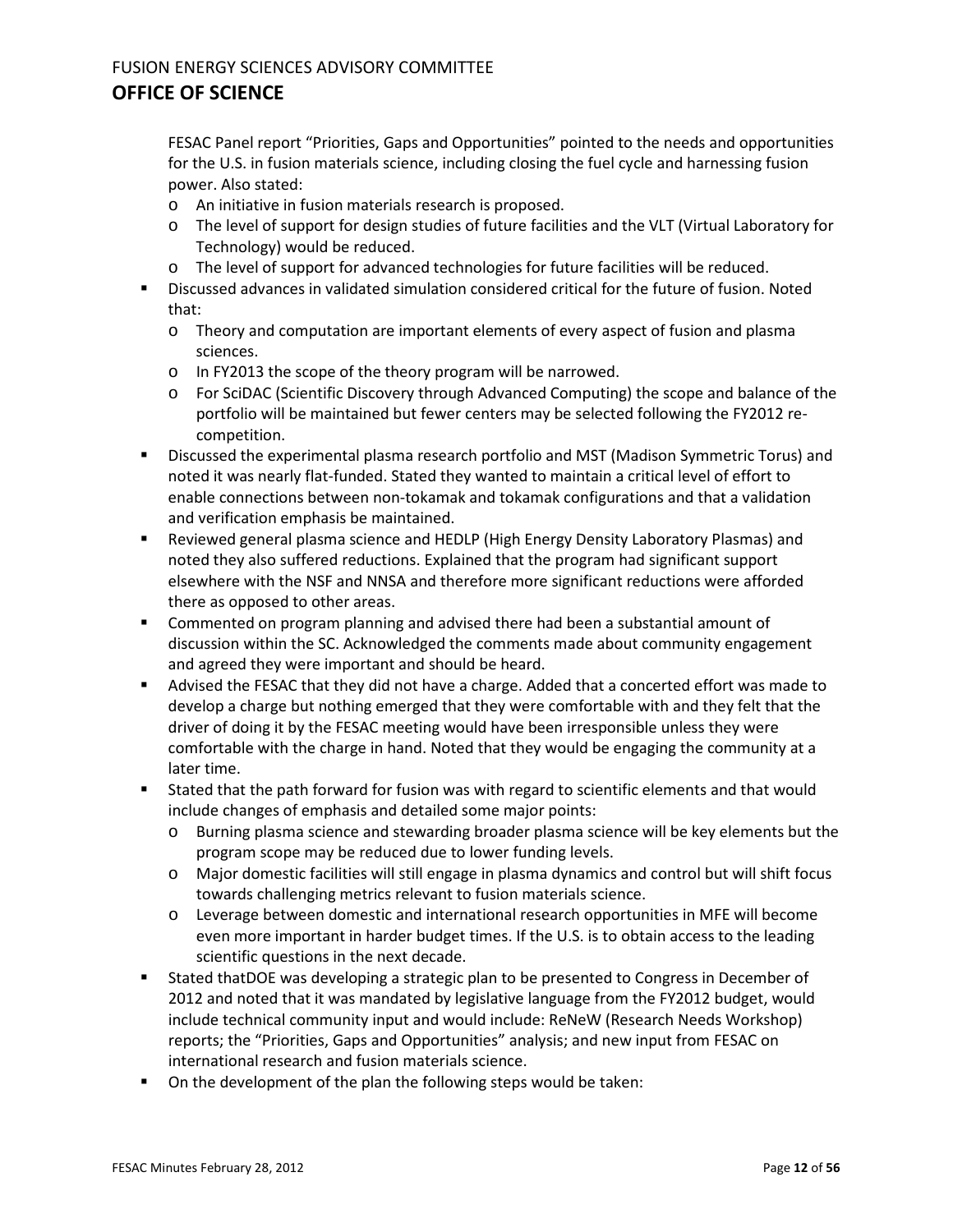- o FES was developing a charge and/or charges to be presented to FESAC and looked forward to receiving input from them. ITER and new elements in the program were possible components of such a charge or charges.
- o With regard to timing there were two issues: the administration approach to ITER and the domestic program and the House and Senate marks this year.
- o Input from individuals on any concerns regarding the program would be welcome.
- o The plan would be developed by FES and shared with FESAC in the fall of 2012 for comment.
- o The development of a plan for the domestic program in conjunction with ITER.
- o The program must include a vigorous international component if U.S. scientists are to have access to research questions that remain inaccessible within the U.S. alone.
- o Development of the capability to make major contributions in fusion materials science and harnessing fusion power.
- o A priority of maintaining program breadth if budgets permit, noting that the prospect of further non-ITER program reductions may make it impossible to maintain present program scope.

## **COMMITTEE DISCUSSION**

Dr. Greenwald acknowledged that the program up until now had been highly constrained and suffered a factor of four drop in spending power since its peak and he agreed that the budget of FY2013 presented many difficulties. He noted that looking forward knowing the scope of the requirements for ITER construction combined with the fact that the current budget is flat, he stated that it looked like the trajectory they were on was a slow dissolution of the program. He asked where the SC would draw the line.

Dr. Synakowski responded that he felt they were close to the line regarding program scope. He added that maintaining program breadth may not be viable too much further down the road. He said he didn't have an answer to the question overall but he thought the community and SC needed to be careful before considering 'throwing in the towel'. He said that the U.S. engagement was critical to ITER and he said that it was very unlikely that the administration would withdraw. He said that to say at a certain point that that was 'enough' would that mean that they would not serve the country at a lower budget level? He said there was enough flux in the ongoing discussions that it was not a foregone conclusion that dissolution was the path.

Dr. Greenwald noted that at some point it would cease to be a program, and would become foreign aid. Dr. Synakowski said this was an unfair way of characterizing it. Dr. Synakowski responded that if at some point there was a serious discussion about priorities and then the costs of the priorities were reviewed they might have a more quantitative answer.

Dr. Raymond Fonck noted that with the decisions the SC had taken there would be irreversible losses of people in the program. If facilities were reduced there would not be a significant amount of money in collaborations to recover that scientific expertise. He added that they were irreversible decisions and they would make sense if the program has a downward trajectory. However, he said that if the SC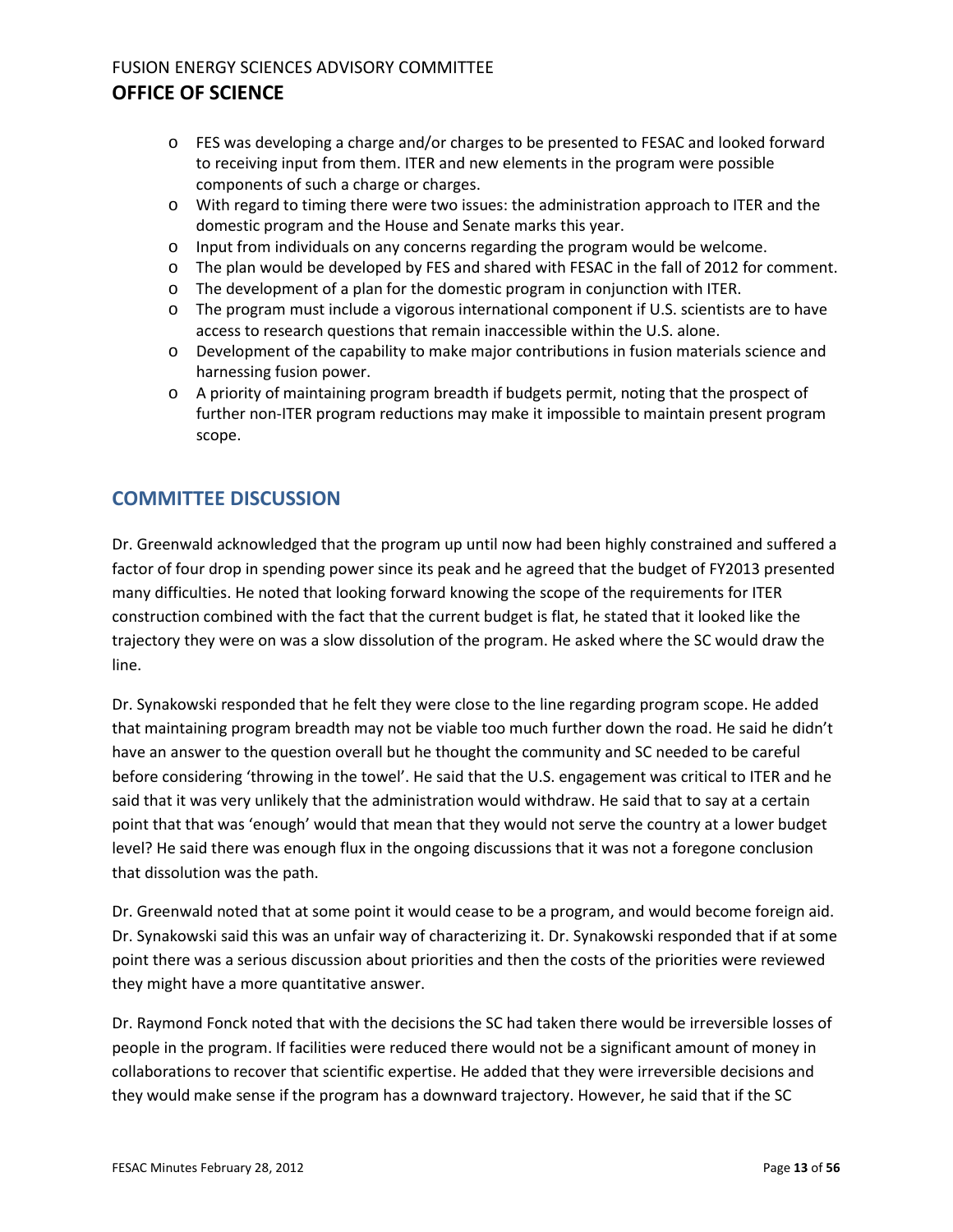thought that things were in sufficient flux wouldn't these irreversible decisions be counterproductive, and would the SC still make those decisions. Dr. Synakowski responded that in his judgment and that of the SC the approach that they had taken was considered the most reversible. He added that with regard to institutions and the capabilities of the institutions you could point to real loss. However the judgment was made that the decision was between something similar to what they chose or loss of program scope, and he considered that loss truly irreversible.

Dr. Fonck said that they were losing human capital which he considered irreversible because there were no resources to recover that human capital elsewhere in the program. He thought that this meant you would lose of the capability to lead. Dr. Synakowski defended the decisions made and said that such a loss would be taken if deeper impacts affected other areas of the program.

Dr. Meade thanked him for the presentation and noted that they had had difficult times before. He said in 1996 they had a 40% budget cut and went from \$363 million in FY1995 to about \$244 million in FY1996. He said in a FESAC meeting in 1995 two charges were developed and two panels set up. He said that within two weeks the first meetings were held and in less than two months reports were presented. He said that the one thing he wanted to impress on Dr. Synakowski and the DOE was time was of the essence and he thought it should be treated as a crisis for fusion energy and move forward with all deliberate speed. He suggested that the time to develop the charge should be short and a date be developed for two weeks. In addition he suggested another meeting of FESAC should occur so that they could start work on the charge(s). He suggested that they should have a short deadline for coming to grips and setting a plan up with priorities. He thought they should determine a way to quantify for the SC the difficulties being experienced by researchers in the field. He referred to the FY2013 budget and the \$50 million that had to be found somewhere and noted that what he found distressing was the abrupt nature of the termination of a major facility which he considered wasteful.

Dr. Richard Callis referred to international collaborations and the issue of strategic planning and said that in order to have productive international collaborations especially with the Asian tokamaks they would have to engage them and train or educate them on advanced tokamak science. He added that in doing that they were planting the seeds for them to take the leadership role five or ten years out as the U.S. funding decreased. He asked if this type of strategic thinking integrated into the planning of how they would move forward with international plans. Dr. Synakowski asked if he was suggesting that by giving them knowledge the U.S. was giving them an advantage. Dr. Callis said yes. Dr. Synakowski responded that as their knowledgebase would rise then the United States would have every opportunity to rise with it.

Dr. Cohen noted that he thought that Dr. Synakowski's remarks underscored the need for strategic longterm planning. He referred to part of Dr. Synakowski's presentation and read part of it as, "with this proposal program structures maintained can lead to where we need to be in ten years". He said that surprised him because he looked at what the theory component of the program would be able to do for the mission, and believed this would be a lot less. He added that in areas where they could have had international leadership, and a huge impact on international and domestic devices, they had stopped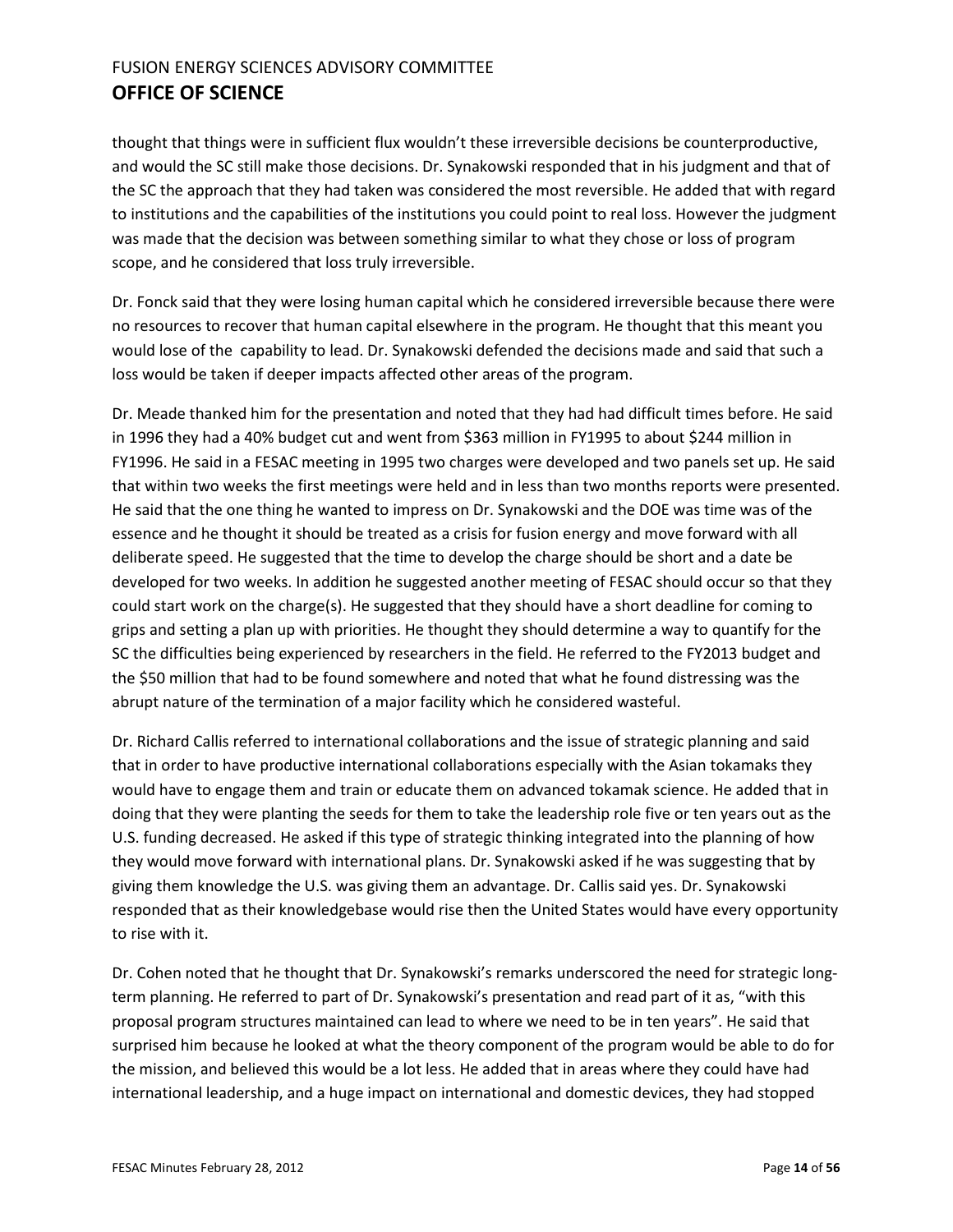cold. Dr. Cohen referenced one of the priorities Dr. Synakowski identified -- the pursuit of scientific opportunities and grand challenges in high energy density plasma science -- and noted this had taken a 30% cut. He said great science was being done in that area and questioned the wisdom of cutting that area disproportionately. Dr. Synakowski asked him where he would cut. Dr. Cohen said he would not make any cuts at all to the program and he asked if they were hoping that NNSA would take up the slack. Dr. Synakowski acknowledged that that area of science was valuable and noted again that the whole series of cuts was not easy and they could not fall behind with ITER. Dr. Cohen asked him if he had a plan to go forward and engage with NNSA. Dr. Synakowski said yes.

Dr. Hubbard stated that she was dismayed by the cuts all across the board and noted that she did not share Dr. Synakowski's optimism that it was a viable path. She noted that its effect on the fusion workforce had not been taken adequately into account. She said the program would need people in ten years to work on ITER and those people would need to have ten years' experience. She added that the budget would affect the decisions of a whole cohort of students to enter or remain in the field. She said with many labs across the country laying off workers, where would the current students and post-docs go to stay in the field and she added that in her opinion it was very short-sighted. Dr. Synakowski responded that it was important to be truthful and to state that they were seeing in effect a snapshot of a process where the administration was coming to grips with the challenges and said he could not describe the outcome. He said he could only confirm that the administration was committed to ITER and a balanced portfolio. He emphasized that the cuts were not his wish but as a representative of the administration he had to find the opportunities given the overall constraints of the budget.

Dr. Ellen Meeks asked if he had the percentages of the domestic programs compared to ITER for the other countries contributing to ITER for comparison. Dr. Synakowski responded that no, he did not have that detailed data.

Dr. Keane thanked him for the presentation. He noted that he agreed with the sense of urgency heard from the other committee members. He thought it was good that the process they were using to make difficult decisions was transparent. He asked that when they were given the charge would he consider providing strawman budget profiles to help the group frame the priorities. Dr. Synakowski responded his first instinct was no but he said he was open to talking about it. He thought that it was a significant social challenge in carrying out a difficult charge of that nature.

Dr. Fonck said to him there was a difference between leadership and being impactful. He said that Dr. Synakowski had mentioned that in the FES view there were elements needed for leadership in the ITER era and he said they were not identified. He asked if at some point he would elaborate on that. He also said that Dr. Synakowski had noted that program breadth might not be viable with negative pressure on the budget. He asked then, did he have to make a choice between a plasma science oriented program or a materials science oriented program. He said, how would he go up against programs in Europe that were well funded and still expect for the U.S. programs to have an element of leadership. Dr. Synakowski said without specifics he could not answer him and he said there may come a time when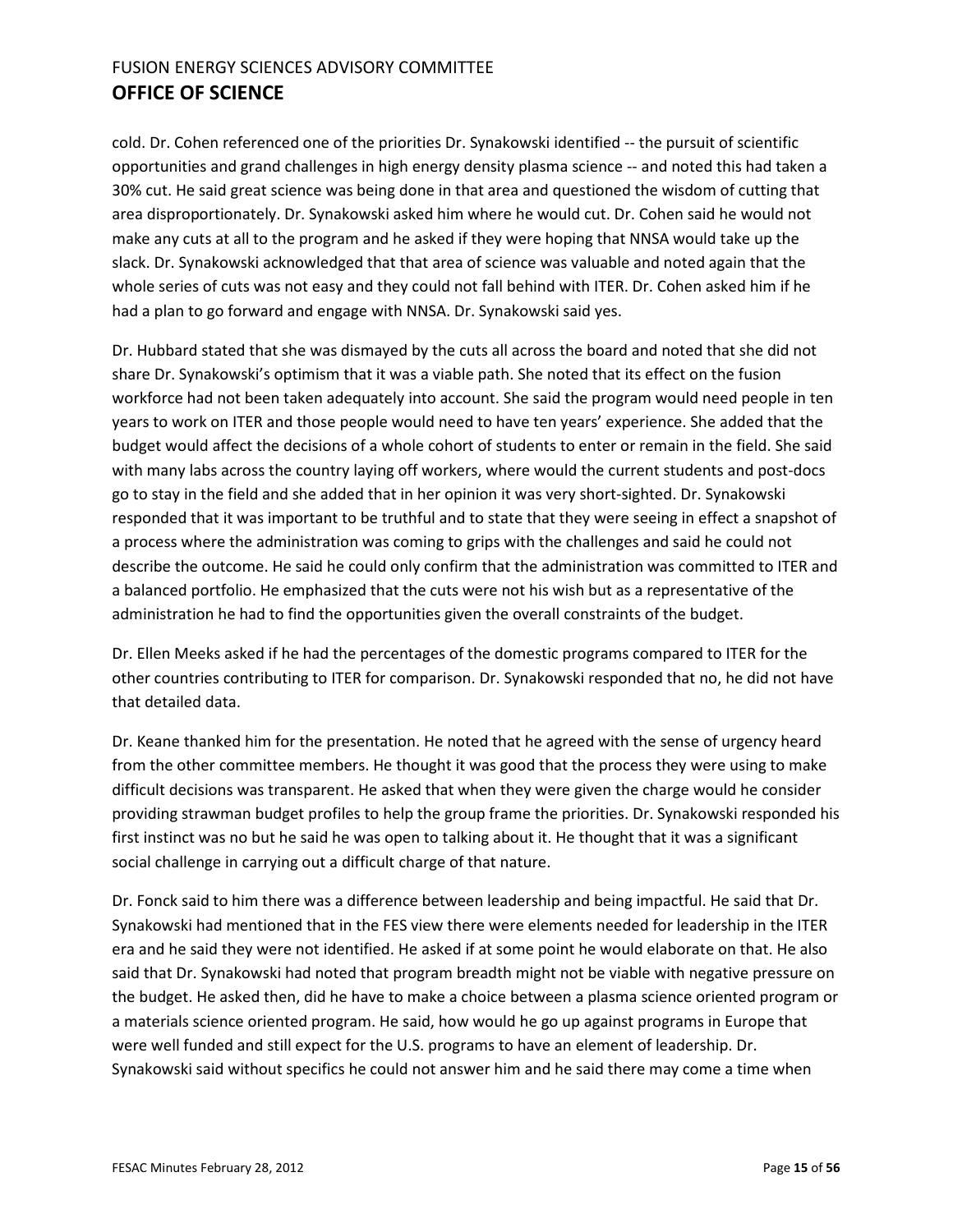they could not. Dr. Fonck asked, how would it all be decided? Dr. Synakowski said it would start as they have described but the whole process had not been completely defined.

Dr. Betti referred to alpha physics which he had highlighted as one of the most important goals of ITER. He suggested that they could study a lot of alpha physics on smaller devices which were not as expensive as ITER. He asked at what point would the cost of ITER become so high that the SC would start to think about other options. He asked about the theory cuts and then stated that the U.S. experimental program would become so small that it would then be compared to individual European countries as opposed to Europe as a whole. He said that they still had a leadership role in theory simulations but with the large cuts they would also lose that. He thought that was harmful to the U.S. program. Dr. Synakowski responded that yes, there was an intellectual leadership loss associated with a loss of resources. He responded with regard to burning plasma options he said he stood behind where they were and that ITER would have a scientific and technical reach that they needed for fusion to be a viable option in a meaningful timescale.

Dr. Steven Zinkle stated that Dr. Brinkman's and the administration's budget built the case for basic plasma science and he noted that the scientists in plasma physics could also do great plasma science and he gave the example of the production of anti-hydrogen. He said about cuts to experimental plasma, general plasma science theory and asked if the NRC (National Research Council) recommendation was being ignored. Dr. Synakowski responded no and elaborated. He asked about the universities that were being strongly affected and asked what their role would be in the longer term and would there be a renewed activity in basic plasma physics. Dr. Synakowski agreed that many universities were being hit with the cuts and he noted it was still possible to have a high impact. He agreed that the possibility that their ability to be strong leaders might be compromised.

Dr. Rosner commented on the tension between the energy mission and science aspects of FES, and asked whether the fusion program was a fusion or plasma program. Dr. Synakowski noted that at the time the program reached the stage of a fusion nuclear science facility, it might be time to change program governance from Office of Science.

Dr. Meade asked about ITER and said on the physics and program side they were getting information but not on the project side. He stated they needed more information as FES would be called upon to provide more resources and yet they had no information on how ITER was getting into a financial predicament where more funds might be needed again. He said considering the implication for the United States where programs and facilities were affected they needed more information. Dr. Synakowski responded that if the budget was not giving enough information that there would be other vehicles they could find but he agreed with him.

Dr. Leeper noted that they were supposed to have a leadership role in ITER but if people started leaving the field he was concerned. He asked if they could push back on their contributions or spending profile. Dr. Synakowski responded that they had an independent cost review scheduled for later in the spring. He noted that total costs, integrated costs and annual expenditure were a high concern.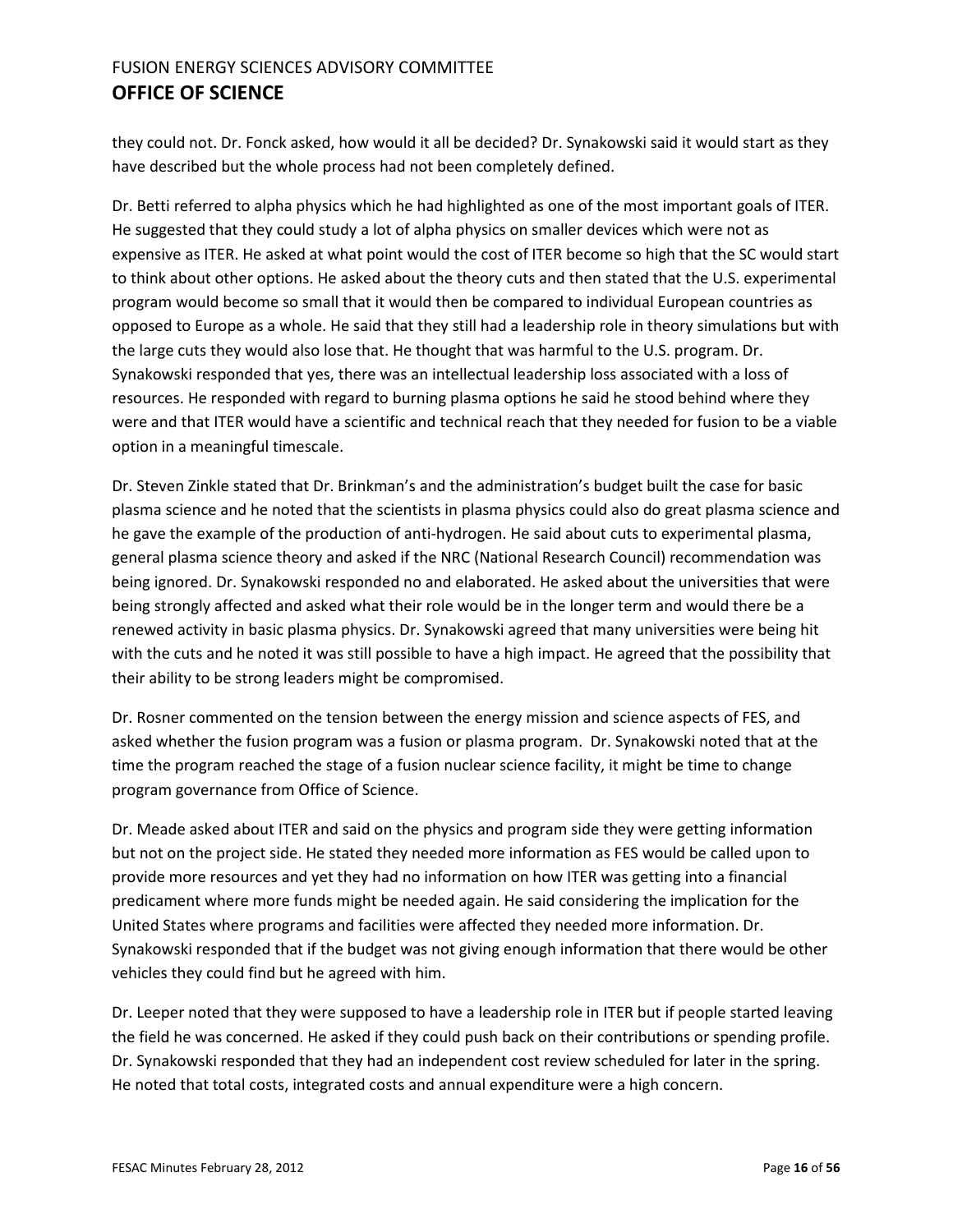Dr. Greenwald thanked Dr. Synakowski for valiantly defending the indefensible.

#### <span id="page-16-1"></span>**LUNCH**

The Fusion Energy Sciences Advisory Committee recessed for lunch.

#### <span id="page-16-0"></span>**BASIC RESEARCH DIRECTIONS USING THE NATIONAL IGNITION FACILITY**

#### **Dr. John Sarrao,** *Los Alamos National Laboratory*

- Explained that the workshop had several aims, to explore a set of scientific directions and to explore the aspect of user science.
- Acknowledged that the FES community knows the area well and there are a number of reports that have looked at the science needs and opportunities that exist in what is generally called high energy science.
- Noted that access to NNSA facilities was emphasized in the reports and that NIF (National Ignition Facility) was developing processes and infrastructure to support the fundamental science mission.
- **Provided details on the workshop that took place in May 2011 and a group that spanned a broad** area that asked the question, was there science to be done at NIF that addresses both FES directions and questions of issues that are in the mission space of basic energy sciences, nuclear physics and high energy physics within the SC?
- Noted that the other two Workshop Chairs were Kim Budil of LLNL (Lawrence Livermore National Laboratory) and Michael Wiescher of Notre Dame and the many people who led panels.
- **If** Identified the goals of the workshop:
	- o To summarize key aspects of the current state of scientific research and understanding in relevant fields.
	- o To define a set of related Science Grand Challenges: Identify a set of proposed research directions that address broad scientific uses of the NIF; and provide a preferred facility governance process including responsibilities of key individuals, the process for user access and allocation of NIF facility time and resources, and other policies and procedures relevant to facility users.
- Commented that it was an exciting time for NIF because it exists as an operational facility and can create extreme and interesting environments. Added it was not the first time one had asked the question, what are the science opportunities of NIF?
- Stated that the question presented the topic of the workshop but in a more structured format and using the approaches of the ReNeW workshops.
- Commented that the object was to gather 100 people from 49 institutions and 6 countries to consider some of the following:
	- o Define discipline-specific challenges (The Problem)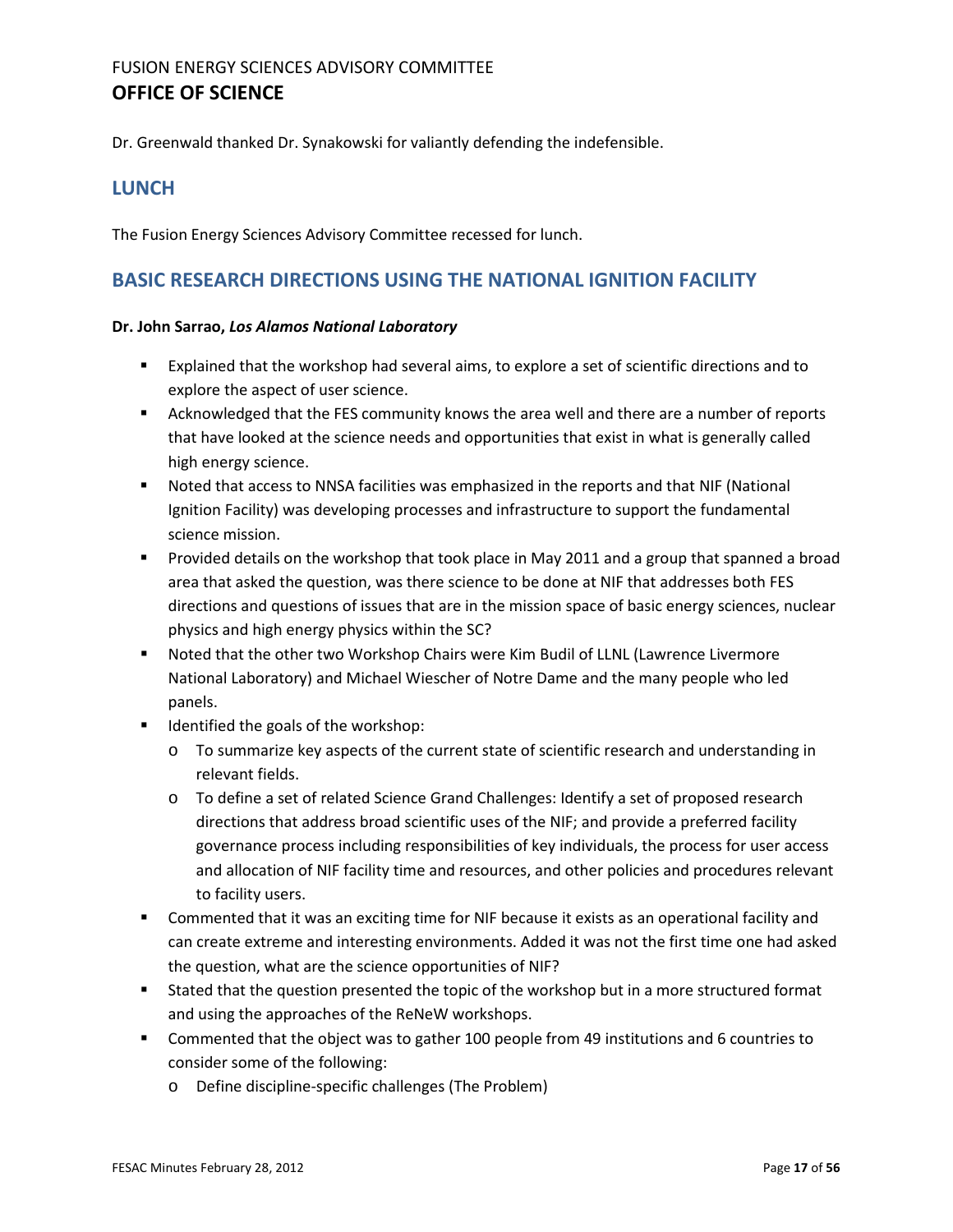- o That NIF can Address (The solution)
- o On a decadal scale (The Path to Success)
- o That will make a difference for science (The Impact) and
- o In Laboratory astrophysics, nuclear physics, materials and planetary physics, and beam and plasma physics.
- **Described the four basic questions that were asked which included: Discipline Specific Challenge** and NIF Enabled Innovation; Research Directions and Outcome and Potential Impact and noted that the structure took that shape as it was intended to generate a report.
- The results of the workshop were 16 priority research directions and he added that various aspects of fusion science and plasma science did not receive a full focus because they are topics already explored thoroughly and therefore the focus was to explore the broader questions.
- **EXP** Discussed only one of the research directions and he discussed Exploring Exoplanets at NIF in detail within the basic structure of the chart format.
- Noted that user teams aligned with the priority research directions have already taken data at NIF including: Laboratory Astrophysics, Materials and planetary Physics, and Nuclear Physics.
- Stated that the initial data was exciting and was just the beginning and he gave two examples: for Laboratory Astrophysics: Radiation Hydrodynamics and for Nuclear Physics: Nucleosynthesis.
- Commented on governance models and user experience as important considerations and gave three principles which underlined their recommendations:
	- o Make science on NIF successful on long-term timescales.
	- o Build a sense of scientific community among NIF users.
	- o Utilize best practices and lessons learned from relevant facilities at NIF.
- Stated and elaborated on their recommendations which spanned three principal topics:
	- o Policy and Governance
	- o Facility Operations
	- o Outreach and Education
- Commented that if they were talking about decadal scale opportunities, that is a good thing as doing some of the experiments is difficult. Added that the workshop asked in the cases of Lab-Astrophysics and Nuclear Physics was it to accomplish the decadal directions? What are the things that one would need to be able to do, that one could not do today or the capability gaps.
- **Considered that looking at the capability gaps could be an important part of the mix of that** overall scientific agenda.
- Stated that it was encouraging that the community rather than saying here's what the facility can do today and let's tailor the science to that facility, the discussion was how do you tailor the facility to do that overall science?
- Said that the workshop identified that there are important scientific directions to explore in the domain of NIF science which embraced all that was HED (High Energy Density) and beyond.
- Recommended looking at the report which was up on the SC website.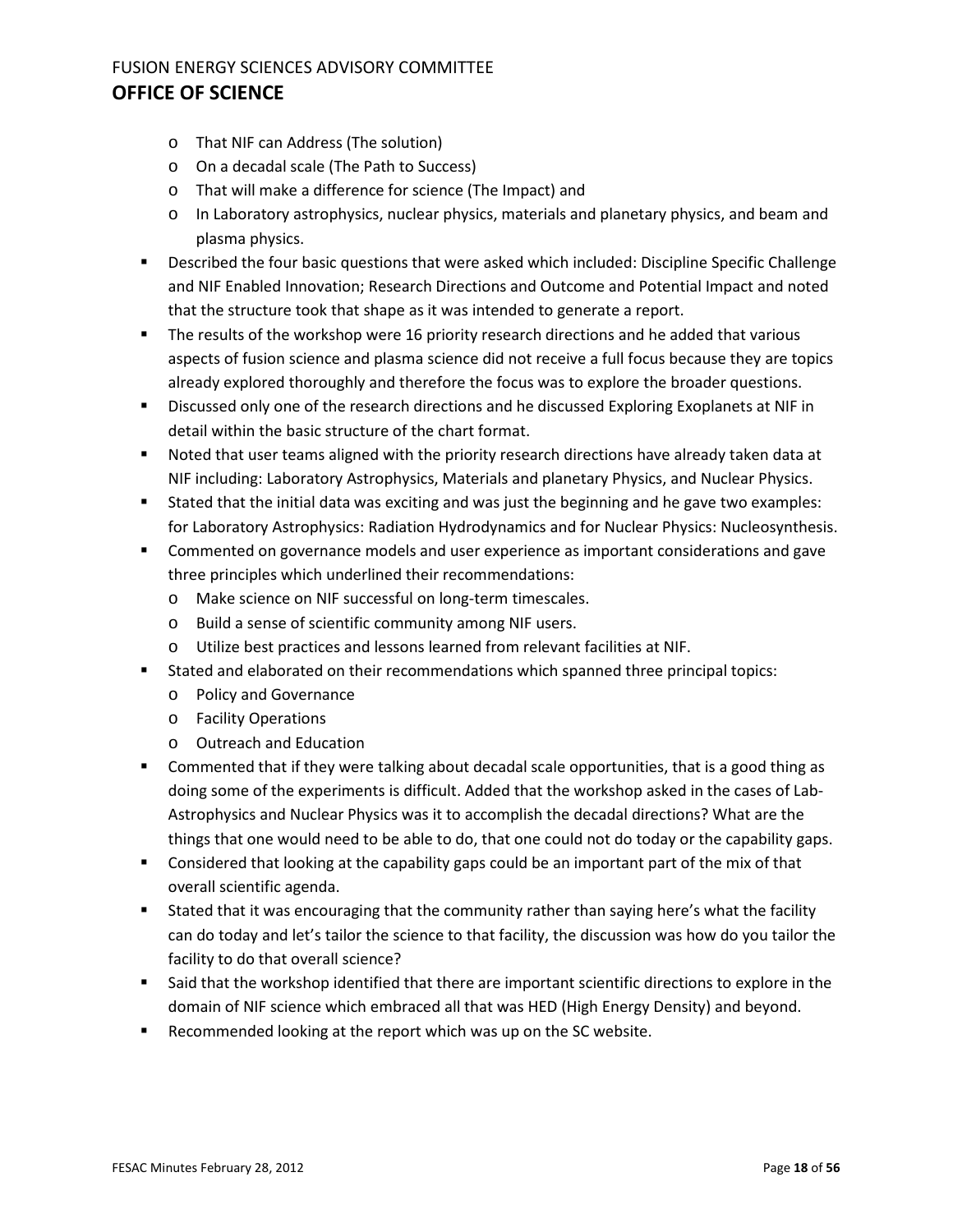#### **COMMITTEE DISCUSSION**

Dr. Callis noted that Dr. Sarrao was starting a new user group and he wondered if they discussed what the minimum critical size was to make a real active program. He asked if his user group was bigger than the 100. Dr. Sarrao responded that it was still under exploration and added that NIF was determining how many people they would give user time to. They picked a number of eight teams that would span both the various disciplines. He added that one of the debates was that the committee had allocated that time and had the question of how would one decide on enough capacity without scheduling people too far down the line. He said it numbered in the 100s but they were still trying to establish an appropriate working number.

Dr. Rosner offered an observation and stated that one interesting thing in the field was when you go to a users' meeting is the demographics. He added that despite the fact that the funding was still modest the enthusiasm that could be seen among young people was amazing and came from the excitement of the science and the other was the sense that there is a future.

Dr. Leeper referred to facilities like NIF where they were talking one or two shots a day and asked if there was any discussion of multiplexing on a given shot, the idea being to use a common radiation source where you would have more diagnostics of it, where maybe you could get four experiments off it. Dr. Sarrao responded that multiplexing was a good multiplier and was important in terms of how one would do multiple experiments and how did one grow larger teams. He explained and said they would both have ideas at the 80% level or similar, could we hook up and make a larger team and accomplish both goals at once. He thought that that larger integrative thinking was an important element.

Dr. Cohen said he was glad to hear that Dr. Sarrao mentioned issues such as cost of the facility, reducing the number of shots available and then diagnostics which continued to be expanded at NIF. He asked if there was any sort of cultural issue with the group trying to get its hands on just how many shots one could realistically expect for a particular campaign. He added that very often one was lucky to get a day at some facilities. Dr. Sarrao responded yes and there were at least a couple of factors and one was that researchers would go through a process of working and learning at different institutions. He also added that as one gained more experience there would be a clearer sense of what needed to be done.

Dr. Synakowski noted that one of the things that attracted him at LLNL was the potential use of smallscale facilities in concert with NIF. He added that there were certain classes of issues not only for which the smaller scale facilities could contribute but they could access pieces of the relevant parameter space that NIF could not. He asked if that kind of discussion was talked about or entered into in any of the discussions at the workshop, that NIF could be a keystone to a broader national effort. Dr. Sarrao responded that the short answer was yes. He said it was gratifying how deliberate some of these panels were in identifying what was or was not a credible direction.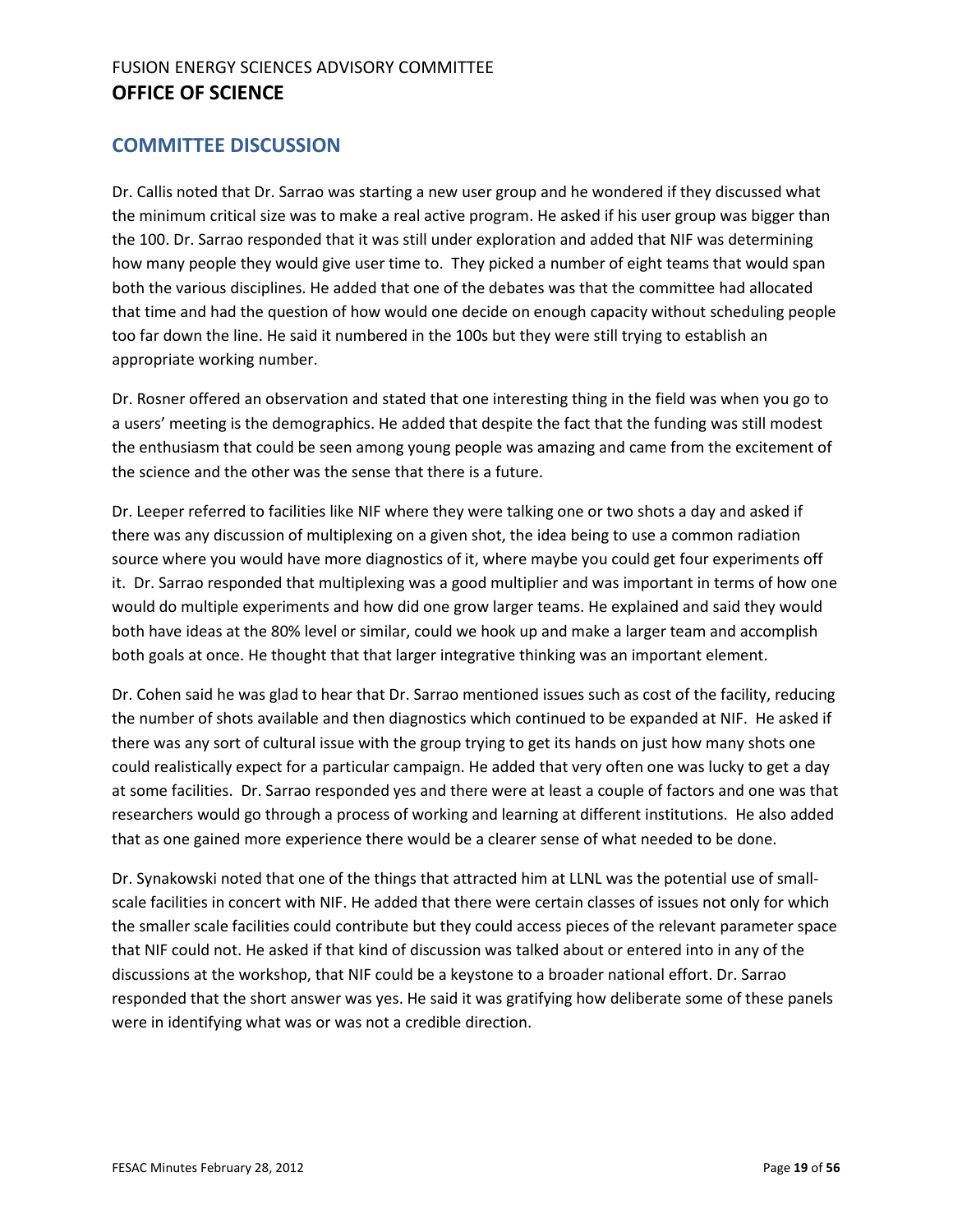## <span id="page-19-0"></span>**ITER UPDATE: ACCOMPLISHMENTS, STATUS, AND DOMESTIC ISSUES**

#### **Mr. Tom Vanek,** *Senior Policy Advisor, Office of Fusion Energy Sciences*

- Advised that he would be giving a presentation primarily on the international aspects of the ITER project.
- Stated that he was pleased to say that by a lot of hard work by ITER management and DOE management and many international colleagues it appeared that ITER was on the road to building a project.
- **Noted that at the previous FESAC meeting the construction had just begun and there were** significant questions about funding and ensuring that construction continued.
- **Mentioned that in March 2011 there was a significant earthquake and tsunami in Japan which** cast doubts on the government of Japan to sustain both political and financial support for the project. Added that now a year later the Japanese funding is \$225 million approximately and they have also secured an additional \$250 million in funding for ITER for FY2013.
- Stated that they have recently had good news and noted that the EU (European Union) had secured FY2012 funding and has a strong commitment for FY2013 funding totaling €1.3 billion which brought their total commitment for that two-year period to  $\epsilon$ 2 billion (or \$2.7 billion).
- **Noted that during the past year they have come to an agreement that the effects of the** Japanese earthquake would be limited to a one-year schedule delay. Said the initial estimates had ranged up to four years. He stated that much of the credit for the leadership of that effort was Professor SCamu Motojima and noted that he had turned the ITER organization around, streamlined it and was instrumental in moving it forward as a construction project.
- Discussed recruitment efforts and noted that all members would be asked to comment and provide candidates directly or indirectly to the ITER organization for any positions as they become available. Said that for higher level positions the members are asked to become involved in the vetting process and assessing them. Added the quality of the candidates had been improving steadily.
- Noted that the United States had worked hard to maintain strong relationships and good communications with other members of ITER which had yielded many benefits.
- **Stated that the IC-10 Meeting would be held in Washington, D.C. in June 2012 and he noted that** the last major meeting in the U.S. was in 2003.
- Noted that the American request for ITER was \$150 million and that represented an increase in a stressed budget. Encouraged members going to the Hill and talking to members of Congress to ask for their support and to emphasize that ITER is an important part of fusion moving forward and part of a coherent program.
- **Commented that it was incumbent on them in the government and at the U.S. ITER Project** Office to ensure that the project is managed extremely well. Added that to not do so would make it harder to secure funding for the project and the entire fusion enterprise.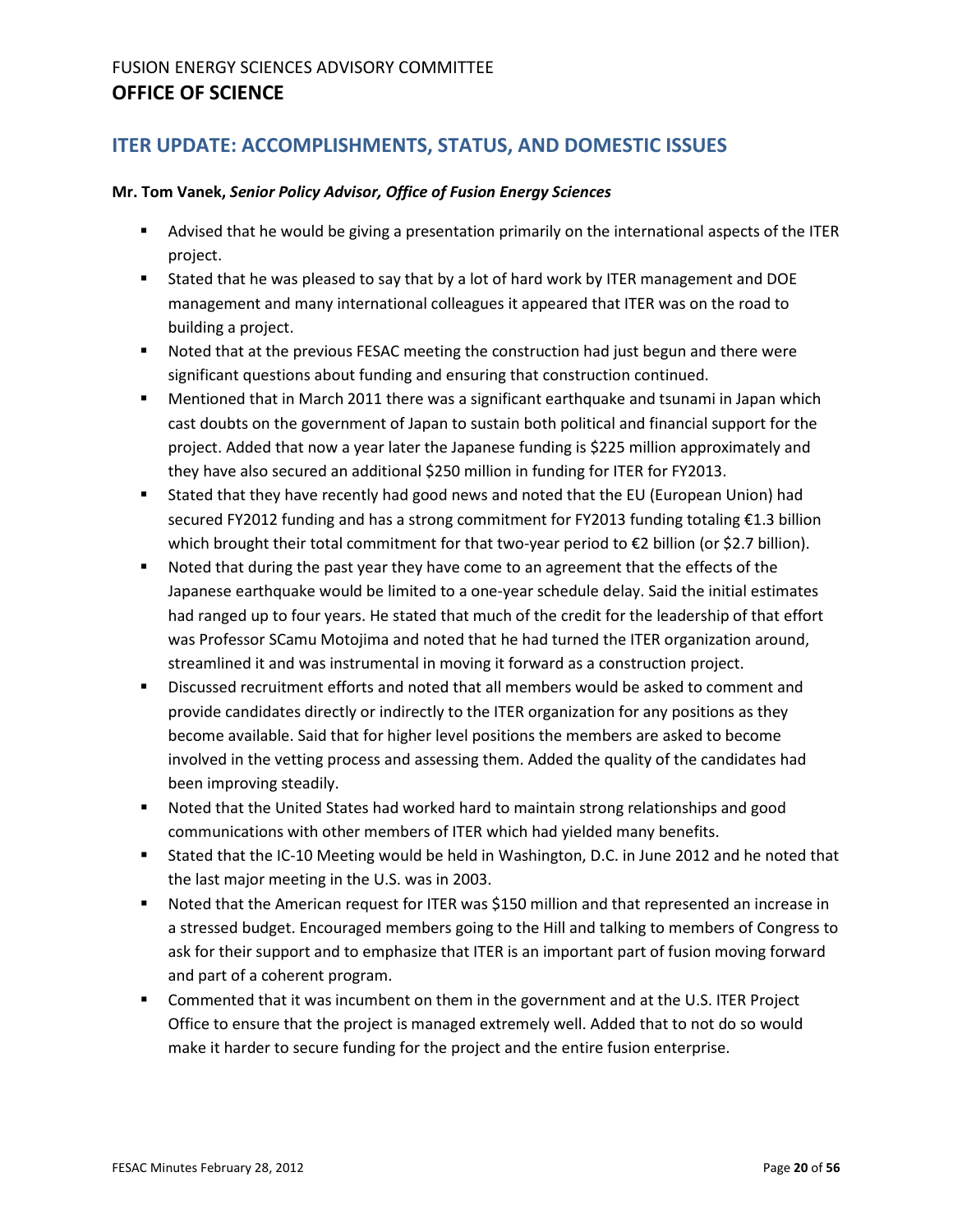#### **Dr. John Glowienka,** *U.S. ITER Project Manager, Fusion Energy Sciences*

- Stated that his first take away message was that serious fabrication has begun. Described the PF Coil Winding Building which is the factory where PF coils that cannot be built and shipped in would be built. Stated that the PF Coil Building was completed for beneficial occupancy in December 2012. Added that it would now be fitted as a factory for the PF coils and starting in December 2012 PF coil fabrication would begin.
- **Described the ITER headquarters building and said that it would also be ready for occupancy in** December 2012 housing about 500 people.
- **Described the tokamak pit and stated it was a concrete base mat about a meter and half deep** with rebars in it and noted that the pedestals were part of the seismic isolation system. Added that the actual first floor would be built on top of that. Noted that some parts of that building would be coming from the United States including two tokamak cooling water system drain tanks that would be installed soon.
- **EXECOMMENTED MORE ON THE CONSTRUCTION OF THE CONTROL CONSTRUST COMMENTED CONTROL CONTROL CONTROL CONTROL CONTR** parts and systems.
- Noted that they had moved away from design and R&D and were now in the process of fabrication and getting industry involved.
- Reviewed the U.S. Plan and stated that the United States planned to deliver its commitments in the form of 162 deliverables in the 'Just in Time' mode meaning that as ITER needs them they will get them there. Discussed the importance of the "Early Finish Schedule" being of necessity with the other international members.
- Stated that what had been done over the last six or seven months is that they have a full and integrated drawing capability where drawings from one member are in the same format and software and can be transmitted electronically.
- Said that they also have a fully-integrated schedule with all the milestones with all the members plus the IO on the same sheet.
- Commented that the U.S. focus now was to start transitioning away from R&D and design into fabrication. Stated that the schedule calls for: the completion of the R&D; advance design with industry; long-lead procurement; and baseline domestic project in 2012. Added that this would mean that they would move away from Critical Decision (CD) 1 which was a range of costs and schedule to a fixed point estimate of costs and schedule.
- Stated that in 2012 they are starting to set up factories to build components and extra tools. Sometimes the tools comprise the majority of the cost, for instance in the construction of the central solenoid.
- **Noted that in 2013 they are engaging industry to begin the manufacture of other elements.**
- Reminded the members that not only did the U.S. honor its commitments within the United States but also internationally and he gave as an example, American companies contracted by other international members to engage in fabrication works to build their widgets.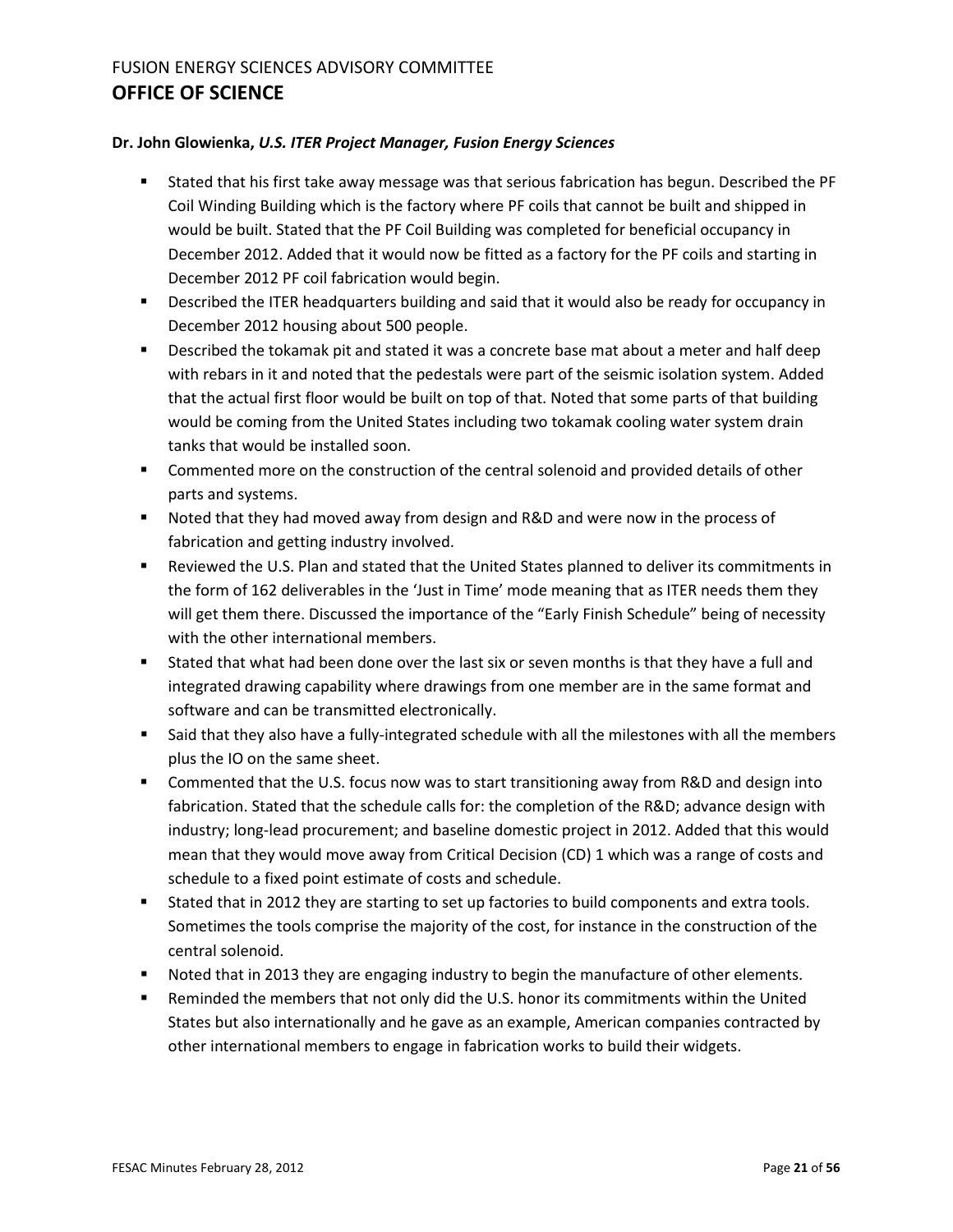- Discussed one of the commitments of the United States, the central solenoid and noted that they have contracts in place with General Atomics and outlined some of the progress steps and problematic issues with the Japanese conductor that will be used to make the solenoid.
- **•** Described some of the testing of the conductors, the first set of which failed, and the second would be acceptable with some caveats as to its use. A new US set is currently being tested in Switzerland which shows promise. There are politics involved in making this decision, as the Japanese may not find it acceptable that the conductor is US made, but he stated it is not certain they have the capability of making the conductor. The IO would ultimately have to make this decision and they will go forward with whatever decision is made.
- The failed conductor is being tested to discover what went wrong.
- Commented on some serious oversight over the project and he noted that in the course of the ITER project starting in 2002 there had been nine Lehman Reviews or Office of Program Assessment Reviews and the last four were spaced every six months. Stated the last review was in November 2011 and the next one would be in May of 2012.
- **Stated that there were strong indications that the U.S. ITER project had a functioning project** team capable of executing the project and meeting the U.S. commitment and was ready for project baselining.
- Commented on the ITER project, given a fixed scope of what the cost and schedule would be. Stated that the cost could be manipulated by lengthening the term of the project but this had been deemed unacceptable by the other ITER partners. Noted that they had been looking at many different costs and profiles.
- **EXECT** Referred to earlier comments at the FESAC meeting and noted that with regard to transparency they had nothing to show in terms of what a bottom line would be, given the fact that they had a fixed scope but did not know what the costs and schedule were or the influence of politics.
- Stated that it was important to get benchmarking from external sources and they would have an independent cost evaluation in the May timeframe. Stated that part of the cost evaluation would look specifically at something that dealt with costs stability. Explained that that would be concerned with the issue of have they included all the items of risk in their risk registry.
- Summarized that construction of the major on-site buildings was underway and one was completed. Added that the ITER members were now in rapid transition from design and R&D to fabrication of their commitments for delivery to the ITER site and finally, the U.S. ITER project is preparing for CD-2 project baseline.
- **Confirmed they were putting the U.S. in a position to establish a major project to build items to** go to ITER.
- Stated that it was a U.S. project and well over 85% of the U.S. ITER funds to build widgets stay in the country and the rest is used as operating funds for the ITER organization staff comprised currently of 33 people.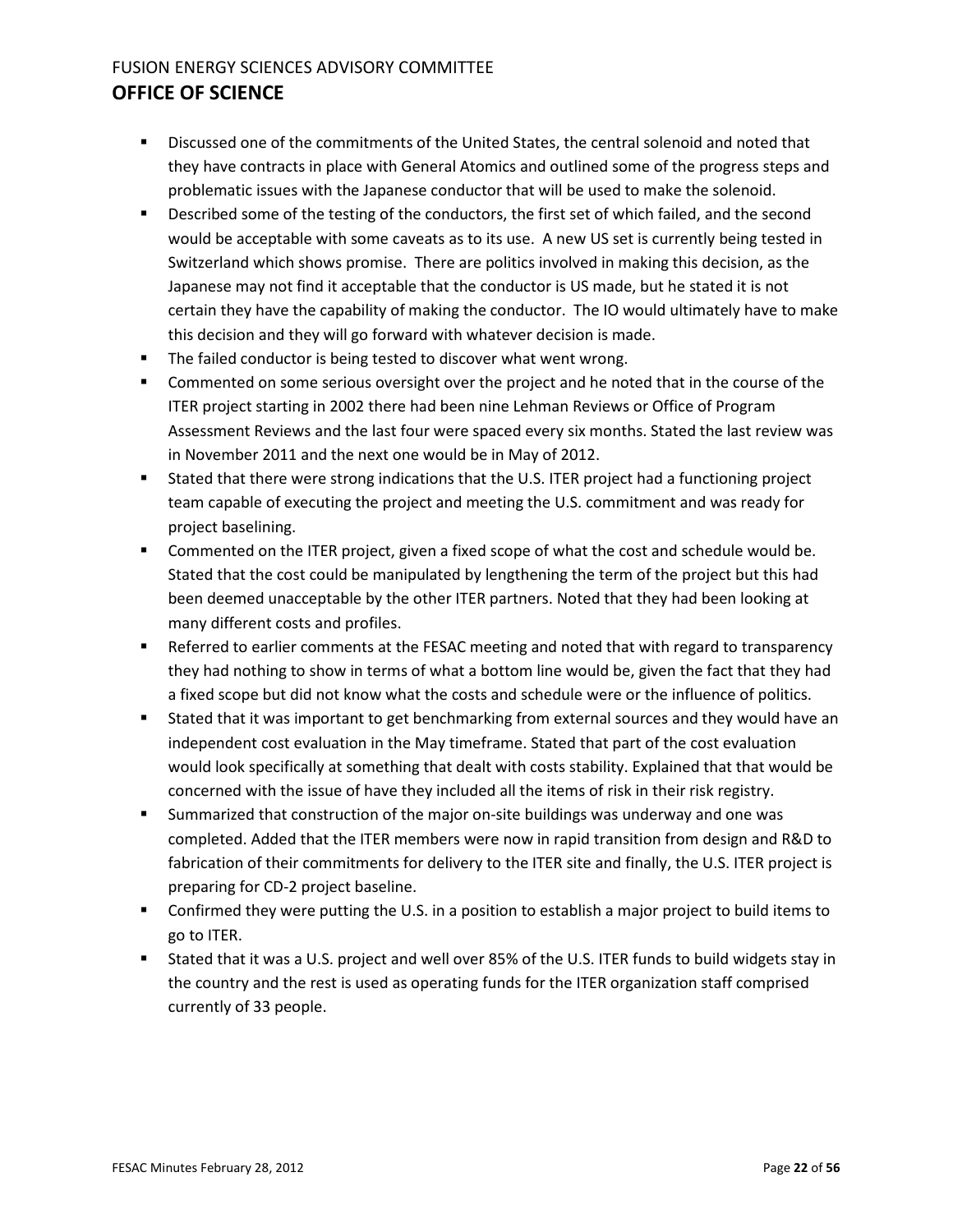#### **COMMITTEE DISCUSSION**

Dr. Synakowski acknowledged that at this time there was a level of detail that would not be available but with FESAC he noted that in the future they would like to have a sense of the number of items that are required early, the items that are being driven by the ITER need dates and how that would translate to the kind of procurements that need to be done at specific times and that are driving the ramp up in many people's minds. He added that in retrospect it would have been relevant information for the current meeting considering the sensitivity of the issue.

Dr. Ji agreed that more information was needed and said if more details could be obtained they would be willing to hear them the second day of the meeting.

Dr. Callis noted that he had been working at ORNL on the CS magnet and said that both presenters had emphasized many times that there was a strong management oversight and he said that seemed to be working well as it was consuming the upper management at ORNL and they were always preparing for reviews. Dr. Glowienka confirmed that was true and would continue.

Dr. Greenwald referred to the issue of the conductor and noted that Dr. Glowienka had said something provocative which suggested that there was a better and worse choice from a technical point of view but also suggested political influence. He said given the size of the program and possible impact on the U.S. program he noted that that was a serious assertion. Dr. Glowienka said that globally the Japanese are responsible for the conductor and confirmed that it was a project they said they could and would do. He said that the fact that someone else could provide a conductor might be viewed politically unfavorably by them. He mentioned several scenarios such as the Japanese having to pay the U.S. to build a conductor or having the U.S. train their industry how to build a conductor.

Mr. Vanek stated that the way the agreement was structured was approximately 80% of the national contributions were to be in kind with about 20% in cash. He added that one of the reasons for that approach was that it allowed countries to pick their areas of strength and interest and it would also help them to ensure that their domestic industry got some business from ITER regardless of where it was built. He said for that reason there was an extreme sensitivity and if a country had a national industry that it considered competent and prepared to deliver components that it would be difficult to find a way to take that business away from that country and give it to another member.

Dr. Meade referred to the central solenoid and asked about cost. Dr. Glowienka responded that the solenoid by itself without contingencies is about \$124 million. Dr. Meade asked if that included the conductor cost. Dr. Glowienka responded no. Dr. Meade asked what the conductor cost was and noted that he was trying to get a ballpark feeling for it. Dr. Meade asked if the total was about \$500 million and Dr. Glowienka said that could be. Dr. Meade expressed his concerns about the problems that had occurred with the conductor and wondered about the standard of construction, if that had been the cause of the problems. Dr. Glowienka discussed some of the testing of the conductor and explained their approaches to resolving some of the issues.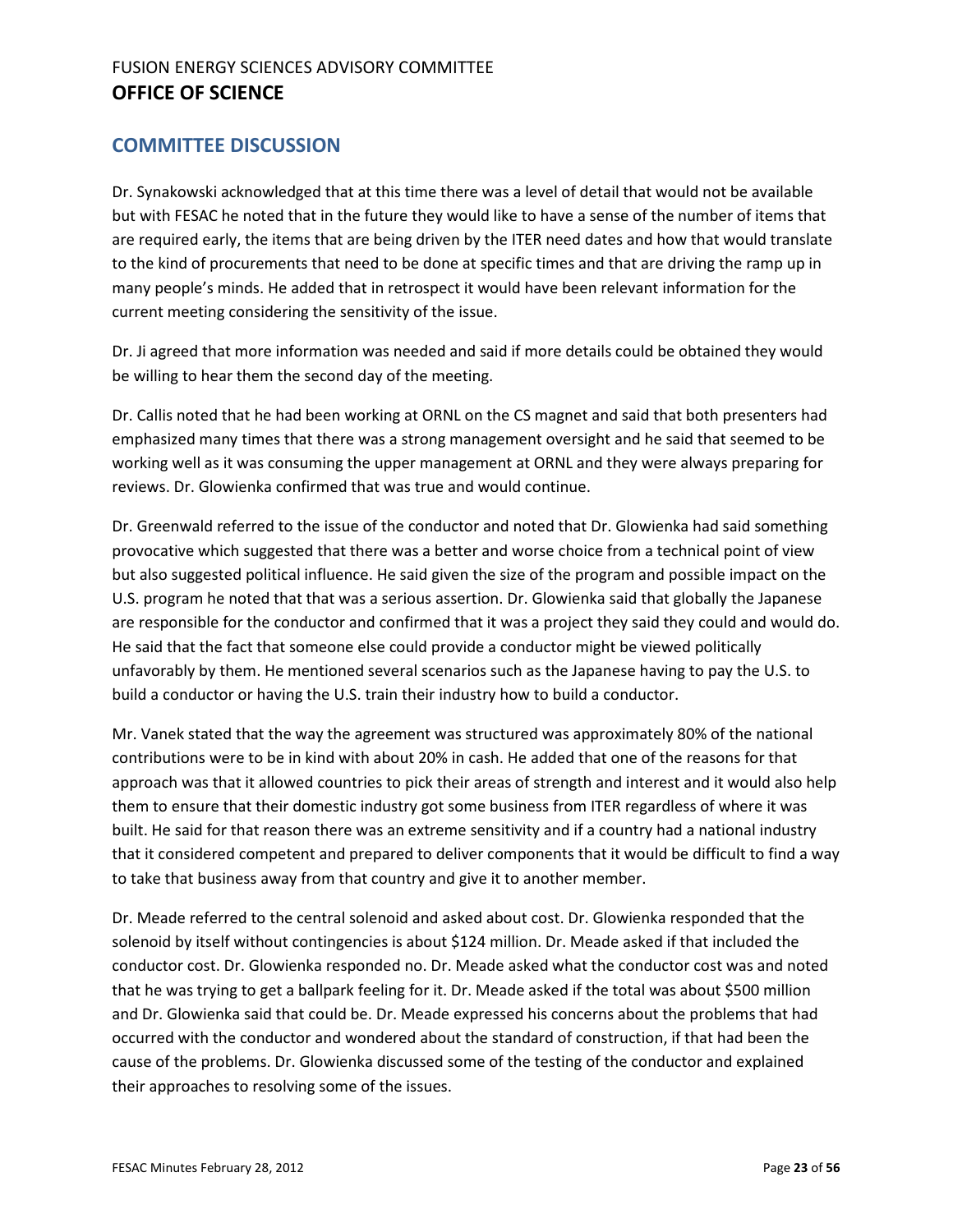Dr. Betti commented that the ITER schedule and costs were constantly changing as he had listened to updates over the years. He asked if they were to believe now that the schedule and costs were somewhat firm. Dr. Glowienka explained that the agreement was signed in 2006, came into force in 2007 and was then subject to a design review. He also mentioned events like the natural disasters in Japan and noted that they were not giving excuses but these types of things would cause delays. He also said that they believed that the current schedule and costs were realistic. Dr. Glowienka and Mr. Vanek both explained that as the project was progressing and all the members were being made to adhere to schedules as each of their components for the project would become due. Dr. Betti asked about the initial estimates of the cost of the project which to many did not seem realistic and asked for an explanation. Mr. Vanek explained that some of the early estimates did not include many of the costs such as labor etc. He noted that the costs were considered reasonable for the context in which they were presented.

Dr. Cohen noted that there was a tension between the domestic program and ITER and he added that the domestic program was providing a lot of the R&D support funded by the domestic program for ITER. He mentioned two instances of research being done at ORNL and with one of his colleagues for the ITER divertor which had some issues. He said that in the presentation they stated that R&D would be completed in 2012 so he asked was that so, in particular regarding the divertor. Dr. Glowienka responded no, he had been talking about U.S. scope. He went on to explain some of the circumstances and decisions regarding the divertor as discussed at the last council meeting in November of 2011. He advised that from that meeting the divertor would be tungsten but design would continue on the carbon divertor until such time as they had success from existing machines that would be using tungsten as its divertor. He said the design of the ITER divertor was still vaporware. He added the Japanese were still in charge of the divertor and had spent a lot of money on the carbon divertor and were currently unhappy with the Director General's decision to move to tungsten as the primary divertor. The current position was that no one had been assigned to cast the design in the tungsten divertor.

Dr. Hubbard noted that if there was not time on the second day of the meeting could FESAC members not be sent additional information on ITER after the meeting so they would be better informed. Dr. Synakowski said they should be able provide more information and he would think about the best vehicle for that.

Dr. Keane asked if he could clarify change control, if Director Motojima decided to change the performers for the CS himself or what was the process. Dr. Glowienka responded that he would be presented with a decision package, so 'a' or 'b' and then there would be quality assurance change control procedures that would have to be followed that would trickle down based on that decision. He confirmed that the ITER organization was in control of the design and they are the design authority and are the interface with the French regulator and it would have to be that way in order to get licensed.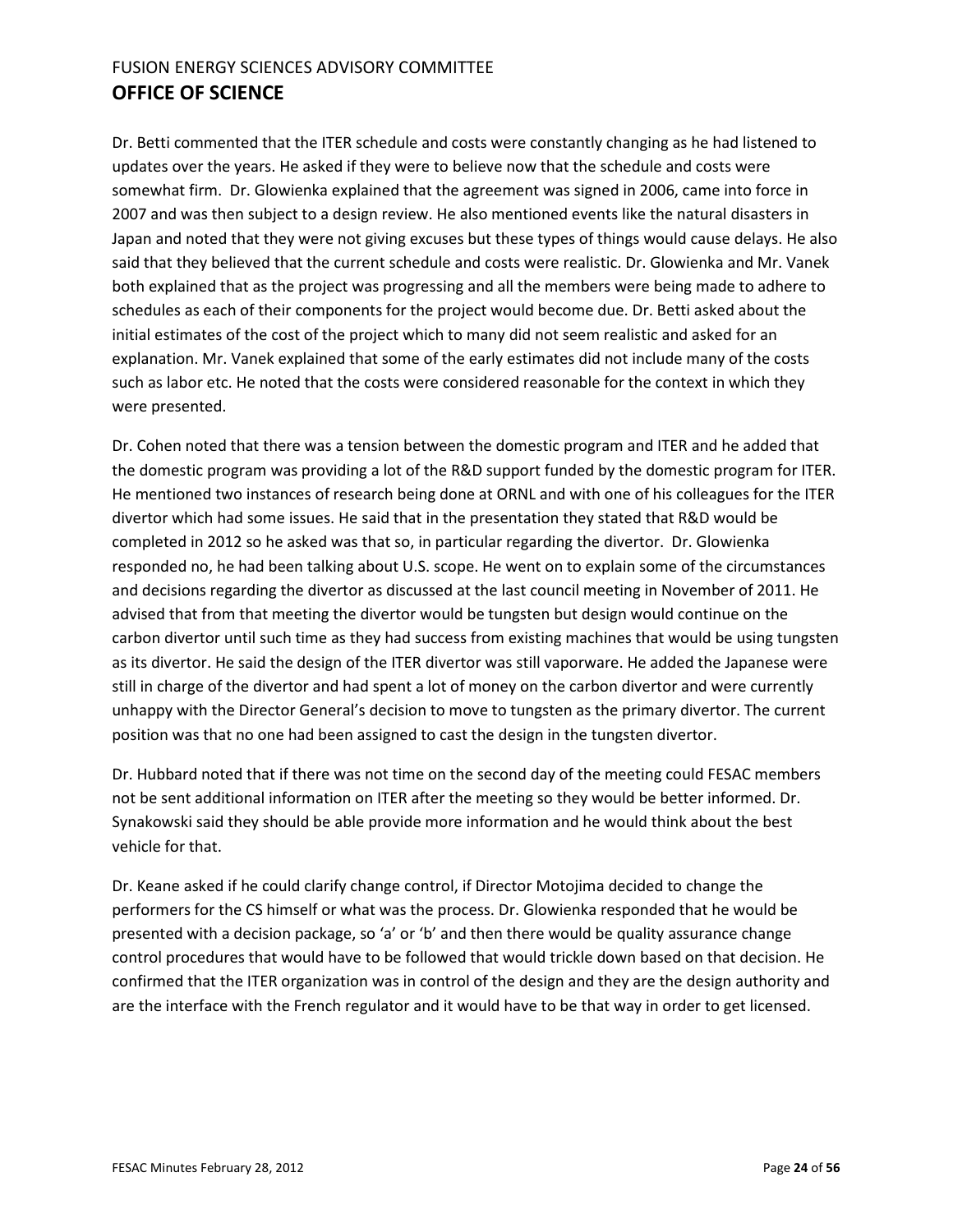# <span id="page-24-0"></span>**BRIEFING ON INTERNATIONAL COLLABORATION IN FUSION ENERGY SCIENCES RESEARCH OPPORTUNITIES AND MODES DURING THE ITER ERA**

#### **Dr. Dale Meade,** *Subcommittee Chair, President FIRE, LLC.*

- Noted that there were charges given by the Director of the SC in the July 28, 2011 meeting and two of the charges related to international collaboration in fusion energy sciences research and opportunities and modes in the ITER era.
- **EXECT** Reviewed charge #1: "What areas of research on new international facilities provide compelling scientific opportunities for U.S. researchers over the next 10-20 years? Look at opportunities in long-pulse, steady-state research in superconducting advanced tokamaks and stellarators; in steady-state plasma confinement and control science; and in plasma-wall interactions."
- Reviewed charge#2: "What research modes would best facilitate international research collaborations in plasma and fusion sciences? Consider modes already used by these communities as well as those used by other research communities that have significant international collaborations."
- Reviewed the panel members and thanked them for all their tireless work.
- Described the panel process which included: two in-person meetings in November and December of 2011; 28 conference call meetings; a presentation made at the University Fusion Association in November 2011; and included requests made to the fusion community for White Papers related to the FESAC Panel charge on international collaboration – 18 papers were received.
- Stated that at the beginning of the process they wanted to put 'compelling opportunities' in context before they were able to address the charge. Decided to put it into the context of the vision for the U.S. fusion program as articulated by Dr. Synakowski and the Office for Fusion Energy Sciences and that has ITER as the focus for the next 10-20 years.
- **Described the vision for the U.S. Fusion Energy Sciences Program to be a leader in burning** plasma science to obtain the maximum benefit from participation in the ITER research program. Added that it was also the goal of the FES program for the U.S. to assert itself in long-pulse, 3D magnetic confinement science and fusion materials science research within the next decade.
- **Added that there was a growing interest in the extension of the burning plasma physics to** include fusion technology experience gained from ITER and then bring that experience back to the U.S. and have it interface with a Fusion Nuclear Science Program that would be established. Stated that together all of them would enable a decision on a Fusion Nuclear Science Facility.
- **Stated that one of the main elements of achieving these goals was international collaboration.**
- **Commented that while ITER was under construction the U.S FES program would need to make** effective use of limited resources and to continue to explore critical issues at the frontiers. Added that a balanced program was needed that would exploit both the strength of the domestic research program and new capabilities that would become available overseas.
- Recommended that the selection of an international collaboration should be made after careful consideration to: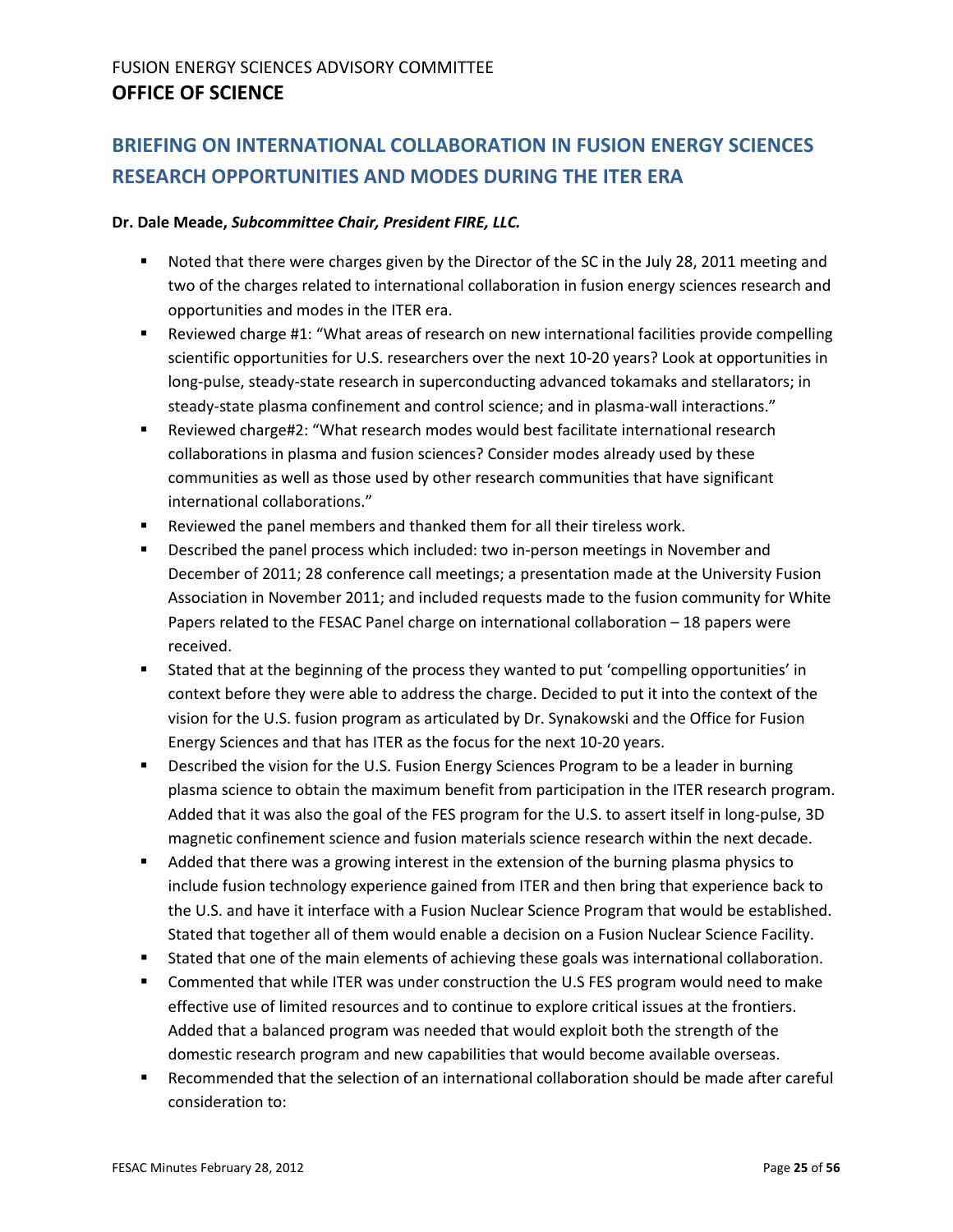- o A national goal to advance critical fusion energy science issues and
- o The need to maintain and strengthen the U.S. domestic research infrastructure that supports the ITER mission and then would position the U.S. to benefit from ITER successes and then make an informed decision on the best approach to a design of a nuclear-size facility.
- Reviewed the criteria for selecting international collaboration opportunities:
	- o Importance of scientific issue to be resolved
	- o Significance and distinctiveness of U.S. contributions and potential for success
	- o Positions the U.S. to obtain optimum benefit from ITER participation and builds foundation for potential future U.S. development path in fusion energy.
	- o Strengthen, extend and regenerate the U.S. scientific workforce.
	- o Resource requirements and impact.
- Reviewed the fusion research themes and main issues:
	- o Creating predictable high-performance steady-state burning plasmas.
	- o Taming the plasma material interface
	- o Harnessing the power of fusion.
- Listed the scientific challenges for collaboration:
	- o Extending high performance core regimes to long pulse.
	- o Development and integration of long pulse plasma wall solutions.
	- o Understanding the dynamics and stability of the burning plasma state.
- **Commented on time scales required to address issues.**
- **Described gaps:** 
	- o Challenge 1 High Performance Plasma Regime for Long Pulse.
	- o Challenge 2 Integration of Long Pulse Plasma Wall Solutions Plasma Core and PMI are strongly coupled.
	- o Challenge 3 Dynamics and Stability of the Burning Plasma State
- **Discussed capabilities for addressing high-performance long pulse.**
- Reviewed the major international magnetic fusion facilities and operating plans for the emerging Asian S/C tokamaks.
- **Noted the operating plans for the large super conducting stellarators.**
- Identified three compelling topics::
	- o Topic 1 Extending high performance regimes to "steady-state" Discussed these areas: Transport, stability & current drive are interdependent; Solution must be compatible with plasma facing components; Noted that timescale is a key distinguishing feature of S/C facilities; Collaboration on "Steady-state" offers strong mutual benefit; and Principal Facilities for Steady-State Collaboration.
	- o Topic 2 Development and Integration of Long Pulse Plasma Wall Solutions Discussed these areas: Research Program Goal and Science Challenges Identified; The Science Requires an Integrated Approach; International Collaboration Opportunities and discussing in particular JET-ITER, EAST, W7-X and LHD, K-STAR, and finally JT60-SA.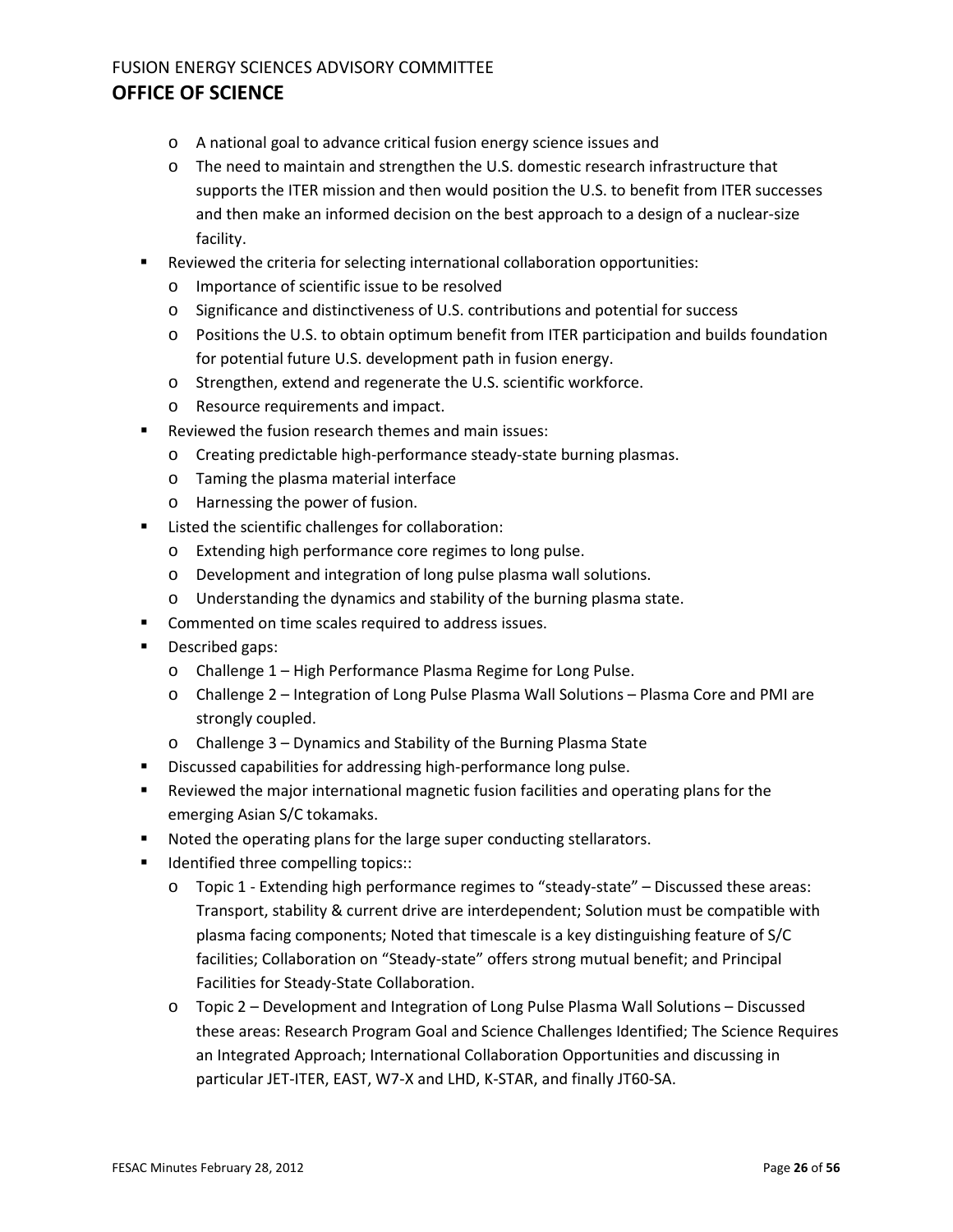- o Topic 3 Understanding the Dynamics and Stability of the Burning Plasma State Discussed: Good Progress in Advancing Towards Burning Plasmas.
- Reviewed the opportunities in relation to Topic 3 as follows:
	- o Opportunity 1 Alpha Particle Confinement, Heating and Instabilities.
	- o Opportunity 2 Exploration and Optimization of ITER Operating Modes
- Discussed the modes of collaboration in relation to Charge 2 and noted they would:
	- o Survey the present status and modes of collaboration in use in FES.
	- o Examine the experience of other fields, notably HEP and astronomy.
	- o Use their criteria to determine key considerations including workforce issues and positioning the FES program for ITER and beyond.
	- o Make a number of recommendations to modes which best meet the criteria and means of implementing them.
- Reviewed the current modes of collaboration and noted:
	- o There were case by case opportunities, not centrally coordinated.
	- o Might be focused on science topics or hardware tasks.
	- o Span a wide spectrum of scales and modes ranging from: Individual Scientific Exchanges; Group or Institutional Collaborations; National Teams; and International Teams.
- Provided comments on experience in high energy physics with regard to collaborations and noted four important elements:
	- o Maintain centers of excellence in the U.S.
	- o Establish a culture of remote participation.
	- o Maintain the ability to station personnel overseas for extended periods.
	- o Establish cohesive US-ATLAS and US-CMS projects and collaborations.
- Provided comments on experience in astronomy or space science with regard to collaborations with NASA (National Aeronautics and Space Administration) mentioned specifically.
- **Commented on their findings with regard to collaborations and detailed some:** 
	- o The US-HEP collaboration with LHC is an example of a successful collaboration on a complex project overseas and it was noted that a significant overseas presence was required to acquire positions of leadership and it has to be supported by strong capabilities or a large portion of the budget.
	- o The formation of national and international research teams organized by scientific topic can be an effective structure.
	- o The cost per researcher sited overseas is significantly higher.
- Outlined the challenges for attracting and retaining fusion scientists:
	- o Noted the greatest strength of the U.S. fusion energy sciences program is its experienced scientific and engineering workforce.
	- o Retaining and renewing the workforce is crucial.
	- o Challenges of international collaborations include: extended overseas assignments and how it affects families; and effects on career development.
- **EXECT** Detailed their recommendation of developing a team approach that would allow for flexibility and the use of remote communication tools that would mitigate some of the challenges.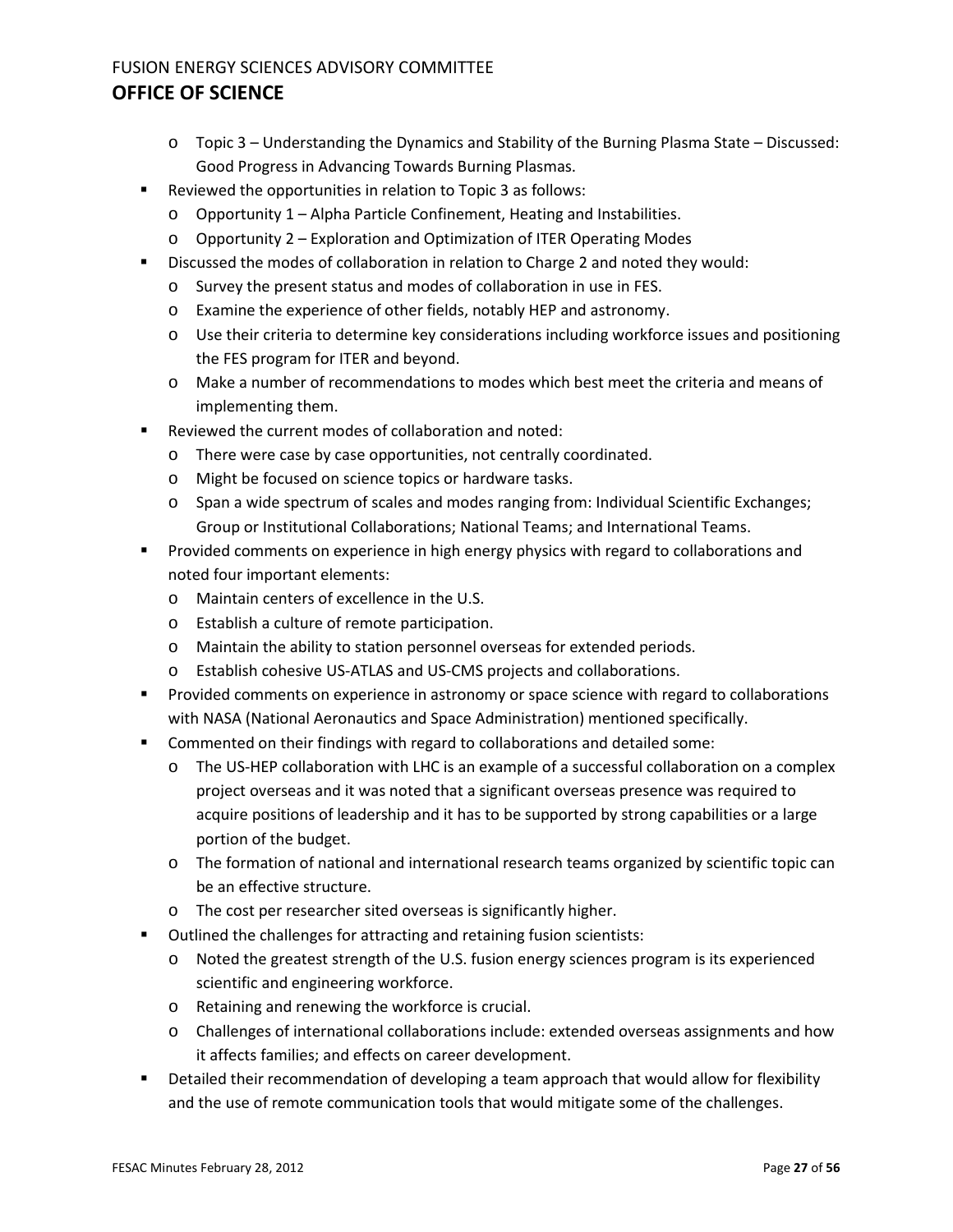- Outlined the additional challenges for university programs and noted how extended assignments would reduce program visibility at the home institution and how overseas assignments challenged PhD. Graduate education programs. Recommended that the universities be included in the international collaboration programs and solicitations and having a linked oncampus research program.
- **Detailed how effective collaboration with ITER should be organized:** 
	- o Finalize details of U.S. and international ITER research organization.
	- o Should include multi-institutional national teams with laboratory, university and industry researchers. Organized so the U.S. can lead experiments and publish results.
	- o A suggestion that collaborations follow the established ITER model now used.
- Reviewed their recommendations:
	- 1. DOE should seek issue-based, goal-driven international collaborations that are aligned with national priorities and supported by task-based work where appropriate.
	- 2. Mutually beneficial international partnerships should be arranged which strengthen U.S. capabilities in fusion science.
	- 3. Portfolio of international collaborations should include a range of appropriately scaled and structured collaborations that provide opportunities for new participants on a regular basis.
	- 4. For large-scale collaborations, an integrated team with a flexible mix of full time, on-site researchers and shorter-term visitors should be employed, structured according to scientific roles with support flowing directly from DOE to relevant team member institutions wherever possible.
	- 5. The structure of these international collaborations should be viewed as an opportunity to develop U.S. fusion program collaboration modalities and prepare for effective participation in ITER.
- Outlined issues regarding the implementation of the recommendations:
	- 1. Solicitations should seek issue-based collaborations but it should be recognized in the selection and award process that it may be most effective to establish separate collaborations with an overseas facility utilizing a DOE-FES umbrella collaboration agreement.
	- 2. The solicitation and selection process should allow for a range of modalities, partnerships and opportunities to best utilize expertise in the U.S. fusion program and should be clearly defined on the national level with open calls to establish new international collaborations or to renew existing collaborations.
	- 3. The division and funding of collaborations should be structured according to scientific roles with support flowing directly from DOE to relevant team member institutions where possible.
	- 4. DOE-FES should establish a plan to assist collaborating institutions to navigate the complex intellectual property and export control issues and ensure safety of their personnel.
	- 5. Capabilities for effective remote collaboration from a number of locations should be provided and expanded as remote communication technology advances.
- Summarized some of the key points with regard to collaborations and Charge 2: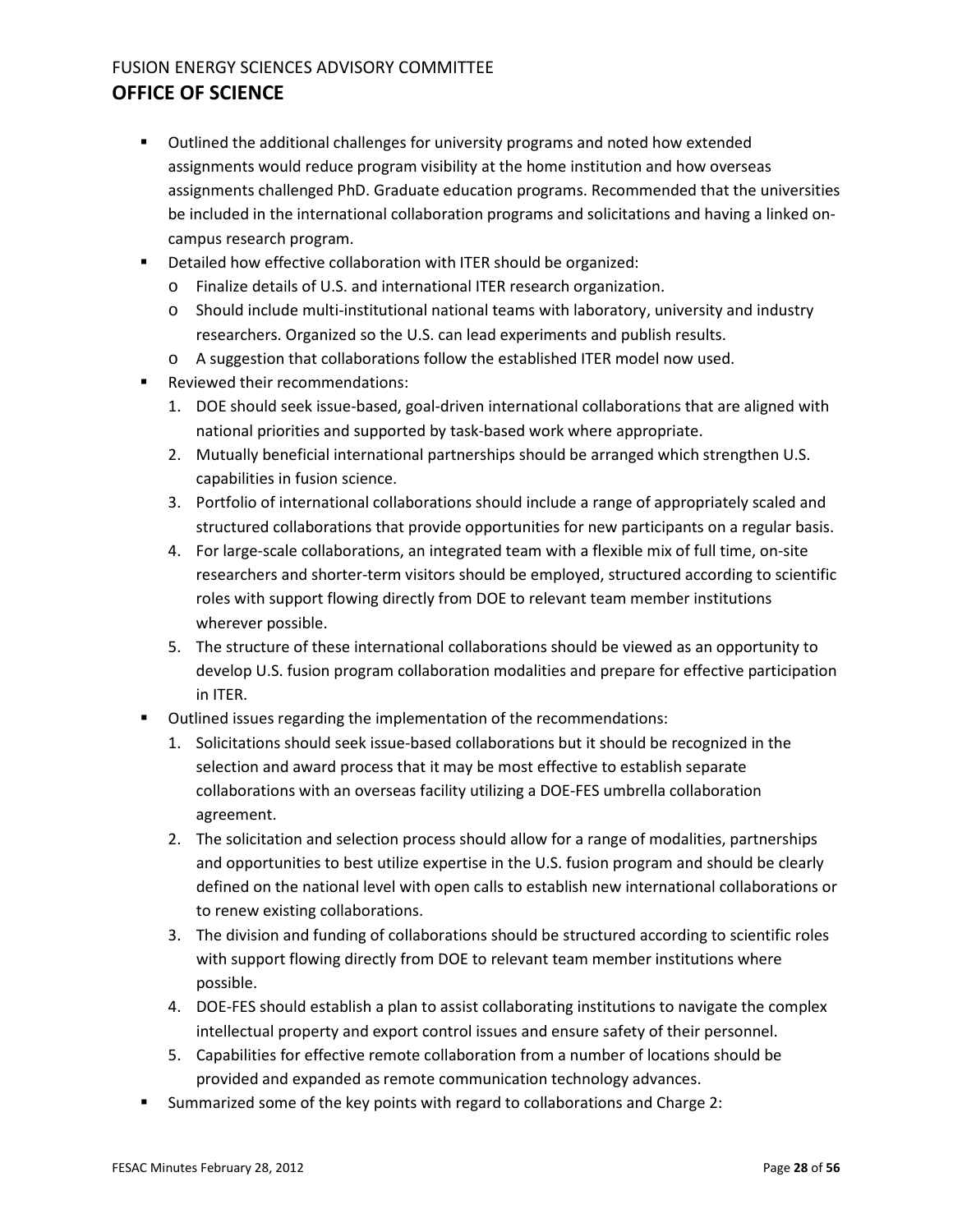- o The creation of compelling opportunities at the leading edge of fusion research will provide researchers with motivation to participate.
- o The setting up of teams with a flexible mix of on-site presence, remote participation and shorter visits.
- o Allow all types of institutions to participate at different levels.
- o Maintain strong, closely-linked programs at U.S. institutions so expertise is transferred and retained.
- **•** Outlined his concluding remarks:
	- o The panel identified a number of compelling scientific opportunities using emerging capabilities overseas that could address key scientific issues, strengthen U.S. capabilities and position the U.S. to exploit ITER and move beyond it with a strong U.S. domestic fusion program.
	- o The panel has identified and assessed modes of collaboration.
	- $\circ$  The U.S. needs to approach these opportunities realistically, proceed step by step with detailed discussions and assessments in regard to expectations and commitments.
	- o An integrated national team approach for larger collaborations offers the potential for maximizing benefit to the U.S. and preparing the U.S. for participation in ITER.
	- o A plan for international collaborations should be established and integrated into the overall strategic plan for the U.S. Fusion Energy Sciences program.

#### **COMMITTEE DISCUSSION**

Dr. Greenwald noted that he had taken the weekend to review the report and was impressed by the thoroughness and thoughtfulness and thanked Dr. Meade and the panel for the work they had done. He asked members with questions to focus on broader issues. He noted there were three things he appreciated. He stated that one was that it put the question of collaborations into a strategic context and he noted he also liked the well-articulated criteria. He thought a good recommendation was for a more systematic and coordinated approach and he thought that that would help alleviate some of the friction.

Dr. Callis referred to costs of sending researchers abroad and asked about one area of extra costs which was some facilities might require an ante to have a collaboration. He asked if he had discussed that and if he had an opinion on that. Dr. Meade responded no, he added that that might be a detail for a negotiation of a specific proposal. He added that Americans should not under-value their knowledge that they would bring to a receiving institution and gave an example of American expertise.

Dr. Cohen noted that the tone of the whole study (and indeed the composition of the committee) was from the point of view of experimentalists. There was no theory component, but surely theory goes hand-in-hand with experiment. Meade admitted the oversight [with some chagrin]. I made the suggestion of adding short comments in the introduction and summary making it clear that theory and theorists are understood to be included.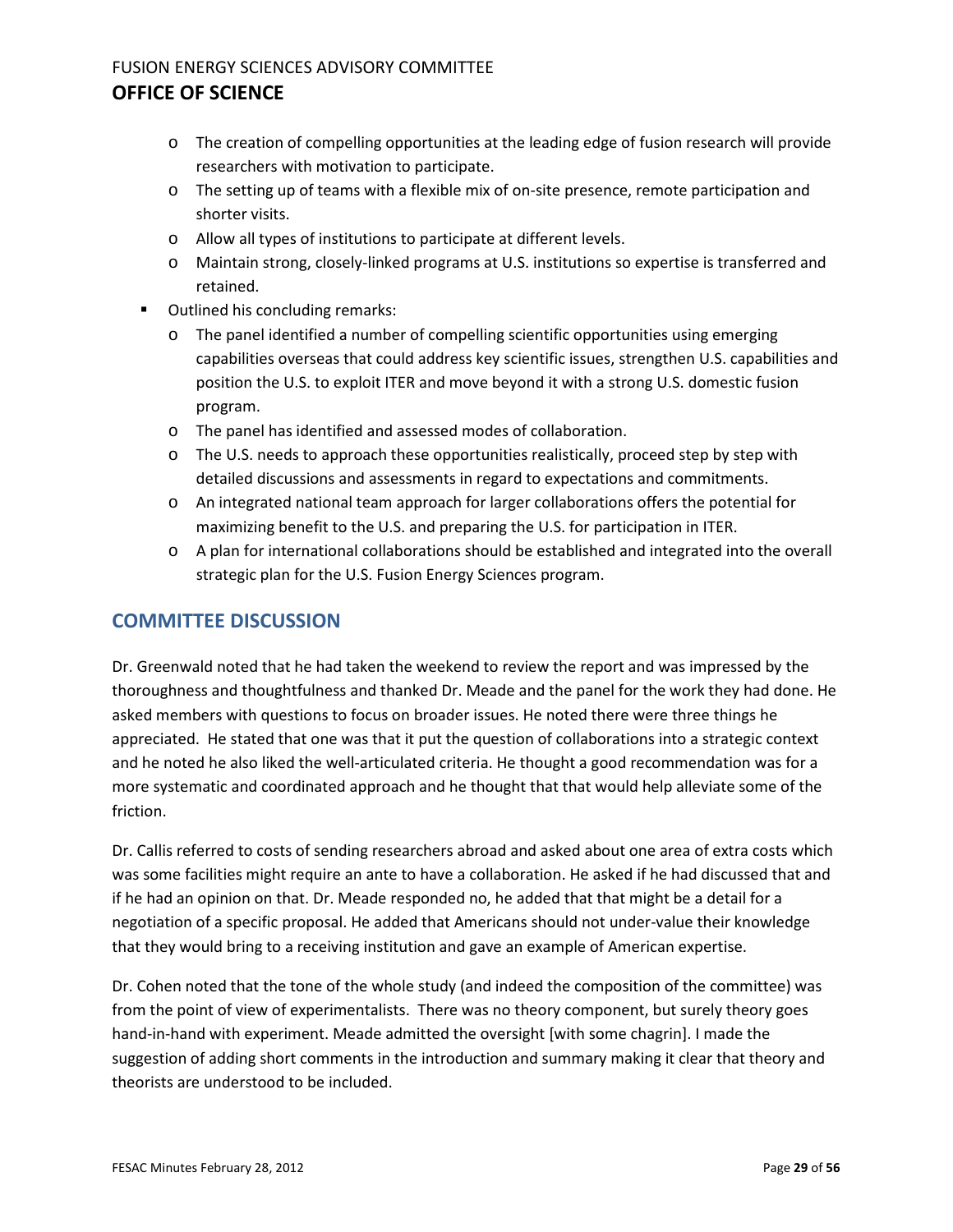Dr. Cary Forest mentioned that costs regarding sending hardware overseas should also be included.

Dr. Farrokh Najmabadi reinforced the potential difficulties posed by Export Control regulations. He also referred to researchers going abroad for several years who then may want to return to the United States. He asked what would happen if there was only a small program, in that case, what would they come back to? Dr. Meade responded that when staff is reduced at a home institution it would certainly be a problem. He said if they were going to have successful collaboration programs then people at the home institutions would have to start taking that type of situation into account, including promotion cycles. He added that when proposals were initially drawn up for collaborations that they should also consider the scenarios of the return of the researchers.

Dr. Fonck commended the committee on the report and then referred to the question of grants and solicitations. He said when universities talk about solicitations they think three-year grants but when a team goes to an international facility they think of you as becoming part of the team and many are longterm commitments. He said in high energy physics do they do solicitations or block grants. Dr. Meade said it was his understanding that big groups use block grants although he said smaller groups might be different.

Dr. Fonck referred to the expensive nature of collaborations and noted that there was an amount set aside but he asked as he had noted three areas of emphasis was there any consideration given to priorities considering the limited funding. Dr. Meade responded no, they did not. He said that EAST was a good facility to address both on the plasma control side and on the PFC side. Dr. Meade said where he had made comments about being realistic and proceeding step by step, well that situation was an example of that process.

Dr. Leeper referred to the HEP model in which it is 25% overseas and 75% domestic and he said evidently they thought that that was sufficient to exert leadership in the program. He asked about what the costs for researchers would be abroad as opposed to the cost of researchers at home and added did they have a feel for what that multiplier would be. Dr. Meade said it varied and sometimes due to circumstances where researchers might come from universities with fixed budgets and then they would have to make special living arrangements for them.

Dr. Thomas commended the report and especially its discussion of university issues. He noted that since fusion does not have a long history of international collaboration, there could be effects on tenure; long term commitments will be needed.

Dr. Cohen noted that the report focused mainly on experiments and that theory is already a key part of many collaborations.

Dr. Rosner noted the report's statement that a key difference between fusion and High Energy Physics is that in fusion, the operation of the facility *is* the experiment.

Dr. Synakowski commended Dr. Meade and his committee for their work. He said that with regard to collaborations that there was often a mindset to find something that no one else is doing and regard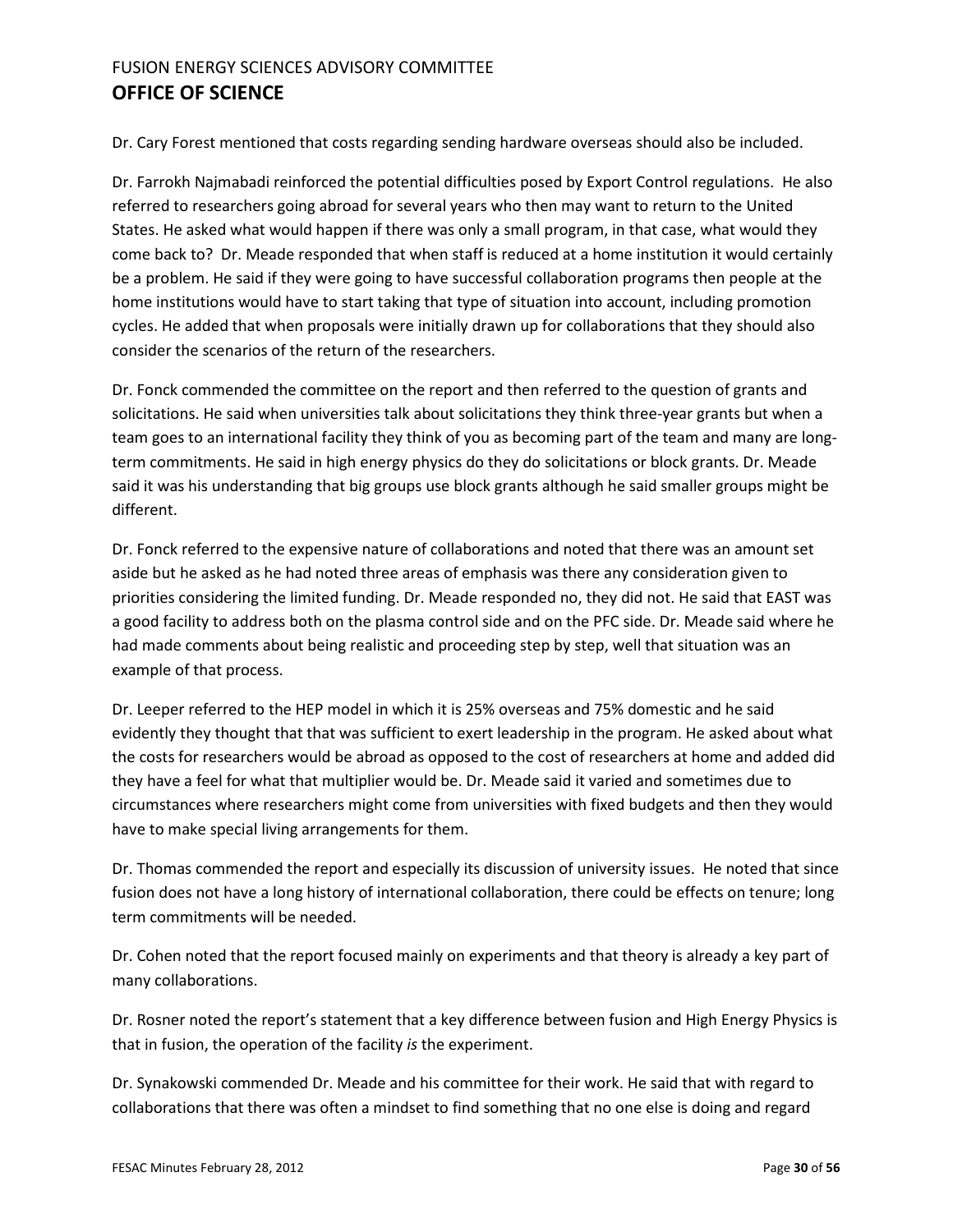that as the opportunity but his personal view was to move fearlessly in areas that are of the most vibrant interest. He noted that one reason was that there had been some important decisions already made with regard to a facility's capabilities and second that would be where the intellectual energy would be. He outlined how he would approach the process bearing those points in mind.

Dr. Greenwald made a motion that they accept this report as is with some minor changes and forward it to Dr. Brinkman. A vote was taken and all were in favor and the motion passed.

#### <span id="page-30-0"></span>**ADJOURNMENT**

**The Fusion Energy Sciences Advisory Committee adjourned for the day at 5:00 p.m. The committee will reconvene tomorrow, Wednesday, February 29, 2012 at 8:30 a.m.**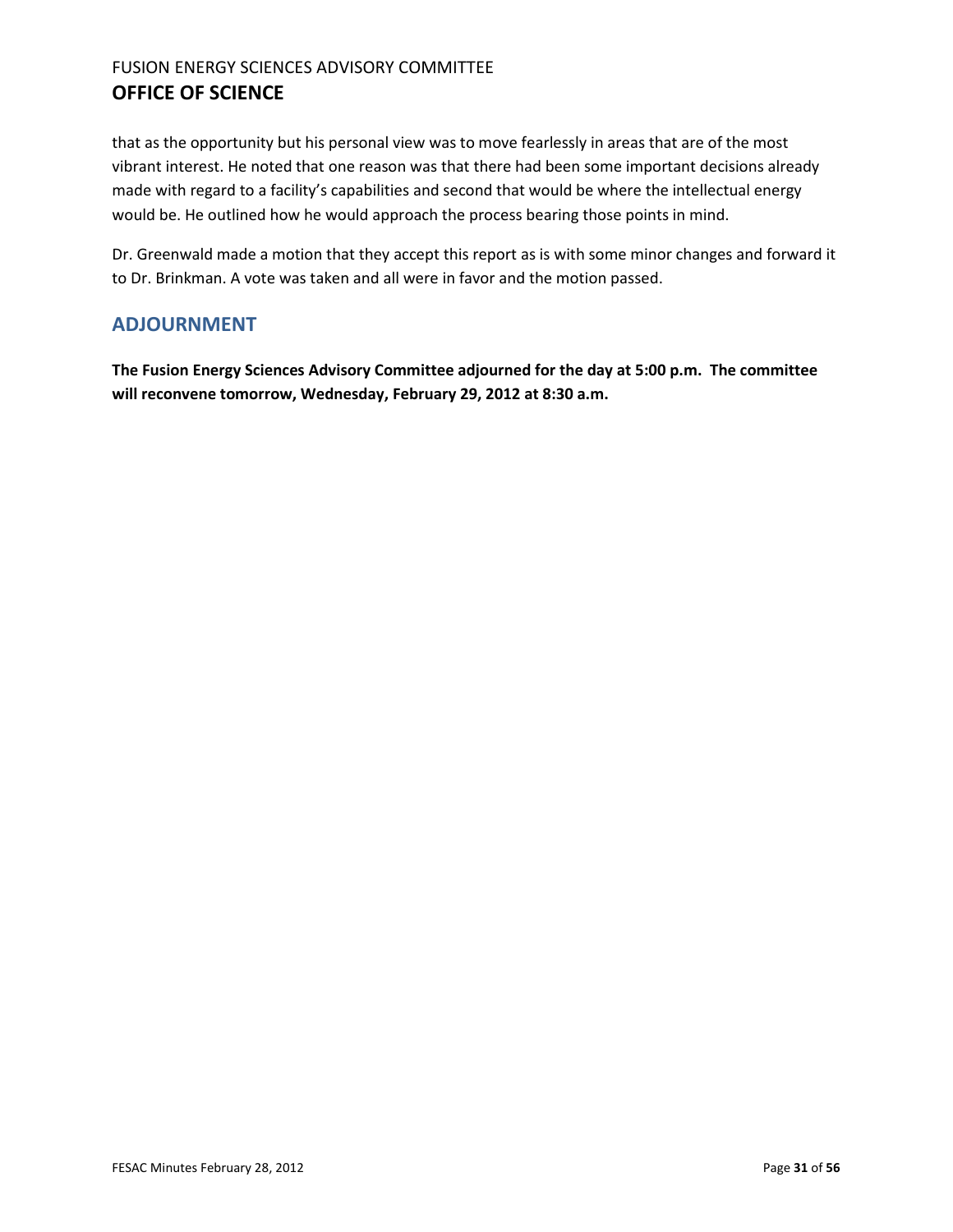#### **WEDNESDAY, FEBRUARY 29, 2012**

#### <span id="page-31-0"></span>**PRESENT STATE AND FUTURE PLAN OF MCF RESEARCH IN CHINA**

#### **Professor Jiangang Li,** *Director, Institute of Plasma Physics, Chinese Academy of Sciences*

- Advised he would be discussing what is currently happening in China and their plans for the future.
- **Two major facilities:** 
	- o Discussed the HL-2A Tokamak, the auxiliary heating and fueling system.
	- o Discussed EAST Tokamak and its physical engineering capability; main experimental results; and the research plan in the next 2-5 years. Stated they got first plasma in 2006 and two American colleagues were present, one from Princeton University.
- **Reviewed slides with some of the following topics:** 
	- o Key elements in-vessel.
	- o Main diagnostics
	- o Li Wall Conditioning (PPPL)
	- o Fueling Effect of Gas Puff Locations
	- o Effect of Ar:D2 Mixture Gas Injection into upper and lower outer divertors
	- o Toroidal Flow at Edge (PPPL)
	- o Long Pulse Discharges (With GA)
	- o First H mode by Li coating either by oven or by lithium power injection
	- o 6.5s H-mode by RF+LH (MIT, PPPL)
	- o Lithized wall on HT-7
	- o EAST 2012 Capabilities
	- o EAST 5-Year Plan
	- o Discussed Efforts Made on EAST ATSSO. Discussed scheduling.
	- o PFC Strategy for ATSSO. Within two years changing totally to tungsten.
	- o CN-MCF Near Term Plan (2020) with details on both ITER construction and the enhancement of the domestic MCF
- Reviewed the ITER-CN activities:
	- o ITER-Conductor: Start delivery with discussion of the schedule progress
	- o Feeders: Start Construction
	- o ITER Power Supply: Start Construction details on the ITER power supply Package in CN
	- o Shielding Blanket-Ready for sign PA
- Confirmed that the Chinese government was making a strong commitment to ITER and would be providing their 25 components on time.
- Noted that the government provides cash and in-kind and 11/12 Pas have been signed.
- **Stated that the Chinese government was encouraging industry to get involved early providing** seed money.
- **Stated that DA-Vendors were working closely for QA, QC and PS.**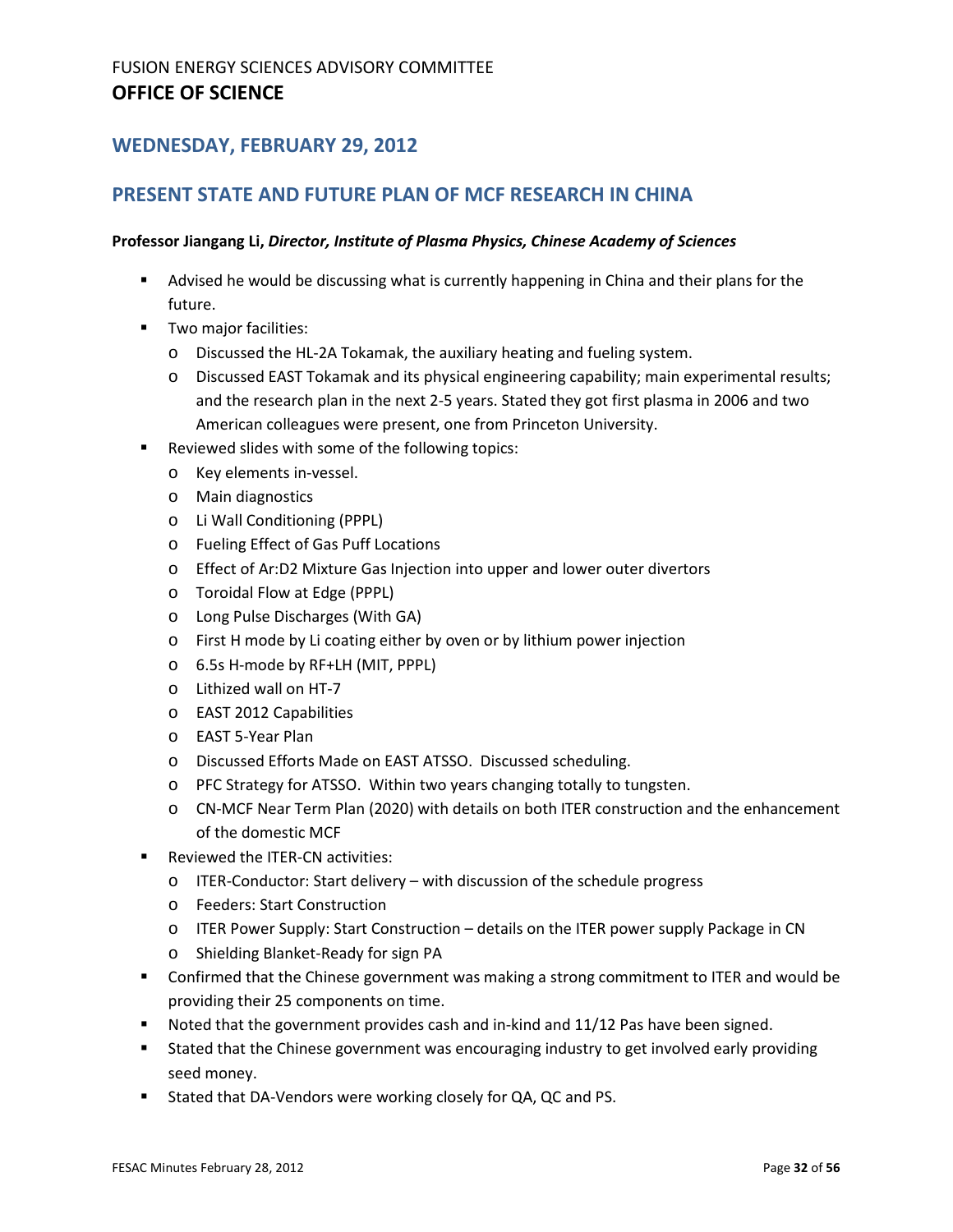- Added that all PAs were on schedule.
- Reviewed the future plan of CN-MCF program:
	- o Strategy planning has begun for the next step with the creation of a national team.
	- o Discussed Efforts Made in Education reviewed both the present status and future targets. Four big ministries have come together to attempt to produce 2000 fusion scientists and engineers by 2020.
	- o Efforts Made R&D (MOST) reviewed the present state and yearly from 2009, 2010 and 2011.
	- o Next-step device design: Option 1 reviewed types of machines and details on component testing
	- o Possible Plan and Schedule
- Noted the importance of international cooperation and particularly cooperation with the U.S. as their highest priority.
- Explained that each year they have three to four international cooperation projects.
- **Provided details of several colleagues working in Texas, from DIII-D & EAST on ITER.**
- Noted that the Chinese think that fusion is one of the best solutions in the future for their country and fusion scientists are well respected. Added that it had the support of the top leaders all the way up to the president and the general public who visit the facilities.
- Reviewed opportunities and mechanisms for collaboration. Added that the opportunities consisted of:
	- o EAST, added a third shift to collaborate with Princeton remotely in real time.
	- o ITER sharing resources from both countries and joint teams
	- o Joint teams and joint facilities
	- o Education
- Noted the mechanisms as:
	- o Standard operation fund
	- o 5-Year Plan with assessments and workshops
	- o Based on present frame administration, physics and engineering.
- Commented on the fusion budget and expressed the view that it was worth a substantial budget allocation and the importance of retaining experienced and talented staff.
- **Summarized some of the main points:** 
	- o EAST began important experiments with help from international cooperators especially U.S. EAST (ASIPP) which he noted was accessible to their U.S. colleagues.
	- o By collaborating on the ITER project China will work closely with six countries for a successful operation.
	- o China considered fusion one of the best choices of future energy.
	- o An emphasis was made about the importance of this field to their country.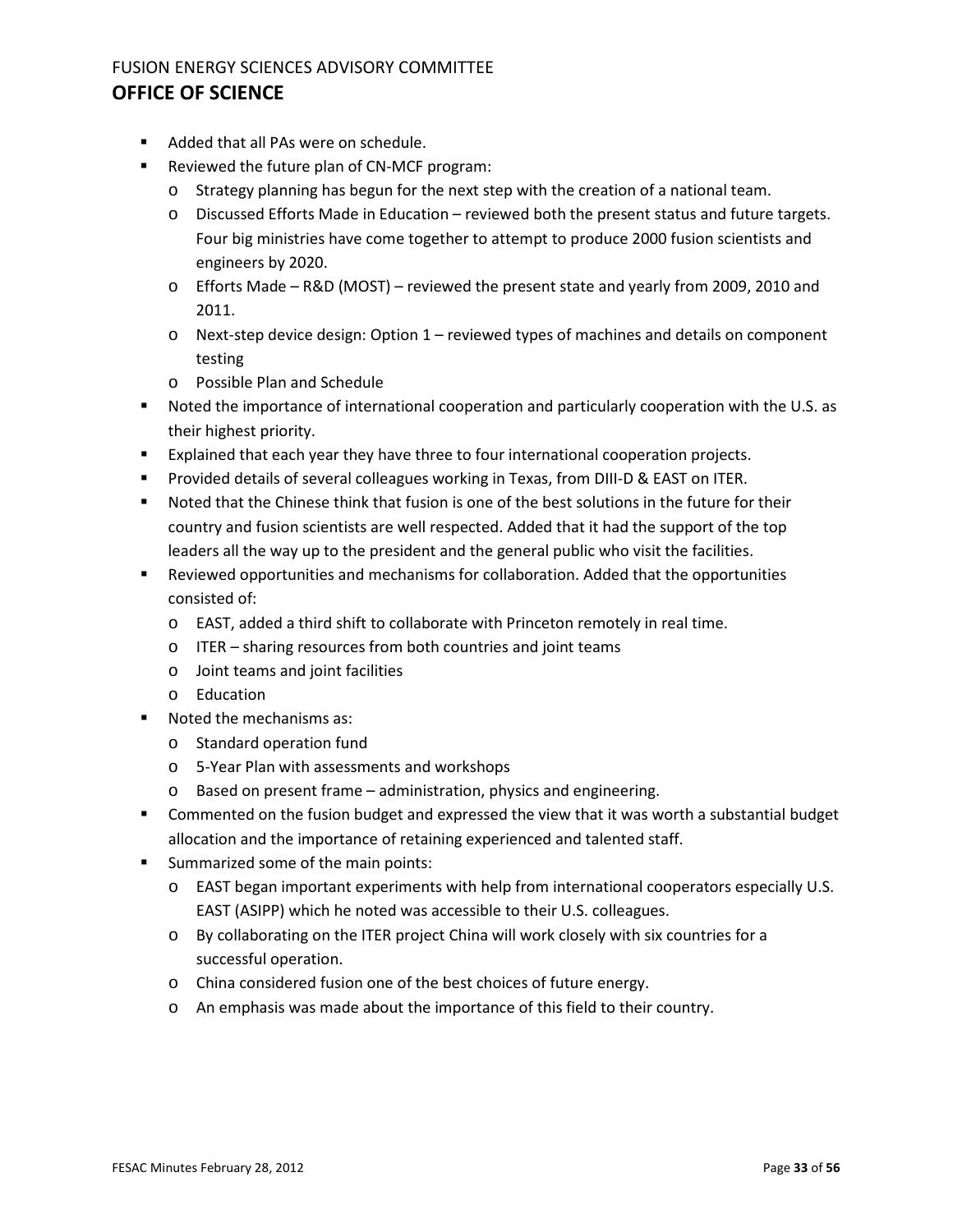#### **COMMITTEE DISCUSSION**

Dr. Synakowski thanked Dr. Li for his uplifting presentation and for coming to the United States. He acknowledged the many suggestions made and noted that although he was not in a position to discuss them immediately he noted the things being offered with interest. He added that when he was a graduate student at Texas he had the pleasure of meeting one of the Chinese researchers mentioned and he said that he was struck by the feelings of genuineness and authenticity with regard to scientific exchange that was characteristic in Texas and he believed was also consistent throughout the program.

He asked him to comment on one aspect of the potential for increased engagement with respect to the work life of students, i.e. how U.S. students might participate. He noted that Dr. Li had commented on the importance of ITER in general and it adhering to its schedule for the Chinese program. He asked if he could comment on risks associated with ITER struggling. Dr. Li thanked him for his kind words, and responded with regard to students that they could provide good accommodation and cover all the costs when students would stay in their institute. He added that they had increased their budget for education by a large increment and that teleconferencing and other internet technology made things easier. Dr. Li addressed the question about the ITER schedule and stated that as for the technology he did not see as a problem but the budget was causing difficulty. He said that Europe, a major contributor was problematic. He added that with China there was no problem with the budget. He thought that each country, including China, had to stay on schedule to maintain its credibility.

Dr. Meade thanked him for an inspirational presentation. He said the U.S. admired what they had been able to accomplish including gaining the confidence of the government that fusion is an energy source for the future. He asked about the next-step process. He asked when they would start design and construction activities. Dr. Li stated that the designing, R&D etc. should be finished within three years. He noted that in China they have five-year plans and they are updated regularly. He said that they hoped they could start in the 2016 funding period. He added they were not ready yet and needed US help. Dr. Meade asked about the technology and testing going on at EAST with regard to high temperature plasma facing compounds. Dr. Li responded that three years ago they began R&D for the next upgrade for the PFC and he went on to detail their approach and discuss their schedule.

Dr. Hubbard said that the contrast with the US plan, or lack of a plan was striking, and that she was impressed with Chinese facilities and the opportunity for collaboration. She asked for opinions on a long term collaboration with facilities in the US and sharing of results. Dr. Li agreed this was valuable, and said they did have these collaborations with MIT, and were talking about how to get around the difficulties of dealing with data over these long distances

Dr. Chris Keane asked if Dr. Li could comment on the hybrids which formed a key part of the strategy, and secondly provide an update on inertial fusion. Dr. Li said that fission was an unavoidable choice for China because of the power needs of China and the difficulty with spent fuel. The initial directive is to think first about spent fuel, and this made their job very hard, and they haven't figured this out. The other solution was to use Thorium, and this wouldn't be as difficult, and the Thorium is more abundant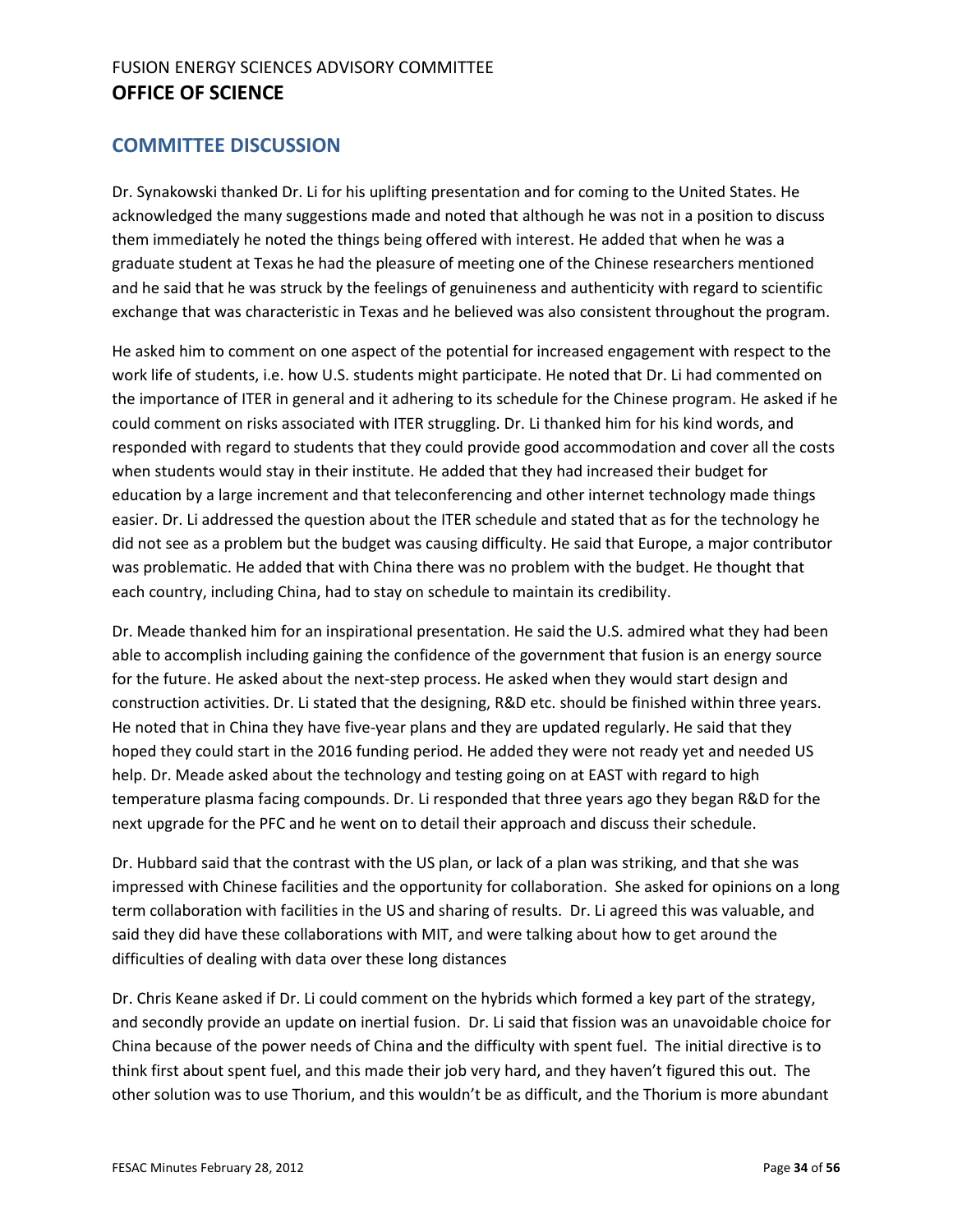than Uranium and would not require reprocessing. The common idea is the full use of a neutron source in future for China, and perhaps the blanket developed for fusion could be tested in older machines and tested.

Dr. Cohen thanked him for a great presentation and mentioning the fusion simulation program. He noted that due to lack of resources this program had been paused but it still represented terrific leverage for anyone in the fusion area. He asked him to expand on his thoughts about the project. Dr. Li noted simulation was what they requested and added that in the Chinese domestic program, he wished that they could reserve 10% of the budget for theory and simulation which he considered important in conjunction with the theory. He gave a personal anecdote as to how he had experienced exactly how cost effective this could be, and called for continued help from the US on simulation

# <span id="page-34-0"></span>**MATERIALS SCIENCE & TECHNOLOGY RESEARCH OPPORTUNITIES NOW AND IN THE ITER ERA: A FOCUSED VISION ON COMPELLING FUSION NUCLEAR SCIENCE CHALLENGES**

#### **Dr. Steven Zinkle,** *Subcommittee Chair, Oak Ridge National Laboratory*

- Thanked all the members of his committee who had all worked hard to put the report together for the consideration of FESAC.
- Stated the subcommittee was broken into three groups: Materials Degradation; Plasma-Materials Interaction; and Harnessing Fusion Power.
- Reviewed the outline they had followed which included:
	- o The Approach to Address the Charge
	- o Science Grand Challenges including the three major themes: Harnessing Fusion Power; Conquering the Degradation of Materials and Structures; and Taming the Plasma-Materials Interface.
	- o Findings and R&D Options including: The Role of Technology Readiness Levels as a tool to focus R&D; and Evaluation of Roles of Key Facilities.
	- o Recommendations and Evaluation of Compelling Research Opportunities
	- o Summary Response to the Charge
- **Dutlined the actual charge given to the subcommittee.**
- Noted that they set up a website and sent out a series of announcements to the community to solicit input for the panel and advised that they received 21 white papers and 5 sets of email correspondence that the panel considered as part of their deliberations.
- Stated that they had three invited talks that were part of their 15 weekly teleconference activities and two face-to-face meetings on the east and west coasts.
- Described and identified the Grand Science Challenges provided to the Scientific Foundation for the Evaluation and an example of Harness Fusion Energy is: H1- Develop a predictive capability for the highly non-linear thermo-fluid physics and the transport of tritium and corrosion products in tritium breeding and power extraction systems with the questions: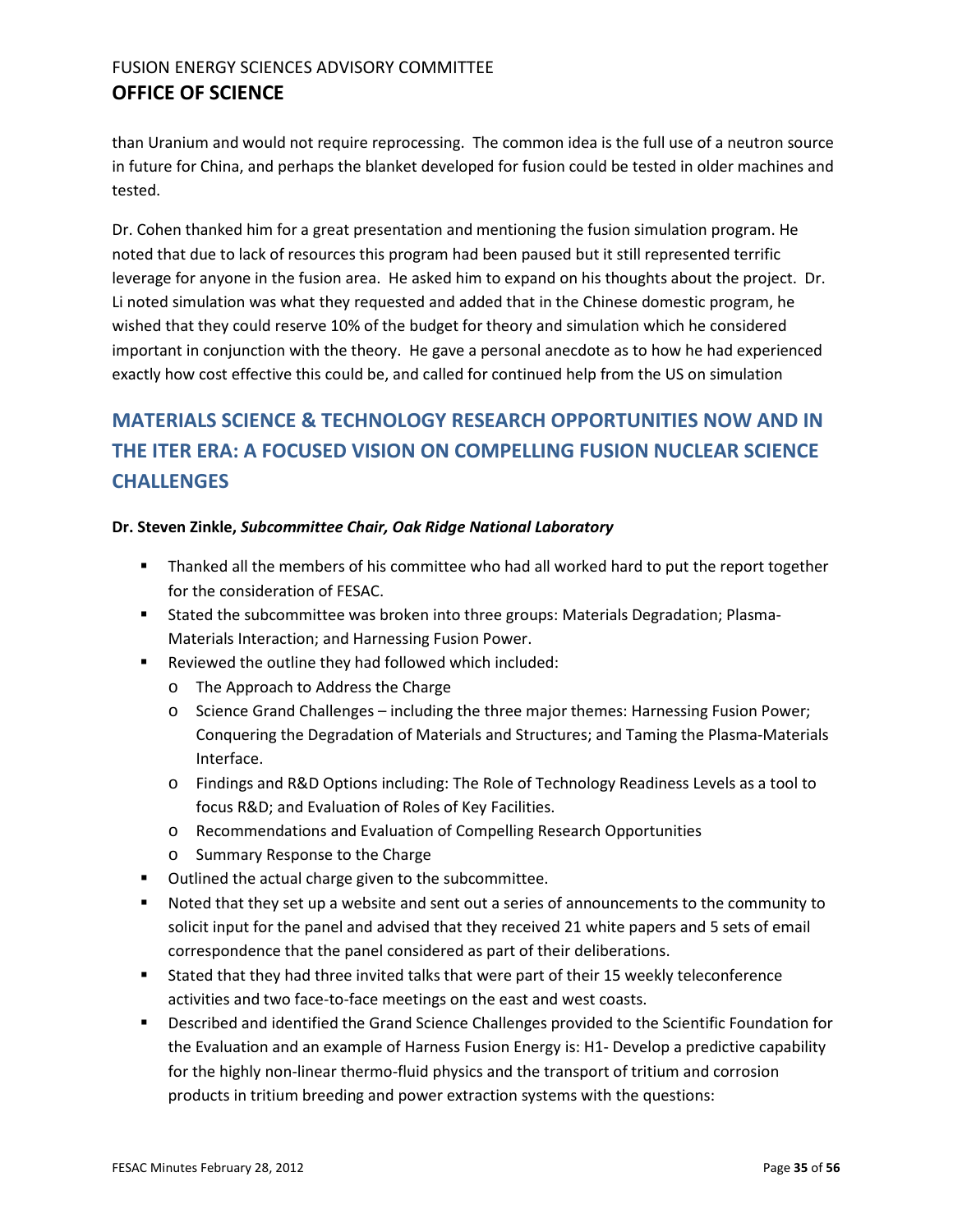- o Can tritium be extracted from hot PbLi with the required high efficiency to limit tritium permeation below an acceptable level?
- o Can we simulate the 3-D MHD effects in flowing liquid breeders to the degree necessary to fully predict the temperature, temperature gradients and stress states of blanket components and materials?
- **TWO slides illustrated: Tritium Science & Technology for Fusion Reactor and MHD Forces in** flowing liquid metal coolants in MFE blankets can exceed normal viscous and inertial forces by >5 orders of magnitude.
- Described and identified another Grand Science Challenge and gave examples of: Conquering Degradation to Materials and Structures: D1 – Understand and devise mitigation strategies for deleterious microstructural evolution and property changes that occurs to materials exposed to high fusion-neutron fluence (dpa and H, He transmutations).
- Described example D3 Comprehend and control tritium permeation, trapping, and retention in neutron radiation-damaged materials. Noted the question were materials development strategies for fusion neutron radiation resistance incompatible with minimizing tritium trapping?
- **Provided the third example D4 Understand the fundamental mechanisms controlling chemical** compatibility of materials exposed to coolants and/or breeders in strong temperature and electro-magnetic fields. How do MHD and ionization effects impact corrosion?
- Illustrated and reviewed examples for conquering degradation to materials and structures and materials science strategies to improve radiation resistance which may lead to enhanced tritium retention.
- **Described and identified another Grand Science Challenge and gave examples of: Taming the** Plasma-Materials Interface: P1 – Understand and mitigate synergistic damage from intense fusion neutron and plasma exposure. How does the coupling of intense heat flux, high temperature, and associated thermal gradients provide failure modes for plasma facing components?
- **Described example P2: Understand, predict and manage the material erosion and migration** that will occur in the month-to-year-long plasma durations required in FNSF/DEMO devices, due to plasma-material interactions and scrape-off layer plasma processes. Can the boundary plasma and plasma-material interface be sufficiently manipulated to ensure that year-long erosion does not exceed the material thickness – 5-10 mm anywhere in the device?
- **Provided slides showing examples of multi-scale science challenges for plasma-material** interactions. Outlined the importance of temperature; Temperature and PMI are coupled. Discussed importance of Tungsten "fuzz."
- **Commented that they moved to the next step and stated with that set of Grand Challenges they** questioned what would the range of R&D options be to address some of the challenging options so they could move forward.
- **Noted as a basis there was much discussion on technology readiness levels as a quantitative tool** to assist them in mapping their current and future directions and in looking at options that would get them from a. to b.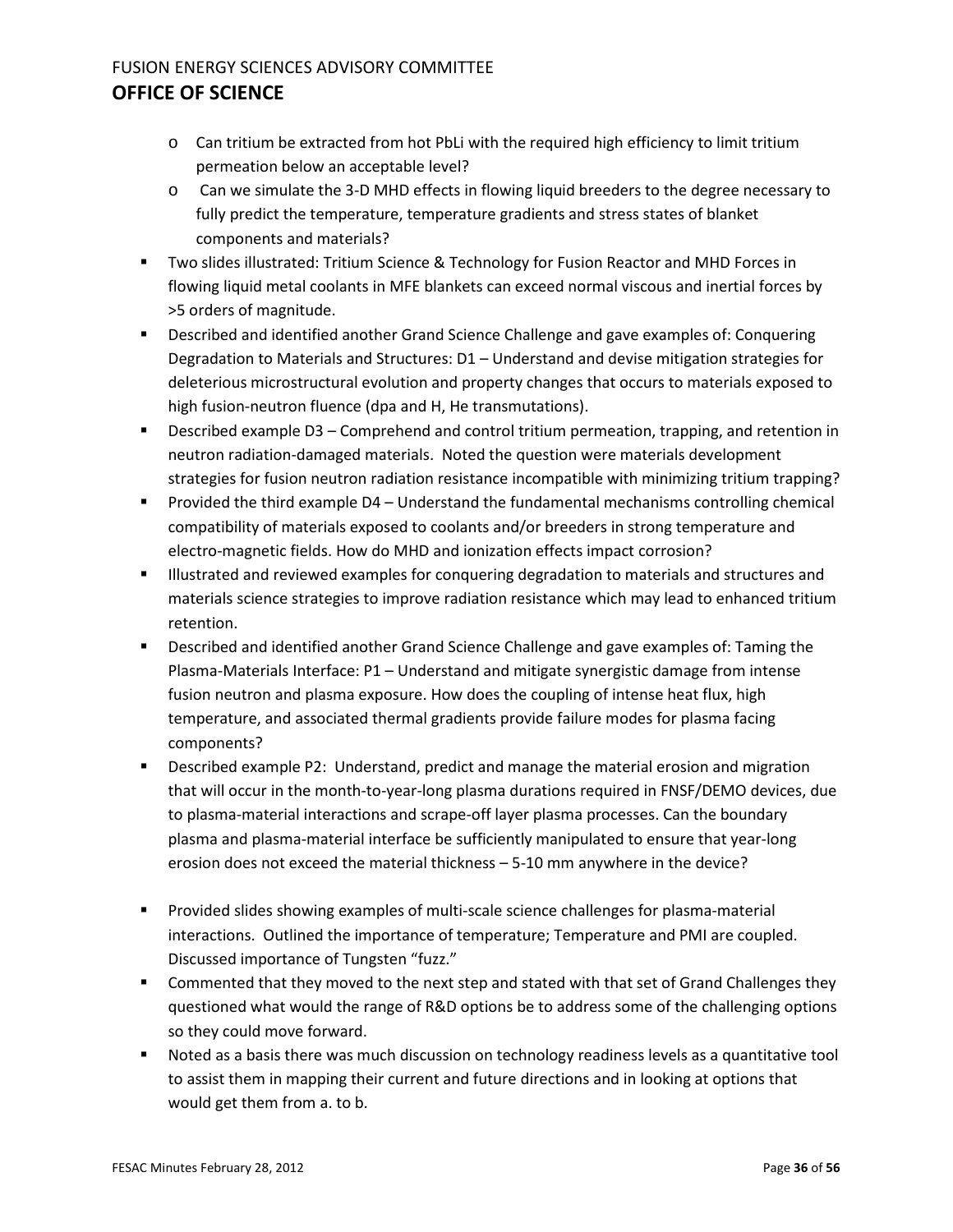- Stated that they were using a 1-9 scale used by NASA and advanced R&D organizations.
- Noted that using the Technology Readiness Level (TRL) scale most fusion nuclear science is at a relatively immature TRL-3 (concept exploration stage) and the panel concluded optimal progress toward higher TRLs (proof of principle 4-6) is best achieved by focusing on front-runner candidates. Stated that facility capabilities to address knowledge gaps were examined for a broad range of scientific phenomena and a series of charts were constructed to quantify the contribution of different facilities to resolving knowledge gaps.
- **Discussed readiness levels identifying R&D gaps between the present status and a level of** achievement and showed how they identify which steps are needed next. Explained the TRL scale was used again.
- **EXECT** Reviewed and explained how TRLs can be applied to components.
- **Described the contribution of major facilities to PMI science and technology issues and** commented on the influence that ITER was having on the TRL scale, i.e. increasing the level.
- **Emphasized that the report represented the contributions from 14 members on their panel and** they would welcome comments from the broader community.
- Reviewed the contribution of major facilities to PFC development and he mentioned the TRLs of the different areas.
- **Described the contribution of major facilities to:** 
	- o Diagnostics science and technology issues.
	- o Plasma heating science and technology issues and discussed the levels of the TRLs.
	- o Materials degradation science and technology issues.
	- o DCLL chamber blanket science and technology issues.
	- o Tritium science and technology issues.
- Reviewed a slide with an example of PMI-PFC facilities options assessment.
- **Discussed the panel findings regarding R&D options:** 
	- o Time to focus: Research to explore the scientific proof of principle for fusion energy (TRL>3) is the most expediently accomplished by focusing research activities on the most technologically advanced option.
	- o Time to make selective reinvestments: Most existing U.S. fusion technology test stands are no longer unique or world-leading. There are numerous compelling opportunities for highimpact fusion research which may be achievable by making modifications to existing facilities and/or moderate investment in new medium-scale facilities.
- Discussed the panel findings regarding R&D options and more specifically plasma-material interactions findings:
	- o P1. Power handing on the first wall, divertor, and special plasma facing components is challenging in steady state and is severely aggravated by non-steady loading – Efforts to mitigate transient and off-normal loads are critical requiring compromises between loading conditions, plasma operating modes, material properties optimization, design solutions and components lifetimes.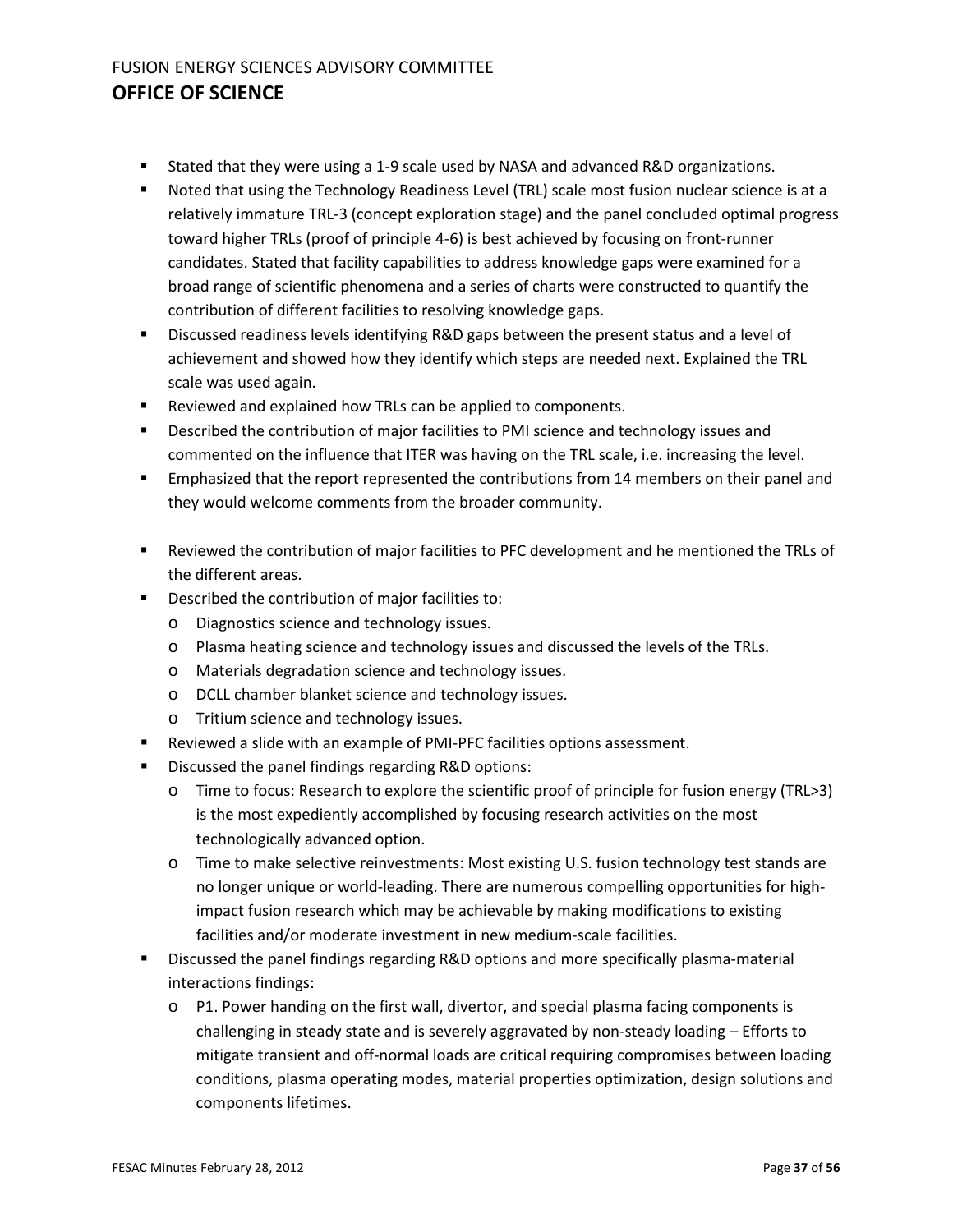- o P2. Materials suitable for plasma facing components (PFCs) are limited and their performance in the fusion environment is highly uncertain. Established material and design candidates will require significant efforts in experimentation and multi-scale simulation and the coupling of plasma science, materials science and advanced engineering and manufacturing technology.
- Described some examples of plasma-material interactions.
- Discussed additional panel findings regarding R&D options and more particularly plasmamaterial interactions findings.
	- o P3. Observing behavior at the plasma material interface during integrated month-long plasma operation requires capabilities beyond present day and planned facilities. Predicting the long-term system behavior in light of this response requires some combination of nonnuclear month-long plasma PFC/PMI linear and confinement facilities and an extensive nonnuclear (or DD) phase of FNSF in order to alleviate risk to the nuclear (DT) phase for the FNSF.
	- o P4. Developing measurement systems and the launching structures for plasma heating, that can survive the fusion environment is a significant challenge. – A significant effort is required to establish viable materials, configurations, operating modes, and overall feasibility in the combined plasma and nuclear loading conditions expected in a FNSF.
- Discussed panel findings regarding R&D options and more particularly degradation of materials and structures findings:
	- o D1. The lack of an intense fusion relevant neutron source for conducting accelerated singlevariable experiments is the largest obstacle to achieving a rigorous scientific understanding and developing effective strategies for mitigating neutron-induced material degradation.
	- $\circ$  D3. Knowledge of the processes controlling tritium permeation and trapping in advanced nanostructured alloys designed to manage high levels of helium is inadequate to ensure safe operation of next-step plasma devices.
	- o D4. Current understanding of the thermo-mechanical behavior and chemical compatibility of structural materials in the fusion environment is insufficient to enable successful design and construction of blankets for next-step plasma devices.
	- o D5. Disruptive advances in fabrication and joining technologies may offer new routes to high-performance materials with properties that enable construction of fusion power systems that fulfill safety, economic and environmental attractiveness goals.
	- o D6. The performance and economics of Magnetic Fusion Energy is significantly influenced by magnet technology.
- Discussed panel findings regarding R&D options and more particularly harnessing fusion power findings:
	- o H1, H2. The ultimate attractiveness of a fusion system depends on the performance of power extraction and tritium breeding systems that surround the plasma. Also at present these systems are at a low TRL with high uncertainty as to the performance of envisioned solutions and material systems and efforts to improve current knowledge are hampered due to a lack of resources and test facilities.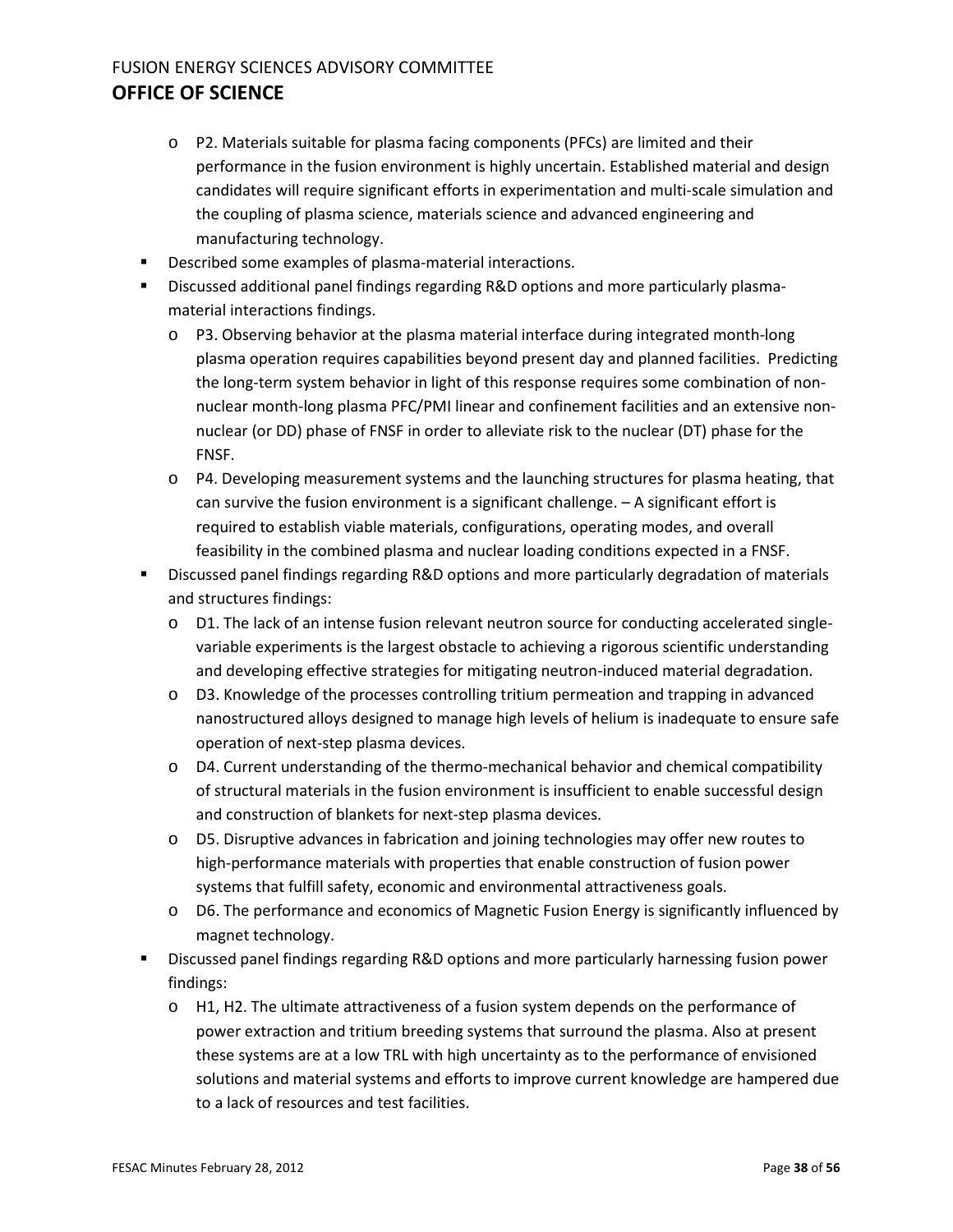- o H3. The U.S. has developed a potentially attractive family of first wall/blanket concepts and is based on the use of PbLi as a breeder/coolant, separate gas cooling of reduced activation ferritic steel first wall and structure and the use of thermal/electrical insulating inserts based on silicon carbide.
- o H4. Public acceptance and safety of fusion energy is strongly dependent upon the ability to reliably control the chemistry and permeation of tritium. Compared to fission reactors, fusion requires five orders of magnitude better control of tritium losses per unit of production; ITER represents a large step forward in the handling of DEMO scale tritium flow rate but ITER tritium systems will not be available to serve as test facilities to develop improvements still needed in processing time and system availability; and the ITER device does not address removal and processing of tritium from candidate breeder blanket systems.
- o H5. A fully integrated and coherent U.S. strategy to develop and utilize non-nuclear test facilities, irradiation facilities, and fusion devices to understand the engineering feasibility for in-vessel materials and components is needed.
- Reviewed the panel's recommendations and noted that it was an appropriate time to focus on more complex principle studies and there should be focus on R&D on front-runner concepts and moderate facility investments should be considered. Outlined the key mission of the next step device beyond ITER.
- **Reviewed the panel's recommendations with regard to:** 
	- o plasma-material interactions for sections P1, 2, 3 and 4.
	- o material degradation for sections D1, 2, 3 and 4.
	- o harnessing fusion power for sections H1, 2, 3 and 4.
- Commented on a panel statement on the role of computational modeling:
	- o Viewed as an essential, integral component of fusion nuclear science R&D
	- o Experimental research without robust modeling is sub-optimal, computational research in isolation as a proxy to experiment is not recommended.
- Reviewed the panel's conclusions as follows:
	- o Focusing on breeding blanket and T2 transport/recovery options to front-runner candidates is recommended to accelerate the development of fusion energy.
	- o Utilization of a systems approach is important for prioritizing scope and schedule of R& D activities.
	- o Considering the large gap in technology readiness between what will be obtained from ITER and medium-scale fusion facilities, and FNSF would have a key role here.

#### **COMMITTEE DISCUSSION**

Dr. Greenwald noted that he thought the presentation was excellent, comprehensive and well organized. He said that he thought it would be a resource as well as a planning tool for the SC.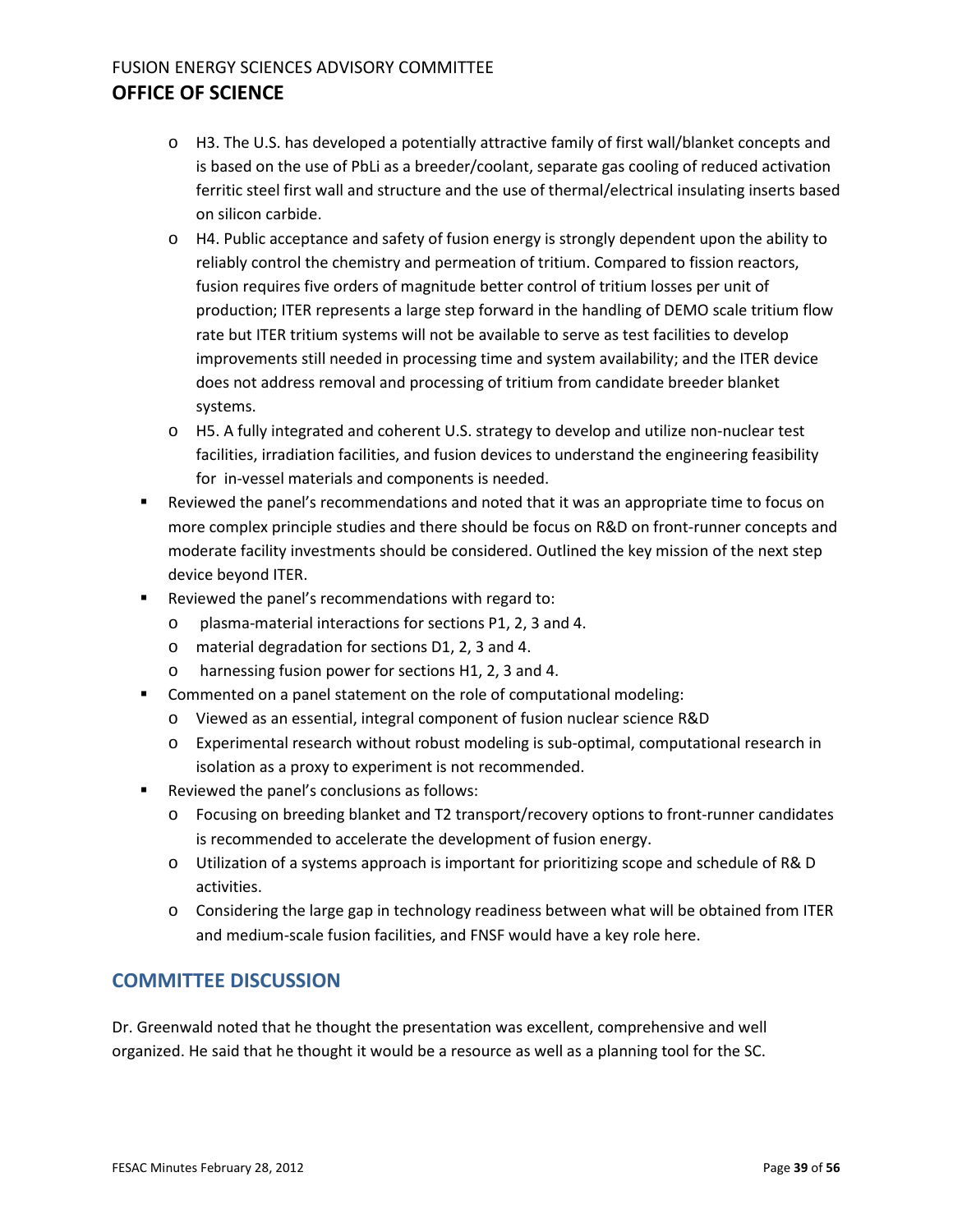Dr. Synakowski thanked Dr. Zinkle and said the efforts of the panel were of a high quality. He asked about computation and asked Dr. Zinkle to speak about the last couple of decades of development of computational capability. He asked how the changes in computing would change the path of development. Dr. Zinkle responded that if the charts had been made 10-15 years ago they probably would have had many more facilities or perhaps higher-risk types of facilities. He noted that they had built in an expectation of a strong modeling component, and this assisted both with the science and the regulatory hurdles. As compared to fission, they could be a lot more efficient in terms of the number of demos required.

Dr. Keane asked what the vision was for the use of the codes, was this one of many tools or a key integrating strand over time, a key unifying capability. Dr. Zinkle underscored yes, having truly predictive unifying capability was the ultimate goal, and this would make building demo easy. If a model wasn't there to fill in the gaps, there would be too much risk.

Dr. Rosner noted that in talking about computing that the report was silent on the challenges that modeling and simulation face in dealing with problems that were discussed. He asked why that area was missing from the report Dr. Zinkle responded that it may have been an issue of time management and said they may not have had a specific enough focus on that important question.

Dr. Ji noted it was a very comprehensive study which would be useful for a long time. He asked about the niche for the United States to make a contribution within the whole picture for fusion. Dr. Zinkle responded that the parts where they had the recommendations were intended to be specifically areas that would be prioritized. They applied the TRL levels to quantify the inquiry and then asked if there was an opportunity for the U.S. to be among the world-leading countries for that area. He added he recommendations focused on the areas where the U.S. could be at or among the world leaders. Dr Zinkle said they didn't describe the international landscape in terms of what countries were doing what in terms of world leading activities in the way that Dr. Ji was indicating, but they did identify the opportunities available.

Dr. Hubbard referenced study of structural materials at high temperature, and asked more specifically what temperature ranges were required. Dr. Zinkle indicated that mobilities had exponential dependencies with temperature. He detailed the Tungsten and Lithium temperature ranges and noted the required temperature was above 500 C.

Dr. Uckan asked if he could comment on the systems analysis approach. Dr. Zinkle responded that they didn't want different elements of the program to make an exquisite mousetrap that would be incompatible with the broader fusion energy system and he elaborated with an example.

Dr. Meade asked if the recommendations took into account contributions expected from international programs and progress made in other parts of the world. Dr. Zinkle responded that yes it did take those considerations into effect. He said the U.S. was one of the world leaders although their budget was modest compared to some of Europe and Asia. He noted that the U.S. was able to take advantage of its developed facilities which advanced its knowledge.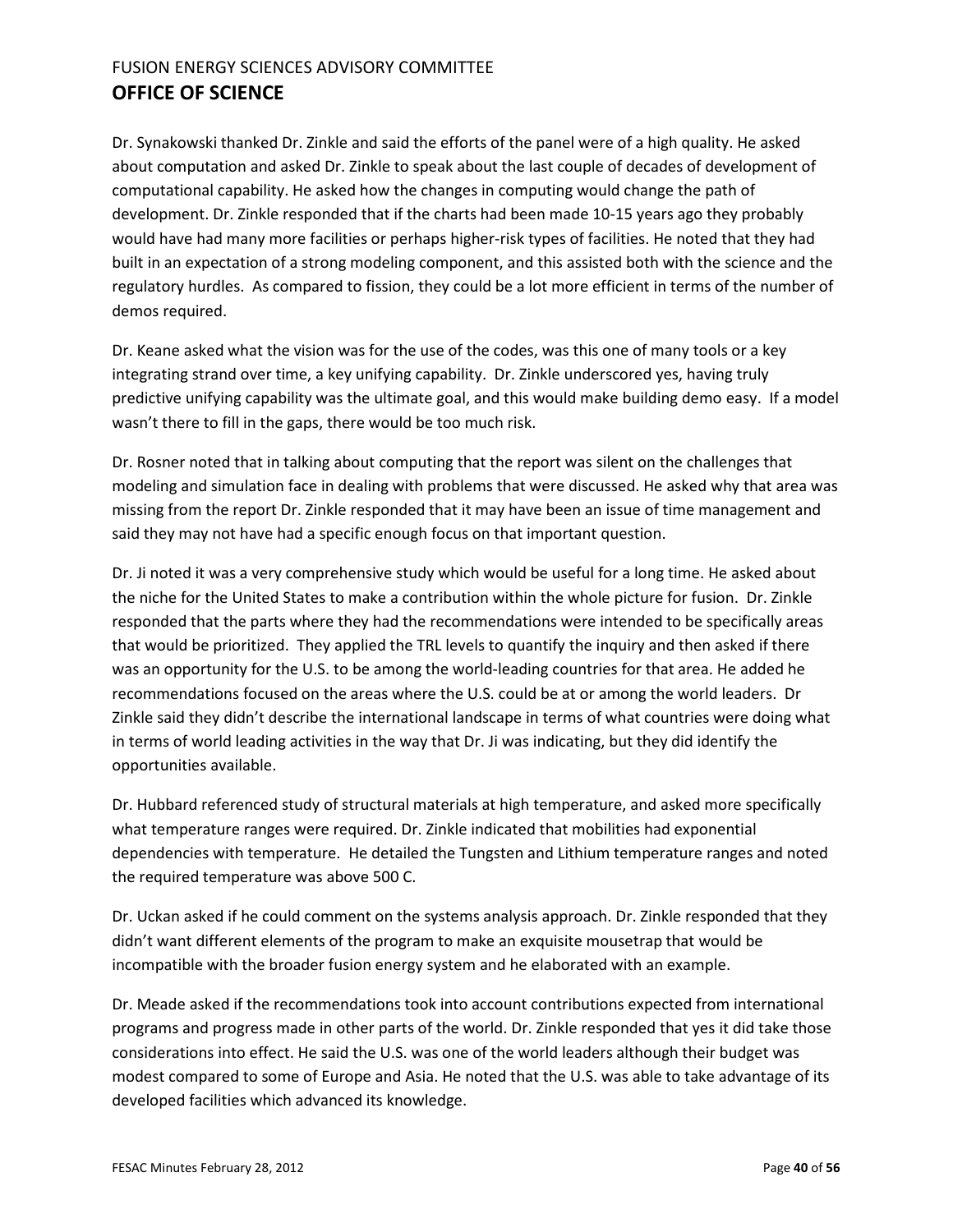Dr. Greenwald proposed a motion that they accept the report and forward it to Dr. Brinkman. A vote was taken and all were in favor and the motion passed.

#### <span id="page-40-0"></span>**BREAK**

The Fusion Energy Sciences Advisory Committee recessed for a 10 minute break.

#### <span id="page-40-1"></span>**PUBLIC COMMENTS**

Dr. Greenwald noted that six people had signed up for public comment and they would receive five minutes each.

#### **Earl Marmar, MIT Plasma Science and Fusion Center**

We are at a crossroads in the fusion program. The FES budget plan for FY2013 is a complete disaster. Pressure to increase funding for ITER construction, combined with a declining total budget, puts us firmly on the path to dismantling the domestic program, starting with the proposed shutdown of Alcator C-Mod, and accompanied by significant cuts to most other parts of the program.

Just a few among so many key C-Mod contributions: the discovery and elucidation of the physics of intrinsic rotation; understanding plasma-wall interactions with solid molybdenum and tungsten plasmafacing components with intense Radio Frequency heating; physics of Lower Hybrid Current Drive at reactor magnetic fields and plasma densities; intermittency in cross-field scrape-off-layer particle transport; and the first detailed experimental comparisons of particle transport with non-linear gyrokinetic modeling. We are constantly responding to urgent ITER research requests; two recent ones are tests of disruption mitigation using multiple toroidal massive gas puff locations, and the first real field tests of the proposed ITER grounding system.

C-Mod is the only world-class program to study interactions between the hot plasma and the surrounding walls under plasma conditions and power densities required for ITER and for proposed fusion reactors (Power per unit area = 1 MW/m<sup>2</sup>). C-Mod is developing a promising new plasma regime, the I-mode, aimed at high-performance, steady-state plasmas without transient heat flux to the first wall. This is a possible solution to perhaps the most critical physics issue for ITER and reactors, having huge implications for the success and cost of ITER and for the ultimate development of fusion as an energy source. C-Mod is developing the science and innovation in technology for Radio-Frequency heating and current drive systems operating at the ITER magnetic field, plasma density and RF frequencies, all prototypical of a fusion reactor. C-Mod is about to implement the first hot tungsten divertor, recognized by both FESAC panels reporting at this meeting as a critical step on the path to the development of fusion energy. The Plasma Facing Component and RF research that would be done on C-Mod are required for design of a Fusion Nuclear Science Facility, a stated aim of FES.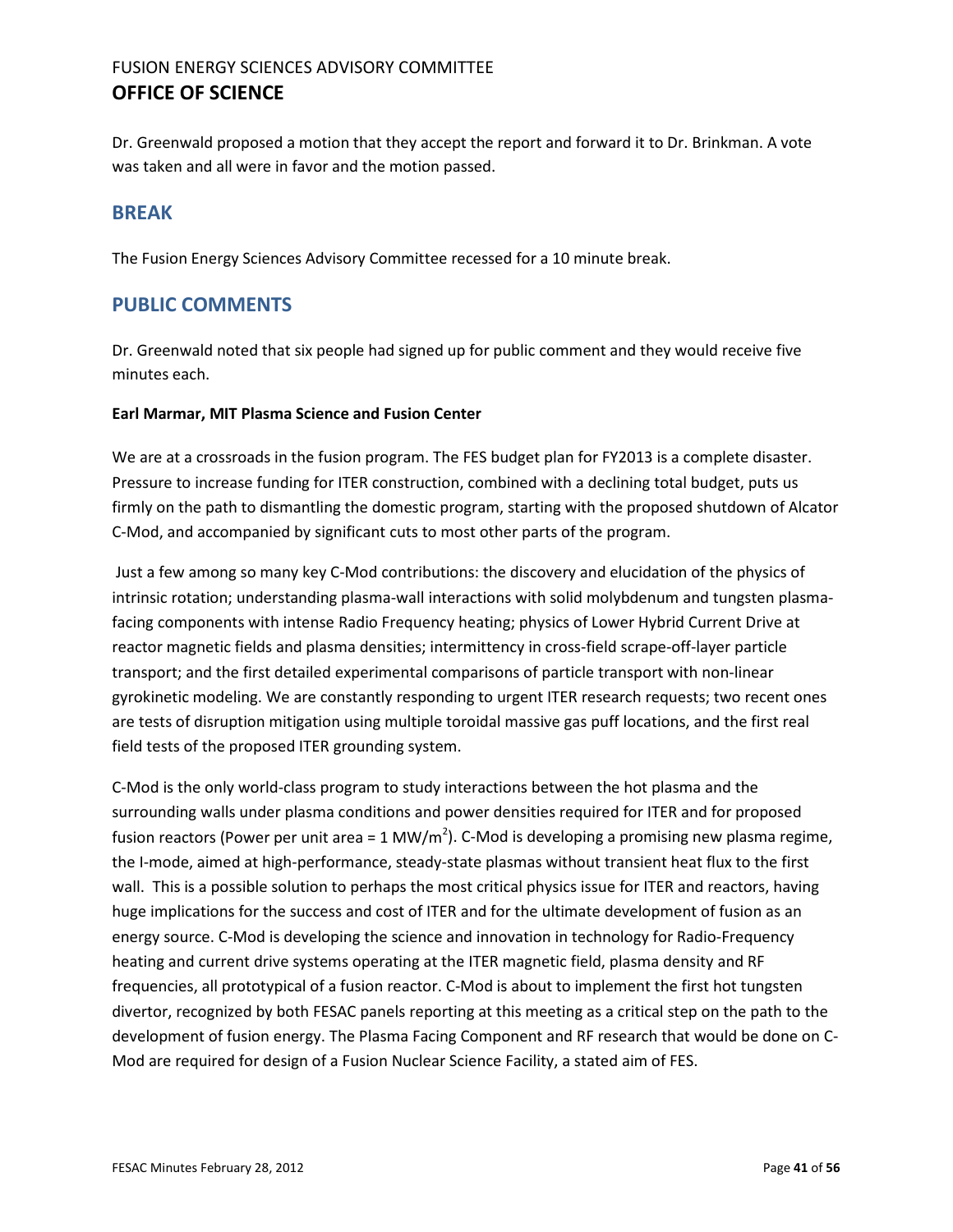In the last 2 years, more than 200 scientists and students from all over the US and around the world have participated in C-Mod experiments and utilized C-Mod data in their research. Abandoning Alcator would mean the loss of decades of accumulated expertise, and of an experimental facility worth approximately \$200M.

Alcator is the largest single U.S. training facility for students in the field, with intimate ties to the academic departments at MIT, particularly Physics and Nuclear Science and Engineering; at any time, the lab is home to approximately thirty graduate students, who are integral to our research planning and operation, and 15-20 undergraduates who also participate in research projects each year. Shutting down this laboratory would result in the loss of future generations of scientists - tomorrow's leaders in energy research.

Fusion Nuclear Science, now a stated priority of the US FES efforts, exists at a unique "intersection" of nuclear science & engineering, material science and plasma confinement physics. It will be necessary to develop a new generation of personnel conversant in all three of these areas, and represents a very large re-orientation in US fusion education. This workforce development is NOT OPTIONAL. We are faced with multiple realities: the roughly 2 decade timelines of ITER and FNSF, the aging demographics of the fusion community, and a particular dearth of US expertise in Fusion Nuclear Science. MIT is not the only University with a Nuclear Engineering Department working in fusion, and C-Mod is not the only US confinement device with ties to Nuclear Engineering, but the synergy at MIT is a powerful and precious resource. The strong C-Mod emphasis on boundary and material science, with high-Z metals, results in a majority of our NSE students working at the Fusion Nuclear Science "intersection".

The abrupt recommendation to close the C-Mod program comes in the absence of peer review, community input, or a FESAC plan. In the FY2012 funding legislation, Congress has mandated that DOE provide a ten year plan for the fusion program, including how ITER will be funded without destruction of the domestic program. The community has seen nothing of this plan, and to my knowledge, has so far been asked for no meaningful input for its development. The actions taken in the FY13 budget proposal indicate to me that there is currently no rational plan; if the proposals are implemented, we will be well along on the path of destroying the domestic program to pay for ITER construction.

I recommend the following. FESAC should immediately be given a charge by the Office of Science to examine options and plans for the next 10 years leading up to ITER operation. This charge should not prejudge options. The schedule for the FESAC study should be consistent with having input in a timely fashion, before the mandated report to Congress is due, and before irrevocable decisions are made concerning FY14 funding proposals. While this study is ongoing, there should be a moratorium on irreversible decisions concerning facility shutdown.

#### *Professor Miklos Porkolab***,** *MIT*

**Stated he was a professor in the Physics Department at MIT.**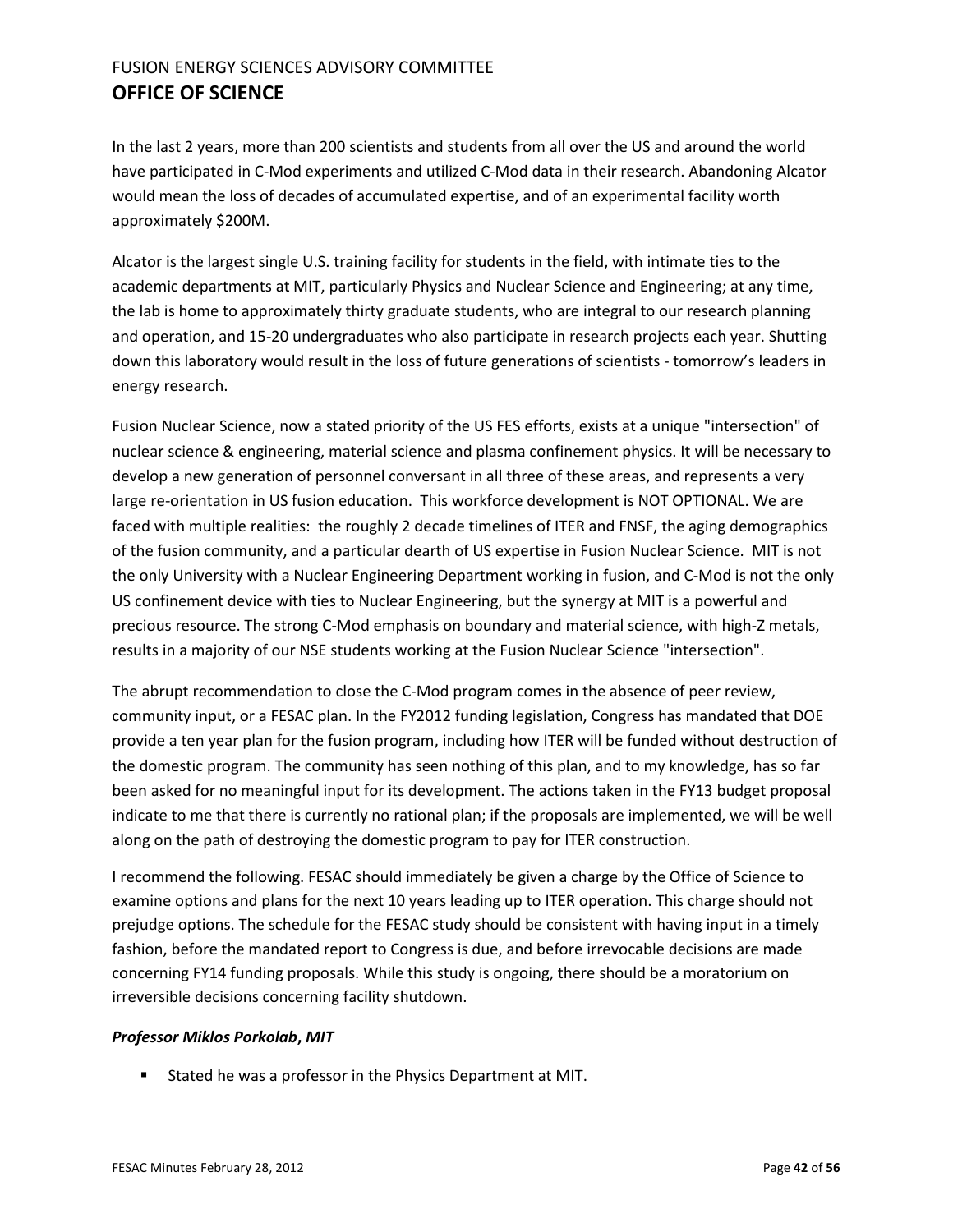- Made some additional points on the tokamak program and elaborated on many technical points.
- Stated that programs that were being shut down would affect students and technical staff.
- Noted that cutting the base budget would make it beyond the point of maintaining a healthy and competitive workforce, and would do permanent damage to the program.

#### **Dr. Glen A. Wurden, LANL Fusion Energy Sciences Program Manager**

Ok, what can I add to that? Let me start by saying it is all about the plan. We do not have a viable plan to fund our proposed programs...that includes ITER...and especially it is driven by ITER's (funding needs). We have seen this coming for years, this is not a new thing. In a sense this (the FY13 budget) is exactly a disruption, without a precursor.....because when you call up the provost at 8:30AM on the same morning, and tell them at their university that their main project is going to be shut down. ....this is exactly a disruption. And in fact, there is no mitigation system for this disruption. And we don't have a way out of it, without other consequences. So, ...a...people talk about ITER being the "capstone of the American fusion program". I do not want ITER to become the "tombstone" of the American fusion program. And if we go down this pathway, where we can look at the out-year numbers that we need for ITER, the obvious conclusion is that there is another machine down the road (DIII-D) that will have the same problem that C-Mod is now experiencing.

I've been through the disruption of a program, back when alternates were killed in Los Alamos in 1990. We lost our machine, ....actually multiple machines, our groups and our entire division. It took ten years to recover from that, and even then we probably haven't recovered. We can't do this to our human capital. It is our human teams that are the most important thing here. I don't care about the \$200M investment in hardware (at C-Mod)...that is not the issue. Because you know, every person has a career plan, every person has an education plan, they have an investment plan, and they even have a retirement plan if they are lucky. (In the same way) we should think about our programs too. I mean, every machine will turn off. I have no doubt. I have worked on many machines. The will turn off (at some point). But you need to do it in a way where it is not a disruption. You need to do it in a way that you have a plan. And whether it is a 5-year plan, or a 10-year plan mandated by our friends in Congress.....and we must deliver that plan.....if we don't deliver that plan there are even bigger consequences to our program.

But it is actually a good thing to have a plan. It is not a bad thing. You can see where you are going (with a plan). And if you see where you are going, and you have talked about it with the community....then you can, you can tell your students what the future is. When there are disruptions, you have no future. And we can't let our premier tokamak team in this country, with a premier education mission, disappear overnight. And even when they are told that their research money is ok for next year at some reduced level .....what about FY14? If their number is zero, how can they plan? They can't plan. By the way, my budget at Los Alamos is down 48%, or even more, from \$5.3M in FY11 to \$1.88M in this god-awful plan for FY13. We can not go down this course - by the way, a vision without a plan, is a nightmare.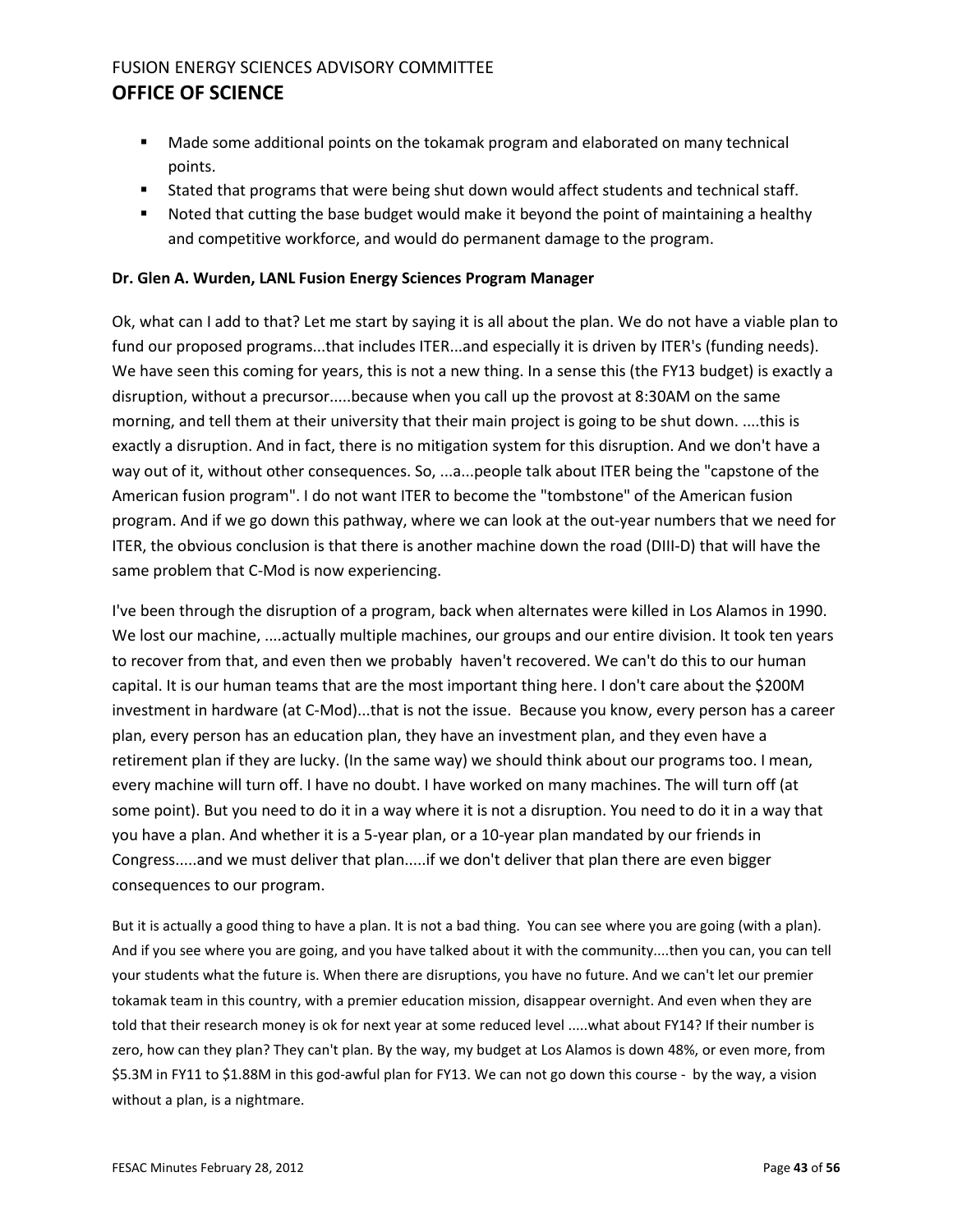#### **Dr. Stephen O. Dean, President, Fusion Power Associates**

First, let me say that I endorse the recommendation just made by Dr. Earl Marmar of MIT that no irrevocable decisions be made relative to reductions in the fusion program, as proposed in the President's FY 2013 budget submission to Congress, until a vetting of such reductions occurs within the U.S. fusion community. This should be done by FESAC, or otherwise, to seek community consensus relative to priorities identified previously by FESAC.

Much of the discussion has been focused on the proposed termination of the Alcator C-Mod program at MIT. The proposed termination is of serious concern, since that program has made, and is making, important contributions to our understanding of tokamak physics and, furthermore, is important to the training of the next generation of fusion scientists. Termination of Alcator C-Mod would mean a "double whammy" for the MIT fusion program, since DOE terminated the other significant experimental facility there last year, the Levitated Dipole Experiment (LDX). Without these two facilities, MIT will lack the facilities to continue providing experience to students doing experimental fusion research.

But the problem with the proposed reductions is much broader and more serious that just the role and future of the MIT program. Reductions in other areas, such as High Energy Density Laboratory Plasmas (HEDLP), theory, and systems studies will result not only in a loss of valuable talent and expertise throughout the U.S. fusion program, but will also mean that research results these people and facilities would otherwise provide in the coming years will not obtained. On that subject, I would note that the practice of requiring many fusion programs to compete for renewal periodically via open solicitations is not working well, especially if those programs are imbedded in larger institutions having upper layers of management. One example is that of the heavy ion fusion effort at the Lawrence Berkeley National Laboratory. Using "stimulus" funding, LBNL has finally been able to complete a new facility with which to study warm dense matter physics. However, they were notified that they had to compete against other proposals, not yet received by DOE, after DOE advertises broadly for proposals in HEDLP. These solicitations often get delayed for months beyond the date expected. Upper management at LBNL, understandably, has to make plans to possibly layoff many personnel in case there is a funding lapse or no funding at all in FY2013. So, unintended consequences can result from these procedures.

The reductions proposed in the domestic fusion program were deemed necessary by DOE in order to increase funding for the U.S. contribution to ITER from \$105 million in FY 2012 to \$150 million in FY 2013. As several FESAC members noted yesterday, we have not been told by DOE how much is really needed in FY 2013, how much will be needed in future years to meet the November 2019 ITER first plasma target date, or where these funds will come from. We were told yesterday that Japan plans to spend \$250 million in 2013 to maintain their ITER commitment. Since the U.S. has the same one-ninth share of ITER commitments, it would seem logical that the U.S. may really have needed roughly that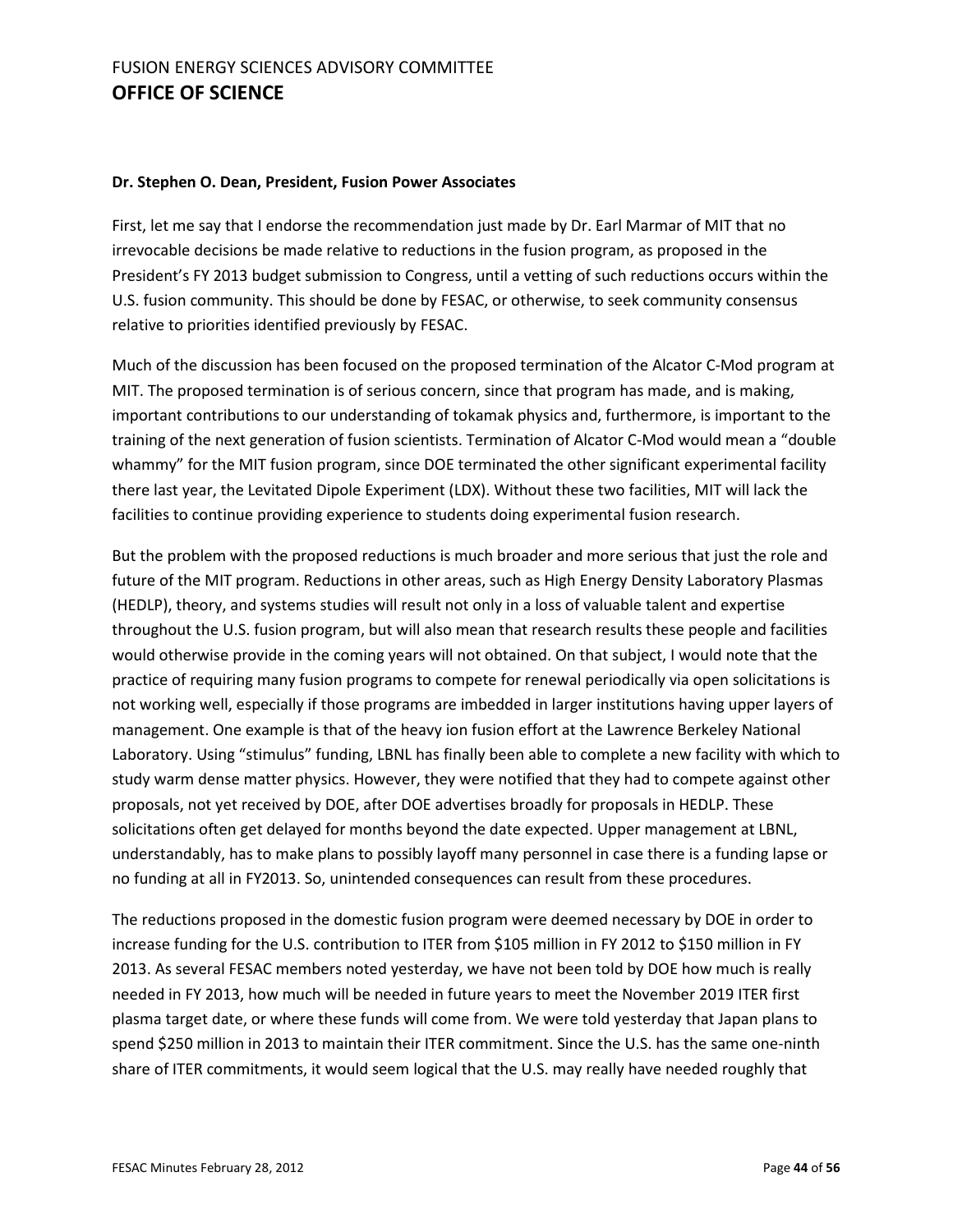amount in order to meet the ITER schedule. Thus, even with \$150 million in FY 2013, the U.S. may not have the funds it really needs for ITER in FY 2013.

In July 2002, approximately 280 fusion scientists assembled in Snowmass, Colorado, to assess our options for a burning plasma experiment. Three were identified: Ignitor (a short pulse, copper high field magnet tokamak), FIRE (an intermediate-length pulse, superconducting tokamak), and ITER (a long pulse, superconducting tokamak). In August 2002, a special FESAC panel met in Austin, Texas, and identified ITER as the preferred choice, but under certain assumptions. At the time, ITER was estimated to cost about \$5 billion and the U.S. share was estimated to be ten percent of that, or \$500 million. I was a member of that panel. I believe the panel would have chosen the FIRE concept except for the fact that we were being offered a bargain: for \$500 million we could have a much more capable facility, since we only would have to pay ten percent of the cost. The full FESAC adopted the panel's recommendations in September but emphasized that the U.S. ITER contribution had to be provided on top to the existing domestic (or base) fusion program. The FY 2003 OFES budget at that time was \$241 M. The U.S. was not an ITER participant at that time, but rejoined about one year later.

In spite of the FESAC proviso, in FY 2004 and 2005, the President started requesting funds for ITER by reducing the domestic fusion budget, but the Congress largely (but not completely) rebuffed these efforts. The OFES fusion technology efforts were largely terminated to accommodate these conflicts. FESAC, on its own initiative, wrote a strong letter to Office of Science director Ray Orbach saying, "Devastating cuts in certain program elements are alarming; this note expresses our most serious concerns."

The President's request for FY 2006 contained a \$17 million increase for OFES, but also a proposed \$51 million increase for ITER. Congress refused to go along with this, cutting the ITER request by \$30 million and directing it into the domestic program, stating, "As in previous years, the conferees direct the Department to fund the U.S. share of ITER in fiscal 2007 through additional resources rather than through reductions to domestic fusion research or to other Office of Science programs." For FY 2007, the President, for the first time, requested an increase in the total OFES budget that was approximately equal to the proposed increase for ITER (there was a \$4 million decrease proposed for the domestic program). The Congress eventually went along with this budget through an omnibus appropriation that did not pass until 5 months into the fiscal year.

In sending the FY 2007 request to Congress, the President re-estimated the cost of the U.S. contribution to be \$1.122 billion, as follows:

| <b>FY 2006</b> | 19.3 M  |
|----------------|---------|
| FY 2007        | 60.0 M  |
| <b>FY 2008</b> | 160,0 M |
| FY 2009        | 214.5 M |
| FY 2010        | 210.0 M |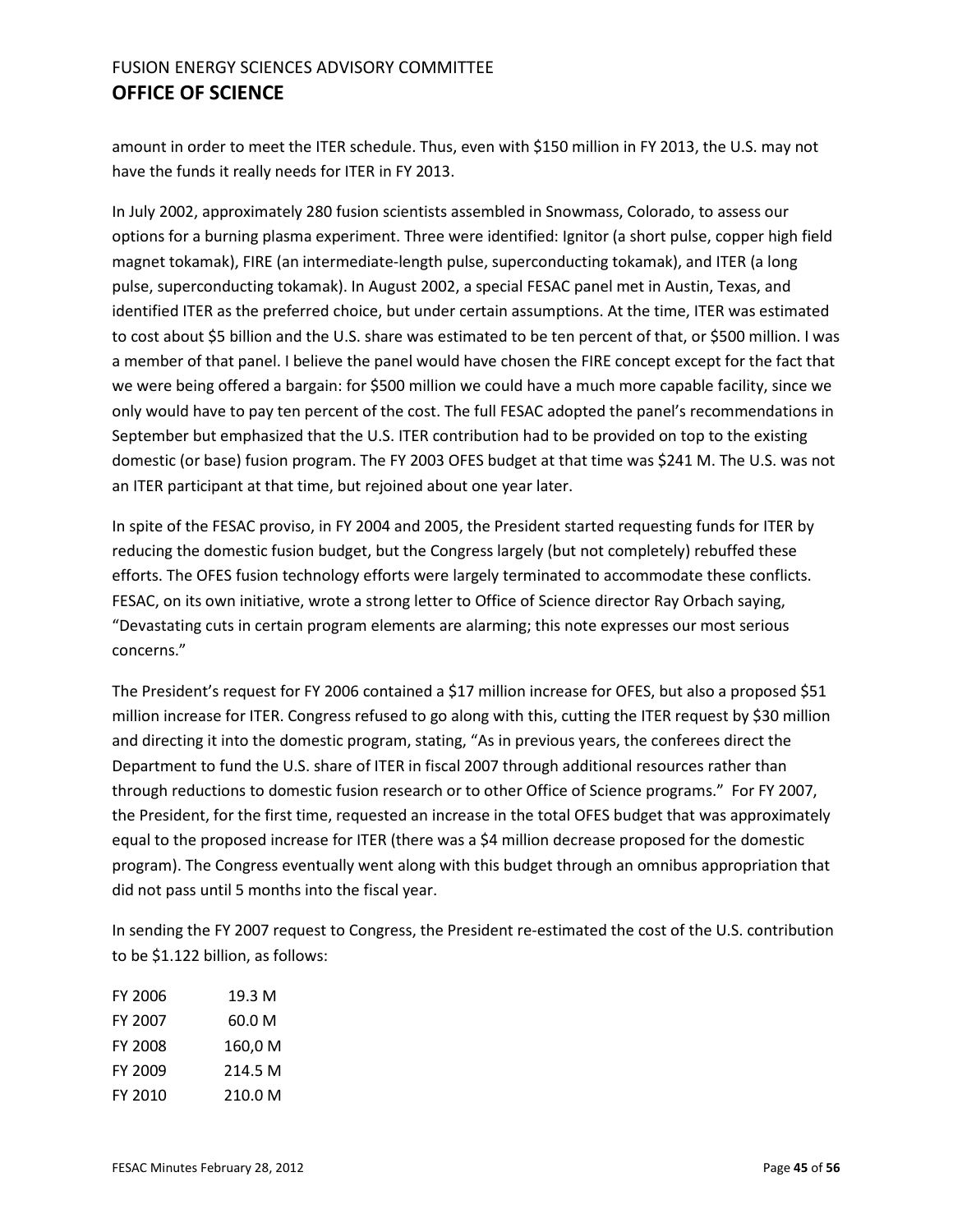| FY 2011 | 181.3 M  |
|---------|----------|
| FY 2012 | 130.0 M  |
| FY 2013 | 116.9 M  |
| FY 2014 | 30.0 M   |
| Total   | 1122.0 M |

This is the only out-year projection ever made publicly available by DOE. However, in 2008, DOE stated that the total required had been increased to a "range" of \$1.4 to \$2.2 billion. The total appropriated for ITER and the domestic program (third column), starting with FY 2006, is as follows:

| <b>FY 2006</b> | 25.0 M  | 263 M             |
|----------------|---------|-------------------|
| FY 2007        | 60.0 M  | 259 M             |
| FY 2008        | 10.7 M  | 276 M             |
| FY 2009        | 124.0 M | 282 M             |
| FY 2010        | 135.0 M | 291 M             |
| FY 2011        | 80.0 M  | 287 M             |
| FY 2012        | 105.0 M | 296 M             |
| FY 2013        | 150.0 M | 248 M (requested) |

Thus, if US ITER receives the requested \$150 M in FY 2013, it will have spent \$690 M. If ITER is to operate in November 2019, essentially all needed construction funds must be spent by end of FY 2018. Since the latest (informal) estimate of the total US contribution to ITER has risen reportedly to \$2.6 billion, the President will need to request, and the Congress will need to appropriate, an additional nearly \$2 billion over the five fiscal years 2014-2018, or an average of nearly \$400 million per year. Clearly this cannot come by continuing to decrease the US domestic fusion program. Something needs to be done.

On January 30, 2003, the U.S. decided to rejoin the ITER project. The decision was made at the highest level of the U.S. government, an announcement from President George W. Bush stating, "I am please to announce that the United States will join ITER, an ambitious international research project to harness the promise of fusion energy."

To ensure the successful completion of the ITER project, without destroying the U.S. domestic program, requires that we regain the high level U.S. government support for the project that seems to have been lost in the FY 2013 budget submission. the ITER project must be again recognized as a presidential commitment that cannot be funded by reducing the U.S. domestic fusion effort.

There has been much talk at this meeting of making a new plan for fusion; in fact, Congress has requested it. Some feel that preparing such a plan could be the vehicle for getting the issues of ITER and domestic fusion funding resolved. I doubt that.

Next summer, I will have been working in fusion for half a century. I have seen and/or been involved in preparing many fusion plans over this time period. While all have been exemplary in their logic and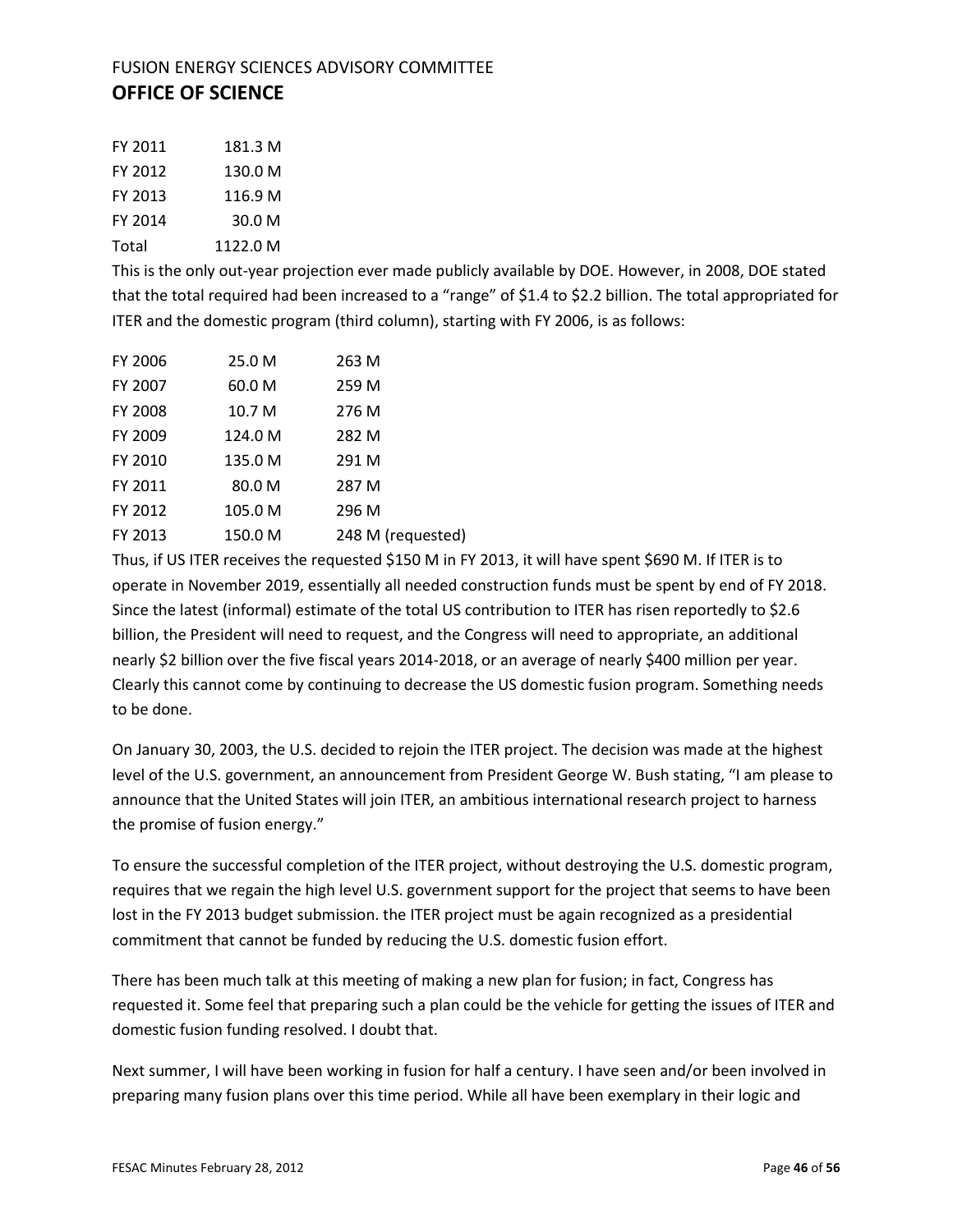content, they have all essentially been ignored after completion. Furthermore, plans take time to prepare well; and we are in a crisis situation with respect to the funding of the US domestic fusion program. I do not sense that the DOE wants to proceed on an urgent basis with a new planning activity. So I suggest that the fusion community should self-organize to do the required vetting of the FY 2013 budget proposals and not depend on, or wait, for a DOE-initiated planning activity to begin.

Yesterday, Dr. Brinkman told us that when he arrived at DOE Secretary Chu told him, with regard to ITER, he needed to "fix it or kill it." I think now is the time Dr. Brinkman should respond to the Secretary, "I have fixed it. Now help me pay for it."

The U.S. domestic fusion program does not have sufficient funds to pay for the U.S. contribution to ITER construction. SC

#### *Richard Buttery, General Atomics*

- Noted his concern of what the budget would do in impacting their ability to benefit from ITER physics in terms of what could be learned from ITER and U.S. leadership.
- Stated that an example was the transport and performance area and noted that he would expect to encounter new processes in burning plasma's new physics regimes, they would need to be well equipped intellectually to understand these lessons.
- Stated that ITER should be funded as well as funding that should ensure that the U.S. can make a proper contribution to ITER.

#### *Arnold Kritz, Professor of Physics, Lehigh University*

- **Commented about international collaboration a subject he noted he believes in strongly and has** over his whole career.
- Stated that he spent more than three years working at foreign institutions.
- **Noted that Dr. Meade's panel had done an excellent job.**
- Stated his concern was 1. Concerned about the brain drain from the U.S. program and trying to balance that with international collaboration and 2. Concern regarding costs with regard to collaborations.

Dr. Synakowski responded that the administration's role in the FY2013 budget was over and he noted that he supported the budget. Added that the decisions were difficult and the federal government had a specific role in the process. He stated that the administration as far as planning was concerned often had no choice and often decisions were given on short notice. He added that personally he had a high regard for the science at MIT and he found the current circumstances unfortunate. He thanked Dr. Greenwald under the circumstances for chairing the committee meeting in a highly professional manner and by doing so had served his institution extremely well.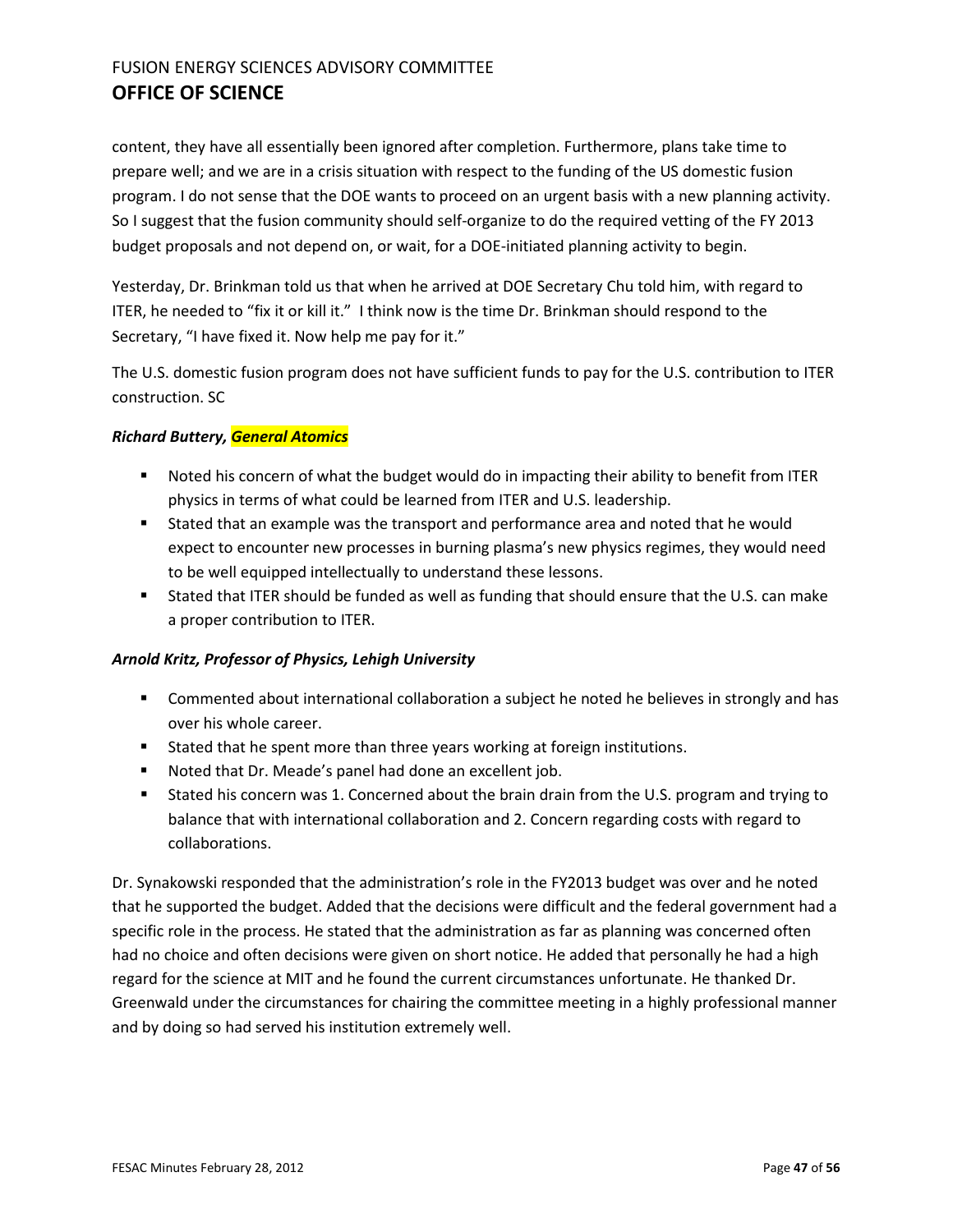#### <span id="page-47-0"></span>**PREPARATION OF LETTER TO DOE TO COMPLETE THE CURRENT CHARGE**

Dr. Greenwald reviewed the letter addressed to Dr. Brinkman in response to the two charges given to the Fusion Energy Sciences Advisory Committee. In the letter he outlined the charges and noted some details regarding the two subcommittees chaired by Dr. Meade and Dr. Zinkle. Dr. Greenwald asked committee members their opinion.

Dr. Rosner said that he did not feel that the subcommittee chaired by Dr. Zinkle addressed the computational issue. Dr. Greenwald suggested that he include a sentence that said "future studies of the impact of computation in this area would be valuable".

Dr. Greenwald asked if he could retake a vote to accept the letter. He noted no objections and the letter was approved with the one change regarding computations.

# **FESAC STATEMENT TO THE DOE WITH REGARD TO LEVEL OF IMPACT FROM FY2013 BUDGETARY CUTS**

To avoid any institutional conflict of interest, Dr. Greenwald deferred to Dr. Fonck in leading the discussion regarding the statement. He stated that the points represented the viewpoints of committee members concerning about the impact of the FY2013 budget.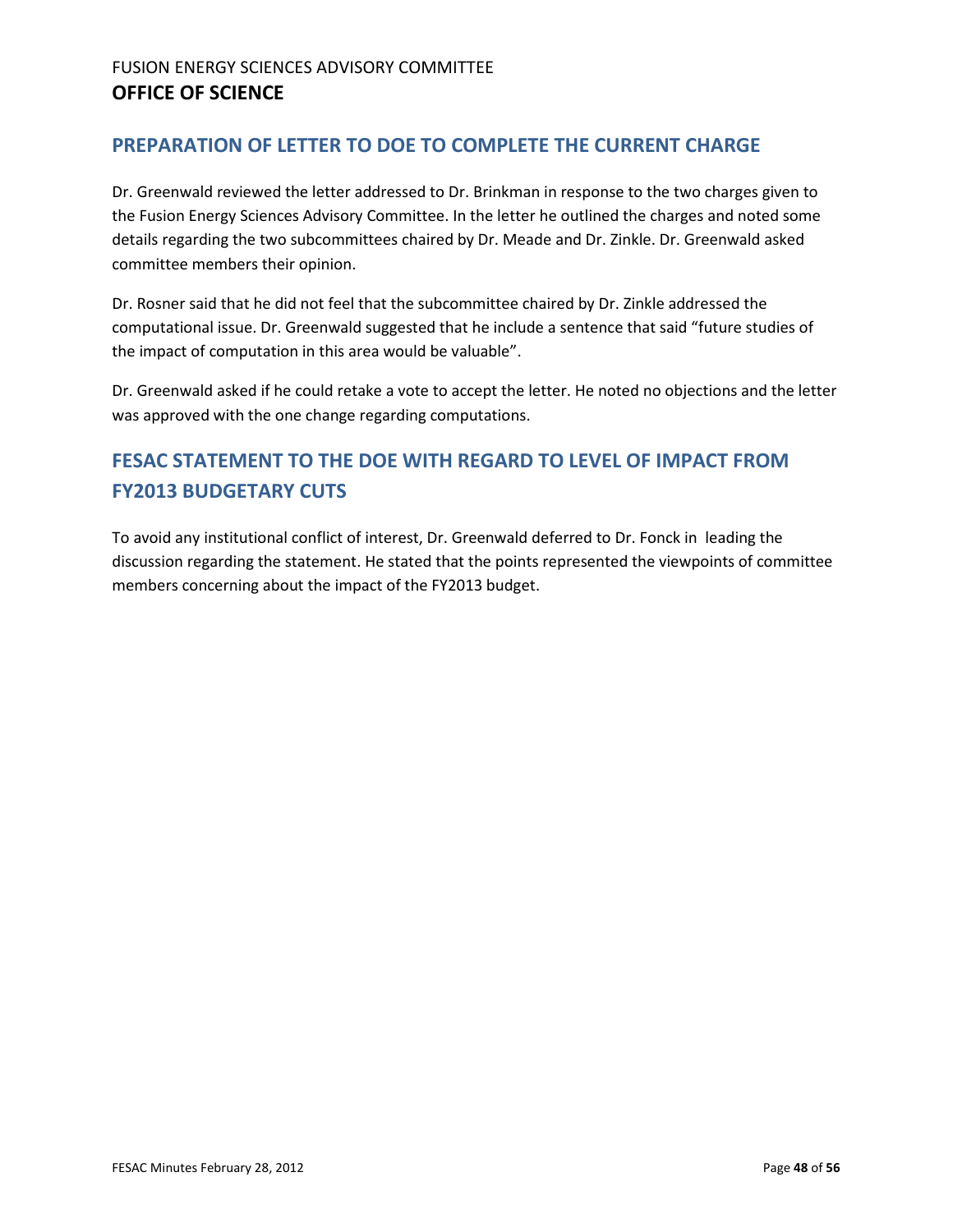The final version of this letter is attached, click to open:

**Dr. Martin Greenwald Senior Research Scientist** 



**Massachusetts Institute of Technology** 77 Massachusetts Avenue, Building NW17-107 Cambridge, Massachusetts 02139-4307

**Plasma Science & Fusion Center** Phone 617.253.6053 Fax 617.253.0627 Email g@psfc.mit.edu

February 29, 2012

Dr. William F. Brinkman Director - Office of Science, SC-1 **U.S. Department of Energy** 1000 Independence Avenue, SW Washington, DC 20585

Dr. Brinkman,

First, I want to thank you for your continuing support and for the frank discussion we had during this week's FESAC meeting. The reports from the two panels responding to your charge of July 2012 were discussed and approved. I will be forwarding those to you in the next few days.

It is clear that the community is upset about the current budget trajectory and the potential impact on our domestic program. At the end of the meeting, a statement to that effect was prepared and approved unanimously (17 for, 0 against, 2 recusals, 1 absent). While this statement will be found in the minutes of our meeting, I felt it was important for you to understand the views expressed by the committee without delay.

#### The statement reads:

- 1) The committee objects to the theme/impression that these cuts leave the program relatively unscathed and strongly cautions against claims of impactful potential at this level or lower without real study and discussion.
	- a) Specific impacts on the domestic program were noted during the meeting, these include many aspects of fusion science, plasma physics, and HEDLP research.
	- b) The damage is real.
	- c) The portents for the future are even more threatening.
- 2) If this whole discussion is in flux inside the Administration, this does not appear to be the time to make termination decisions that cannot be reversed. We are not clear on the wisdom to do lasting changes to program based on an undefined ITER profile and in the absence of an overall plan for the program.
- 3) Buy-in, cohesion of community is critical as we confront hard decisions we don't want community to give a message different from DOE/OSC/FES
- 4) Thus we encourage FESAC charges covering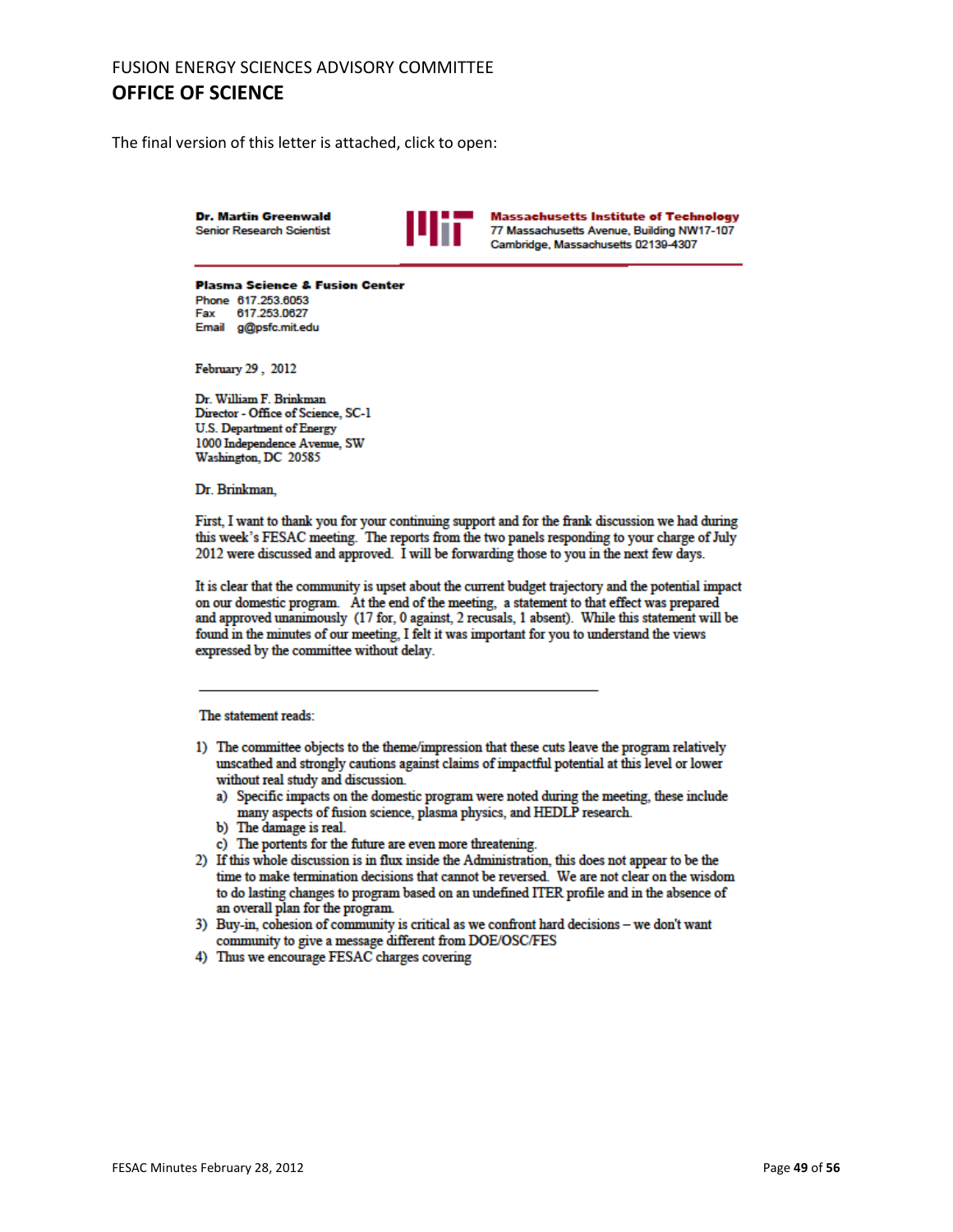Dr. Fonck opened the floor for discussion. Dr. Meade noted that he had captured the issues they were concerned about and he thought it essential that a statement be made to the administration. He added that he supported the idea that it go forward with a separate letter to the Director of the SC.

Dr. Ji said that if they felt strongly it was their duty and obligation to express their concerns as FESAC members and also members of the broader community.

Dr. Keane made a suggestion and it was suggested under specific impacts that they add on fusion science, plasma science and HEDLP.

Dr. Cohen added that to him it made no sense to support ITER and not support the base program.

Dr. Synakowski said that he was aware that the cuts did have significant impact on the program but he thought it was also accurate to say that it was the administration's position that the program could still be impactful.

Dr. Fonck proposed that they give the statement to Dr. Greenwald in the wording that they have to be put into a cover letter to Dr. Brinkman. Dr. Greenwald confirmed that the statement would go into the Minutes as it stood. Dr. Fonck agreed the content would remain but the format and style would be edited. Dr. Fonck moved that they accept the statement from FESAC to be sent forward. A vote was taken and the motion was passed unanimously.

The formal letter dated February 29, 2012 from Dr. Martin Greenwald, Chair, Fusion Energy Sciences Advisory Committee was sent to Dr. Brinkman, Director of the Office of Science outlining the points made in the FESAC statement. For record purposes this letter was copied to Dr. Patricia Dehmer, Dr. E. Synakowski and Mr. Al Opdenaker. The letter is attached below:

#### <span id="page-49-0"></span>**ADJOURNMENT**

**The Fusion Energy Sciences Advisory Committee Meeting was adjourned for the day at 12:00 p.m.**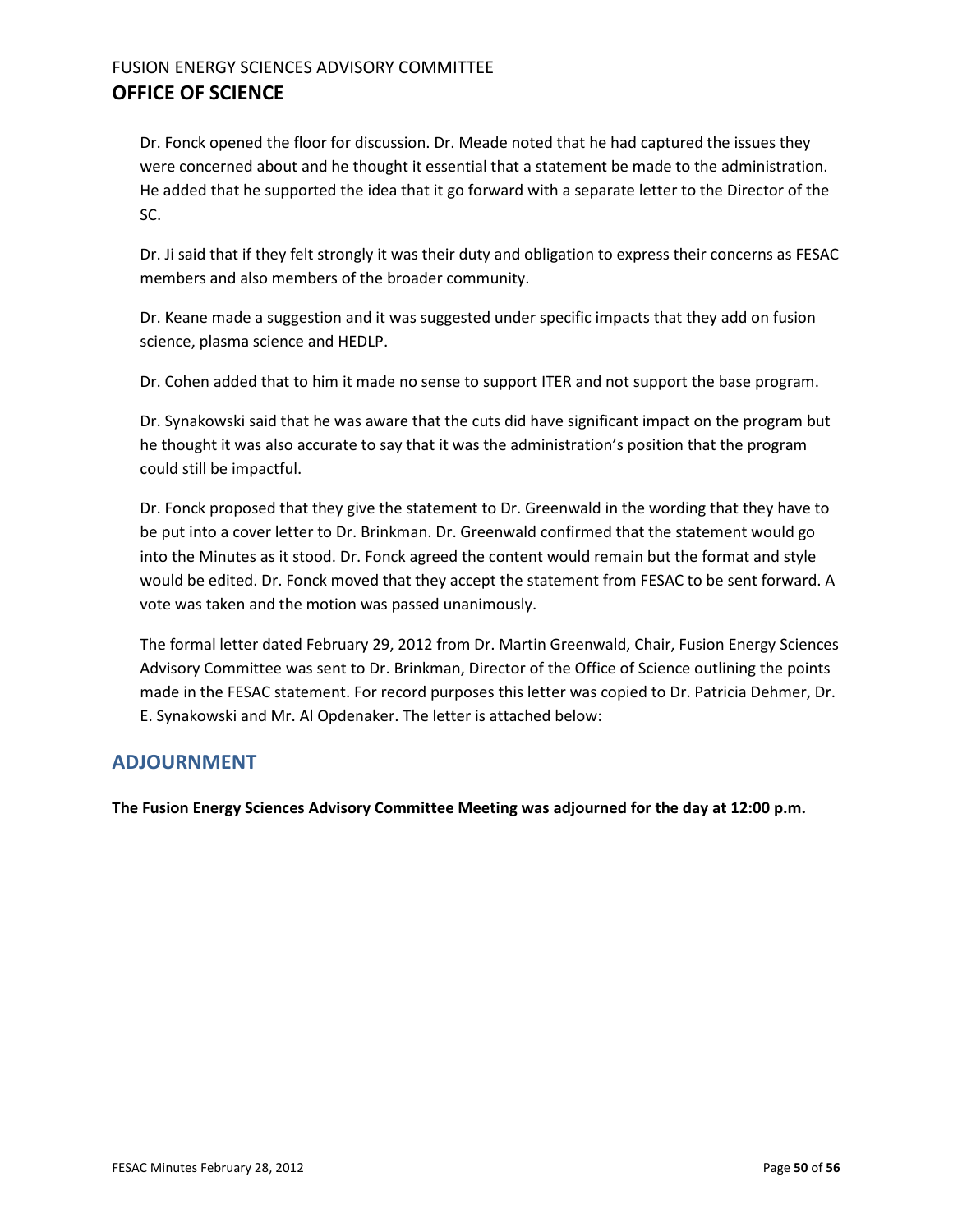#### **APPENDIX A - AGENDA**

#### **Agenda Tuesday, February 28, 2012**

| <b>Time</b> | <b>Topic</b>                              | Page | <b>Speaker</b>                                                      |
|-------------|-------------------------------------------|------|---------------------------------------------------------------------|
|             | <b>Welcome, Meeting Agenda and</b>        |      | Dr. Martin Greenwald, FESAC Chair,                                  |
| 9:00        | <b>Logistics</b>                          |      | <b>Massachusetts Institute of Technology</b>                        |
|             | <b>DOE/SC Perspectives including</b>      |      |                                                                     |
| 9:05        | the FY 2013 Congressional Budget          |      | Dr. W.F. Brinkman, Director, Office of<br><b>Science</b>            |
|             | <b>Request</b>                            |      |                                                                     |
| 9:50        | <b>Break</b>                              |      |                                                                     |
|             | <b>FES Perspectives including the FY</b>  |      |                                                                     |
| 10:05       | <b>2013 Congressional Budget</b>          |      | Dr. Ed Synakowski, Associate Director<br>for Fusion Energy Sciences |
|             | <b>Request</b>                            |      |                                                                     |
| 11:45       | <b>Basic Research Directions using</b>    |      | Dr. John Sarrao, Los Alamos National                                |
|             | the National Ignition Facility            |      | Laboratory                                                          |
| 12:15       | <b>Lunch</b>                              |      |                                                                     |
| 1:30        | <b>ITER Update: Accomplishments,</b>      |      | Mr. Tom Vanek and Dr. John                                          |
|             | <b>Status, and Domestic Issues</b>        |      | <b>Glowienka, Fusion Energy Sciences</b>                            |
| 2:30        | <b>Break</b>                              |      |                                                                     |
|             | <b>Briefing on and Discussion of the</b>  |      |                                                                     |
|             | <b>Results From the Subcommittee</b>      |      |                                                                     |
|             | <b>Dealing With Research Modes</b>        |      |                                                                     |
|             | <b>That Best Facilitate International</b> |      |                                                                     |
| 2:50        | <b>Collaborations</b>                     |      | Dr. Dale Meade, Subcommittee Chair,                                 |
|             | <b>Briefing on and Discussion of the</b>  |      | President FIRE, LLC                                                 |
|             | <b>Results From the Subcommittee</b>      |      |                                                                     |
|             | <b>Dealing With Opportunities for</b>     |      |                                                                     |
|             | <b>Collaborations on New Tokamaks</b>     |      |                                                                     |
|             | and Stellarators Overseas                 |      |                                                                     |
| 5:00        | <b>Adjourn</b>                            |      |                                                                     |

#### **Agenda Wednesday, February 29, 2012**

| <b>Time</b> | Topic                                                                                                                                                                      | Page | <b>Speaker</b>                                                                                          |
|-------------|----------------------------------------------------------------------------------------------------------------------------------------------------------------------------|------|---------------------------------------------------------------------------------------------------------|
| 8:30        | <b>The Chinese Fusion Program</b>                                                                                                                                          |      | Prof. Jiangang Li<br><b>Director, Institute of Plasma Physics</b><br><b>Chinese Academy of Sciences</b> |
| 9:30        | <b>Briefing on and discussion of</b><br>the results from the<br>subcommittee dealing with<br>materials science and<br>technology research<br>opportunities in the next 10- |      | Dr. Steven Zinkle, Subcommittee Chair,<br><b>Oak Ridge National Laboratory</b>                          |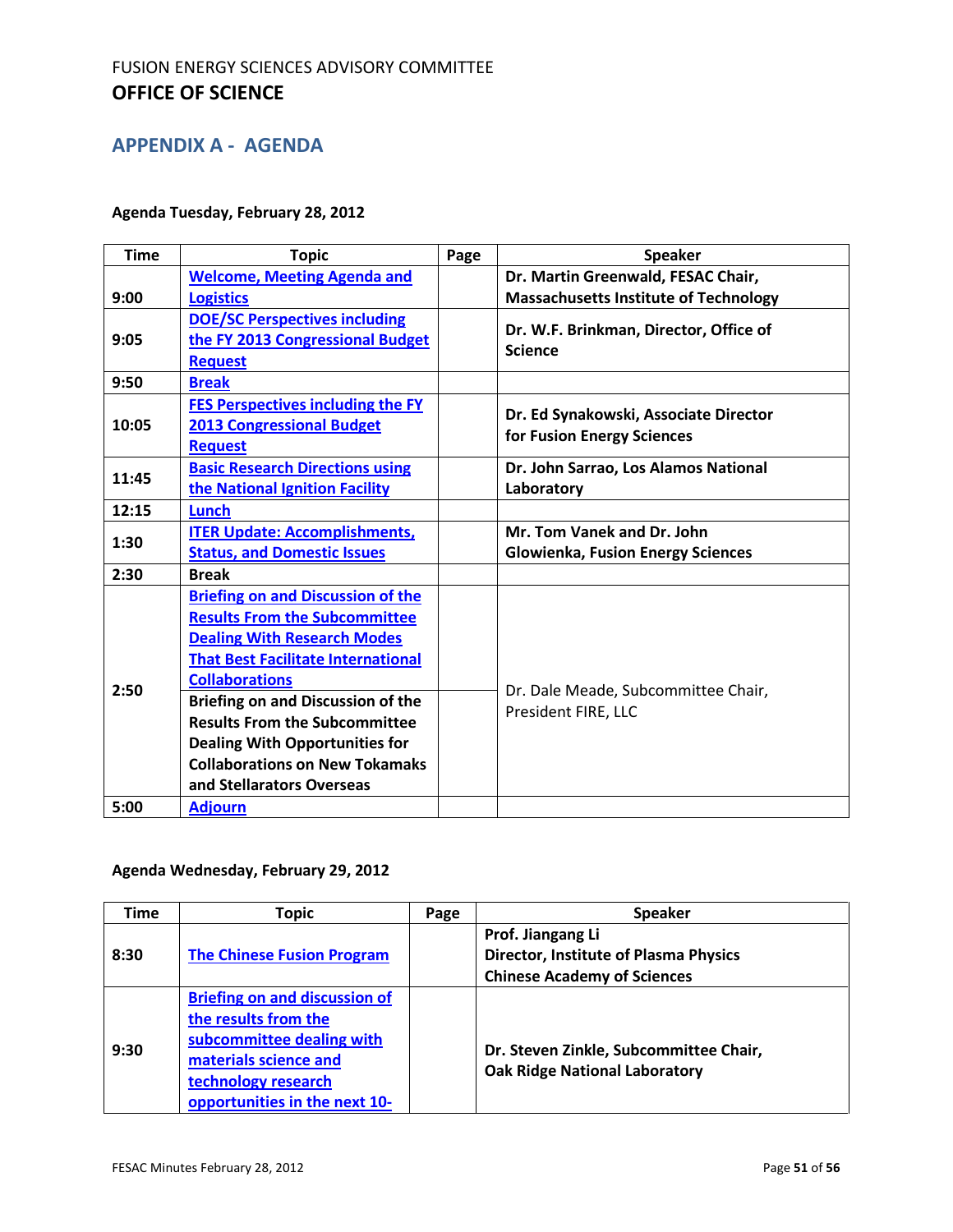|       | 20 years                                                                                          |                                                                                   |
|-------|---------------------------------------------------------------------------------------------------|-----------------------------------------------------------------------------------|
| 10:50 | <b>Break</b>                                                                                      |                                                                                   |
| 11:05 | <b>Public Comment</b>                                                                             | <b>TBD</b>                                                                        |
| 11:35 | <b>Committee Discussion,</b><br>preparation of letter to DOE<br>to complete the current<br>charge | Dr. Martin Greenwald, FESAC Chair<br><b>Massachusetts Institute of Technology</b> |
| 12:00 | <b>Adjourn</b>                                                                                    |                                                                                   |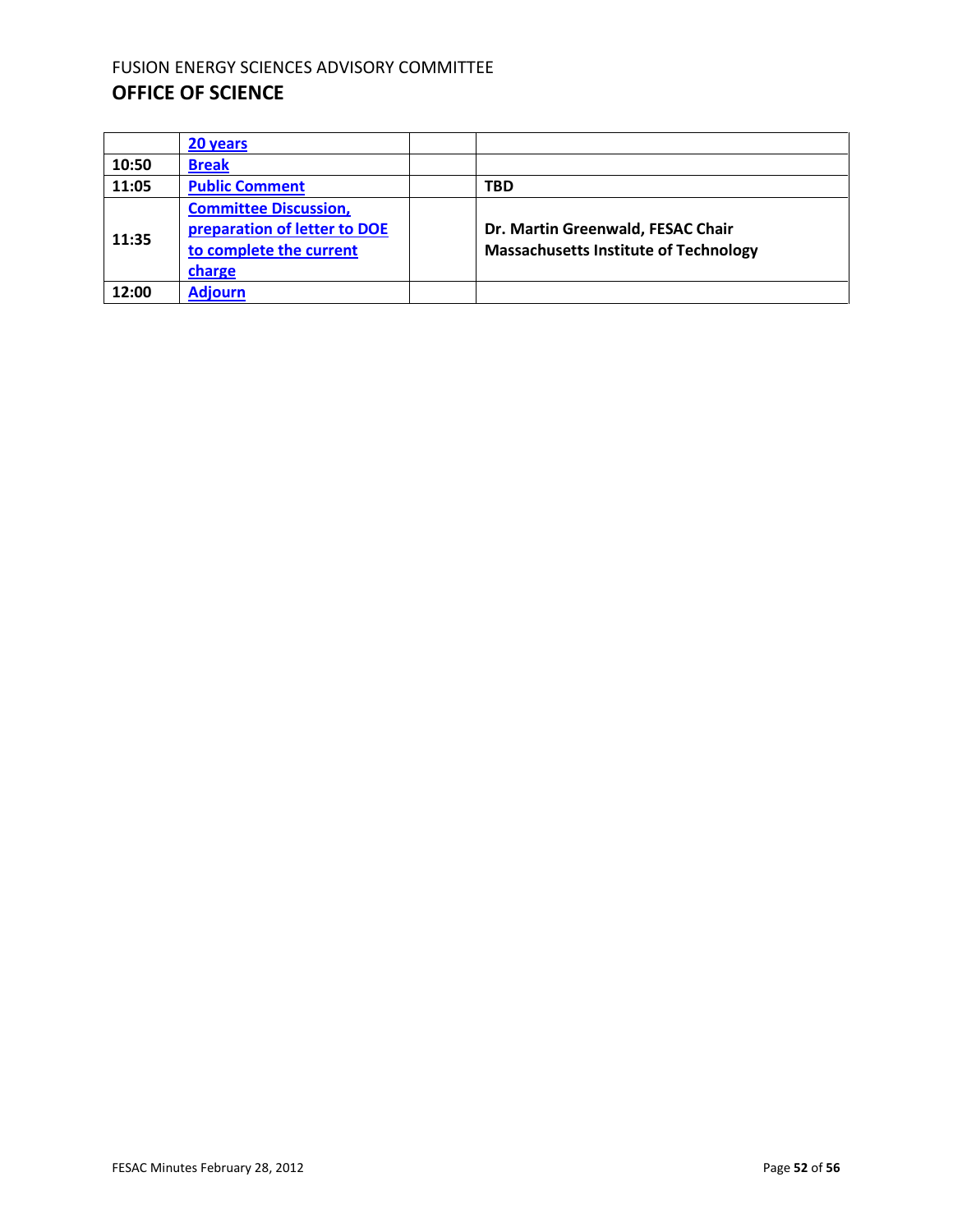#### **APPENDIX B – ROLL CALL**

#### **Committee Members Present: Committee Members Absent:**

Dr. Martin J. Greenwald, Chair (MIT) NONE Prof. Riccardo Betti, Vice-Chair (Univ. of Rochester) Dr. Richard W. Callis (General Atomics) Dr. Bruce Cohen (LLNL) Prof. Raymond J. Fonck (Univ. of Wisconsin) Dr. Amanda Hubbard (MIT) Dr. Hantao Ji (PPPL) Dr. Christopher J. Keane (LLNL) Dr. Ramon Leeper (SNL) Dr. Kathryn McCarthy (INL) Dr. Dale M. Meade (Princeton) Dr. Ellen Meeks (Reaction Design) Prof. Farrokh Najmabadi (UC San Diego) Prof. Robert Rosner (Univ. of Chicago) Prof. Edward Thomas, Jr. (Auburn Univ.) Dr. Nermin Uckan (ORNL) Dr. Steven Zinkle (ORNL)

#### **Ex-officio Members Present: Ex-officio Member Absent:**

Mr. Lee C. Cadwallader (ANS/FED) Dr. John W. Steadman (IEEE-USA) Professor Cary B. Forest (APS/DPP)

#### **DOE DOE/SC Attendees:**

Dr. W.F. Brinkman, Director, Office of Science Dr. Patricia Dehmer, Deputy Director for Science Programs Dr. Ed Synakowski, Associate Director for Fusion Energy Sciences Mr. Albert L. Opdenaker III, Committee DFO Dr. Sam Barish Mr. Ben Brown Dr. Curtis Bolton Dr. Corey Cohn Dr. Dave Crandall Dr. Steve Eckstrand Dr. Sean Finnegan Mr. John Glowienka Dr. Jim Glownia Dr. Marcos Huerta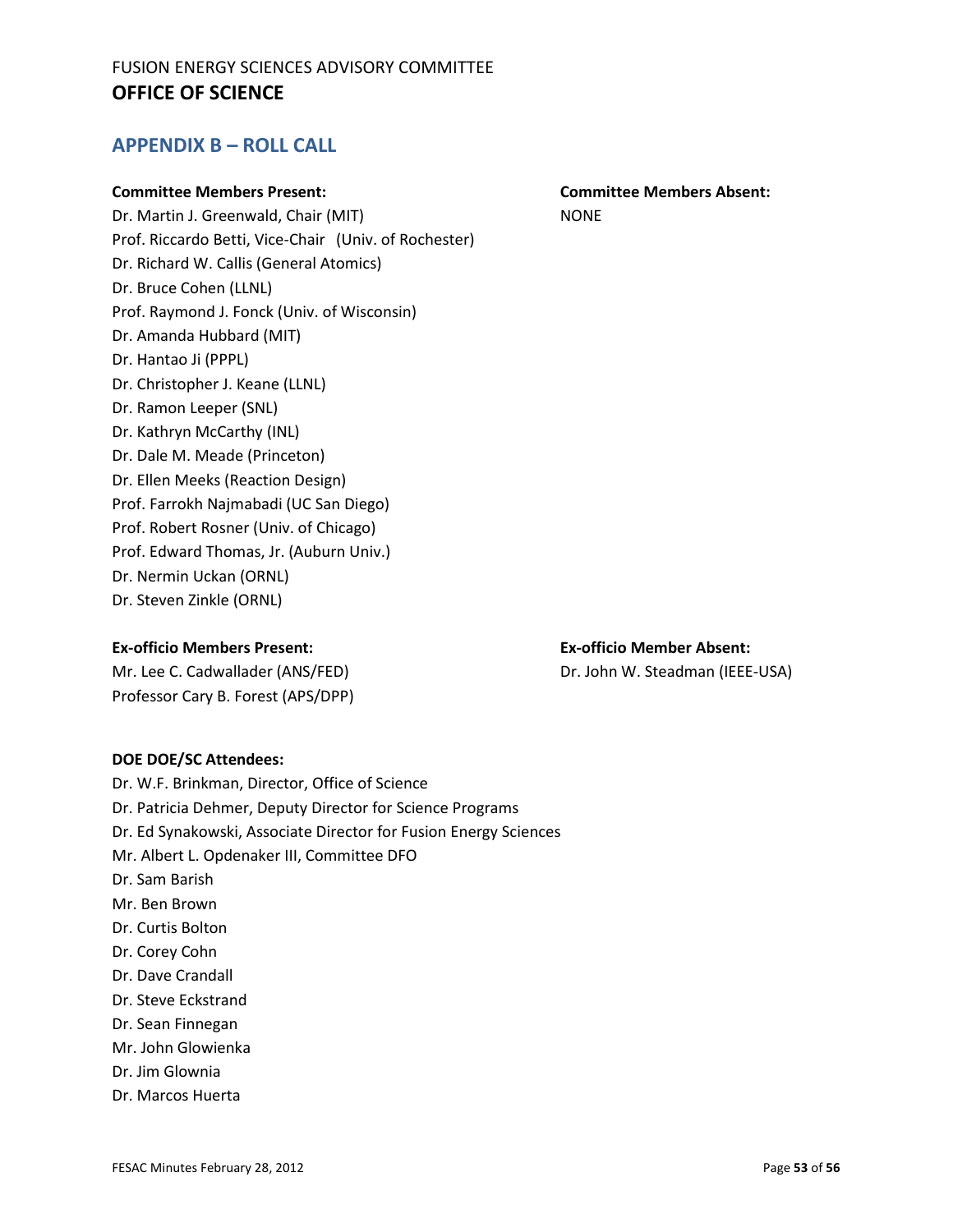Ms. Kathleen Klausing Dr. David Lane, NRC

Mr. Dan Lehman

Ms. Sue Lesica

Dr. John Mandrekas

Mr. Gene Nardella

Mr. Peter Pappano

Dr. Nirmol Podder

Ms. Ann Satsangi

Mr. John Sauter

Ms. Ivrie Smith

Mr. Edward Stevens

Dr. Francis Thio

Dr. James Van Dam

Mr. Tom Vanek

#### **Other Attendees:**

Dr. M. Abdou, UCLA Dr. David Anderson, Univ of Wisc Dr. Dave Babineau, SRNL Mr. Gerald Blazey, OSTP Dr. Richard Buttery, GA Dr. Mike Crisp, DOE/Retired Dr. Steve Dean, FPA Ms. Maria Dikeakos, DOE-PSO Mr. Mark Haynes, Concordia Power Dr. David Gates, PPPL Dr. Bill Goldstein, LLNL Dr. Charles Greenfield, GA/USBPO Ms. Julie Groeninger, Princeton Univ Dr. Arnold Kritz, Lehigh Univ Dr. Grant Logan, LBNL Dr. Vyacheslav Lukin, NRL Dr. Earl Marmar, MIT Mr. Stan Milora, ORNL Dr. Hutch Neilson, PPPL Dr. Brian Nelson, Univ of Wash Dr. Erol Oktay, Retired/DOE Dr. Miklos Porkolab, MIT Dr. Martin Peng, ORNL Dr. Stewart Prager, PPPL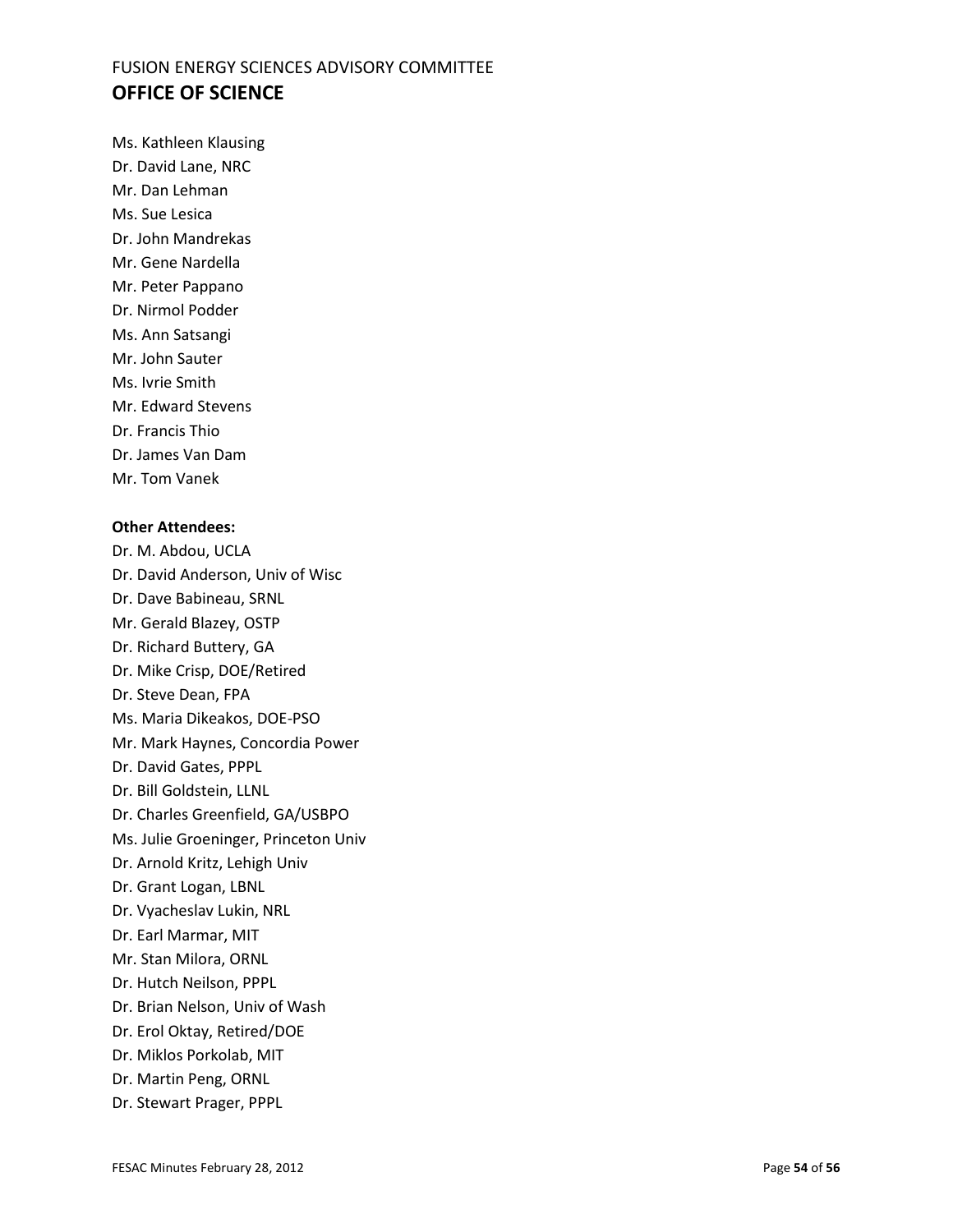Dr. Juergen Rapp, ORNL Dr. Michael Roberts, RI, LLC Dr. Henry Shaun, LLNL Dr. Philip Snyder, GA Dr. Tony Taylor, GA Mr. Les Wagner, Consultant Dr. James R. Wilson, Princeton Univ. Dr. Glen Wurden, LANL Dr. Leonid Zakharov, PPPL Dr. Mike Zarnstorff, PPPL